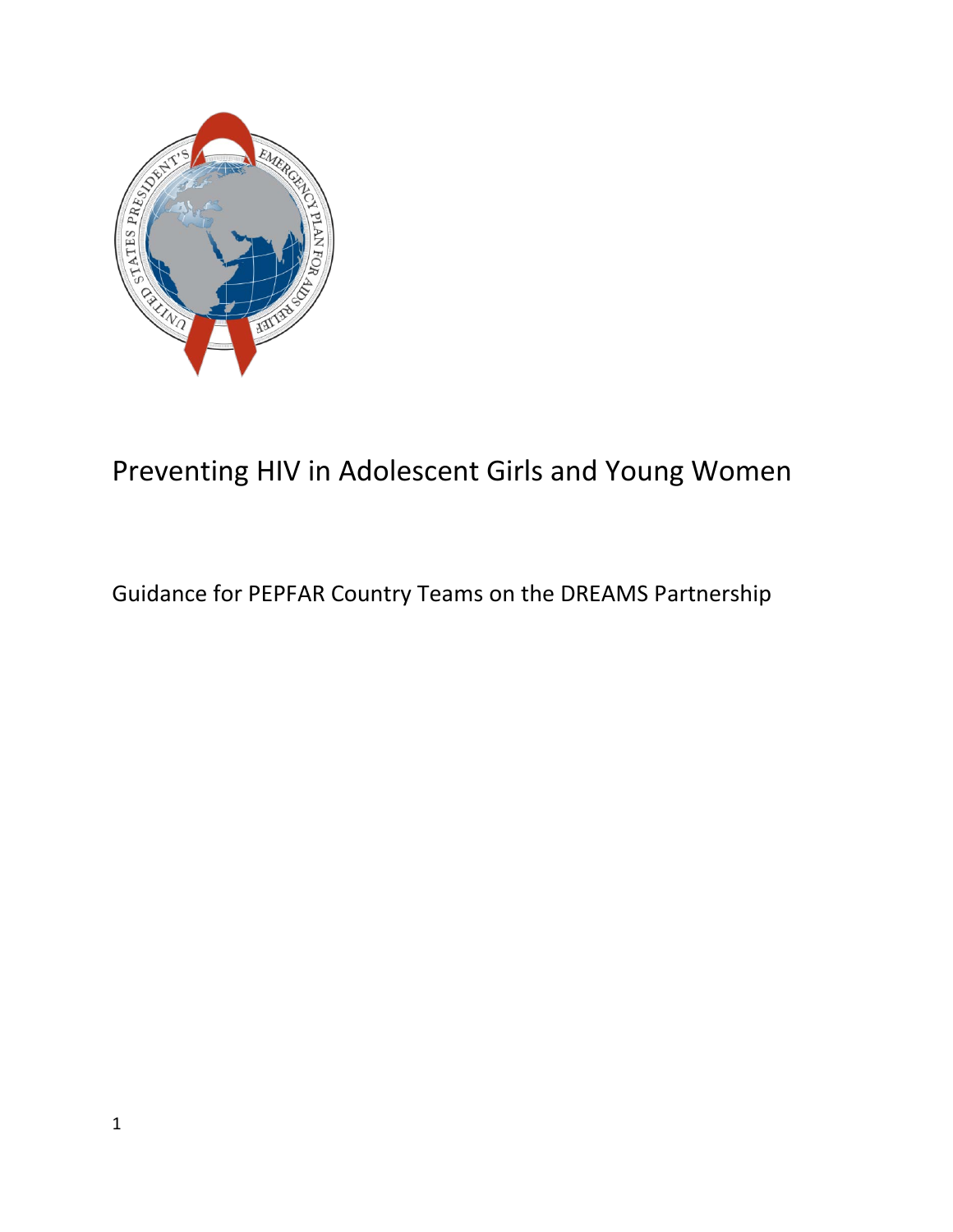### **Table of Contents**

| Figure 2: Estimated HIV prevalence among females and males, ages 15-24, UNAIDS 25                    |
|------------------------------------------------------------------------------------------------------|
| Figure 3: Impact of preventing new infections in adolescent girls and young women on rates of school |
|                                                                                                      |
| Figure 5: Further analysis of existing data can provide useful insights on females most at risk 27   |
|                                                                                                      |
| Figure 7: Intimate partner violence is common among girls and young women29                          |
| Figure 8: A schematic overview of the DREAMS core package of interventions30                         |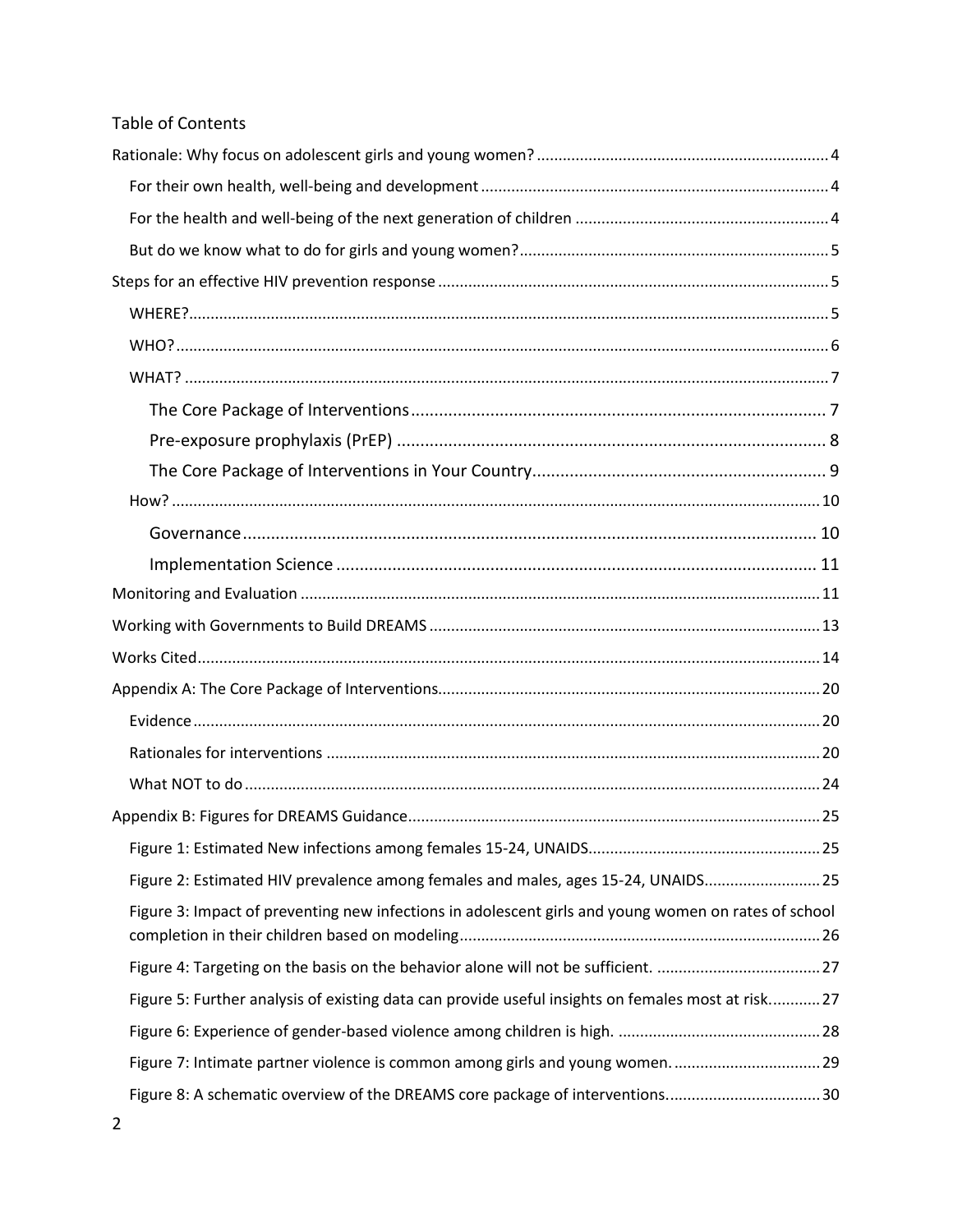| Figure 10: Comprehensive packages of interventions have more impact than any single intervention.   |
|-----------------------------------------------------------------------------------------------------|
|                                                                                                     |
| Figure 11: A substantial percent of females under 20 have begun childbearing in sub-Saharan Africa. |
|                                                                                                     |
|                                                                                                     |
|                                                                                                     |
| Table 3: Criteria for evidence of effectiveness for the core package of interventions 45            |
| Table 4: Level of evidence and outcomes for the core package of interventions46                     |
|                                                                                                     |
| Table 6: Additional Resources for Implementing the Core Package of Interventions51                  |
| Table 7: Elements of the core package that cannot be paid for with DREAMS PEPFAR funding57          |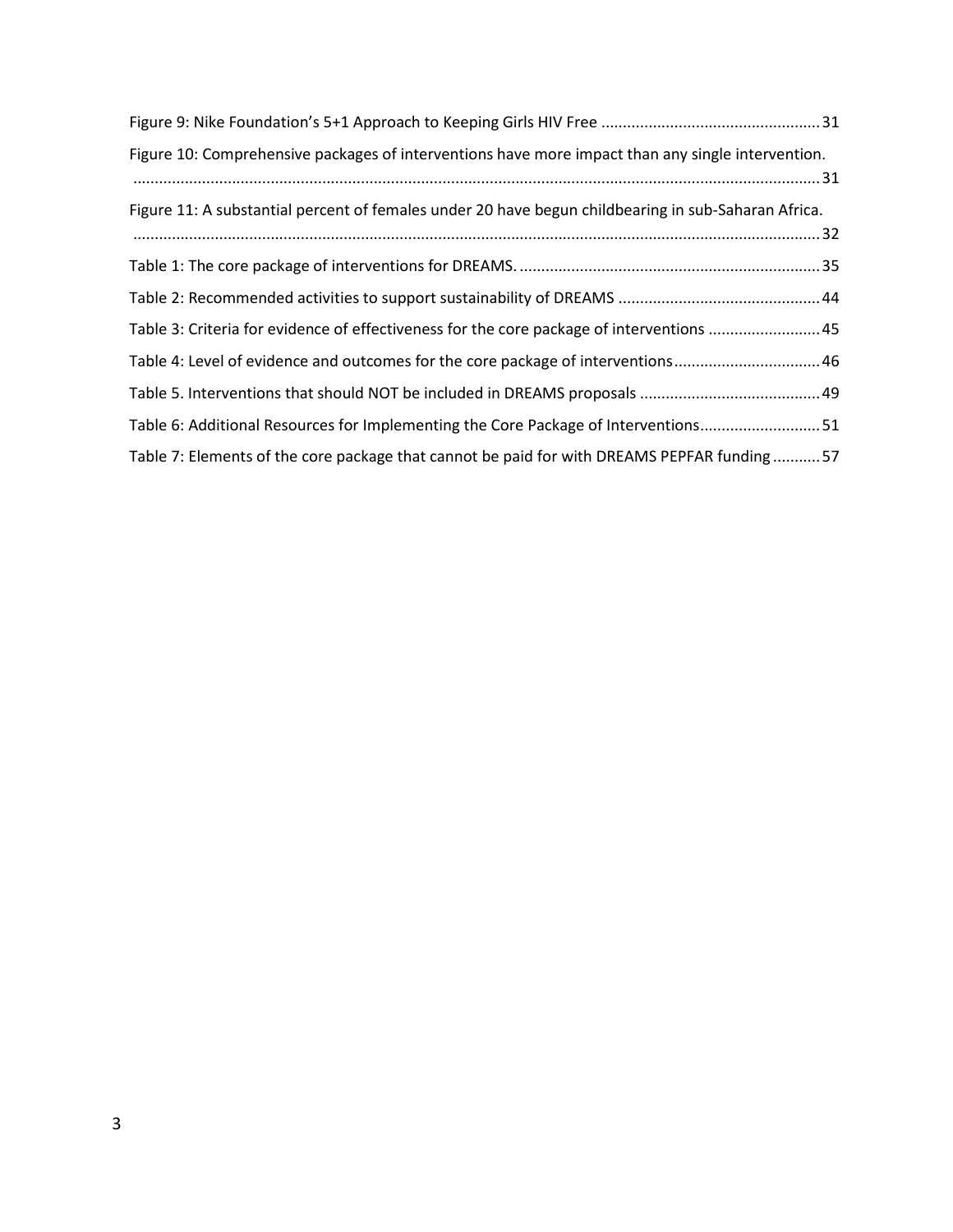## <span id="page-3-0"></span>**Rationale: Why focus on adolescent girls and young women?**

Despite considerable progress in the overall global HIV/AIDS response, the epidemic among females aged 15-24 in a subset of critical countries is out of control. AIDS is the leading cause of death for adolescent girls in Eastern and Southern Africa (1). As many as 7,000 new infections a week are occurring in our most vulnerable girls and young women in Eastern and Southern Africa  $(2)$  – people who are critical to the future of their countries [\(Figure 1\)](#page-24-1). An urgent response in programming is needed now.

Globally, 15% of women living with HIV/AIDS are aged 15-24, with 80% of these women living in sub-Saharan Africa (2). Studies in Kwazulu-Natal province in South Africa reveal shockingly high HIV incidence rates $-6.5$  per 100/women-years (WY) for females aged  $14 - 30$  (3), and 7.5 per 100/WY among unmarried women under age 25 (4). This corresponds to prevalence in females aged 15-24 well over 10% in Swaziland, Lesotho, and South Africa. Across eastern and southern Africa, HIV incidence and prevalence among adolescent girls and young women (AGYW) is several times higher than that of their male peers (*Figure 2*). Add to this the "youth bulge" in sub-Saharan Africa: since 2003, the total population between the ages of 10-24 in this region has increased by 26%, and it is predicted to increase by an additional 28% by 2030 (5). These realities lead up to staggering numbers of new infections; according to data from UNAIDS, 380,000 females between the ages of 10 and 24 are infected annually (2) and, if we do not rapidly reduce incidence, this number will continue to grow.

## <span id="page-3-1"></span>**For their own health, well-being and development**

Keeping AGYW HIV- and AIDS-free is critical for their well-being and health, the health of their families and communities, and their countries' future. Evidence suggests that women infected with HIV are eight times as likely to die as uninfected women (5). Furthermore, evidence shows more rapid disease progression among females infected with HIV in South Africa, where the largest numbers of new infections are occurring (6).

Many of the same factors associated with HIV acquisition among girls and women– lack of education (7), transactional sex (8) and experience of gender-based violence (9) – increase the risk of other negative outcomes, such as poverty, early pregnancy, and depression. By addressing the structural issues that predispose some young women to becoming infected, we will also protect them from other harmful outcomes.

## <span id="page-3-2"></span>**For the health and well-being of the next generation of children**

4 Focusing our HIV prevention efforts on adolescent girls and young women will have tremendous impact on the lives of children (10). Recent modeling commissioned by PEPFAR has shown that one of the most effective interventions to impact the overall health, development, and well-being of children affected by HIV and AIDS is to prevent HIV infection in this population (11). When girls and young women living with HIV go on to become mothers, their children are at substantially greater risk for a host of negative sequelae, including death; depression; school dropout; and physical, sexual and emotional abuse (12). Mothers who contract HIV early in life are much more likely to become ill or die before their children turn 18—whereas mothers who contract HIV later in life are much more likely to be asymptomatic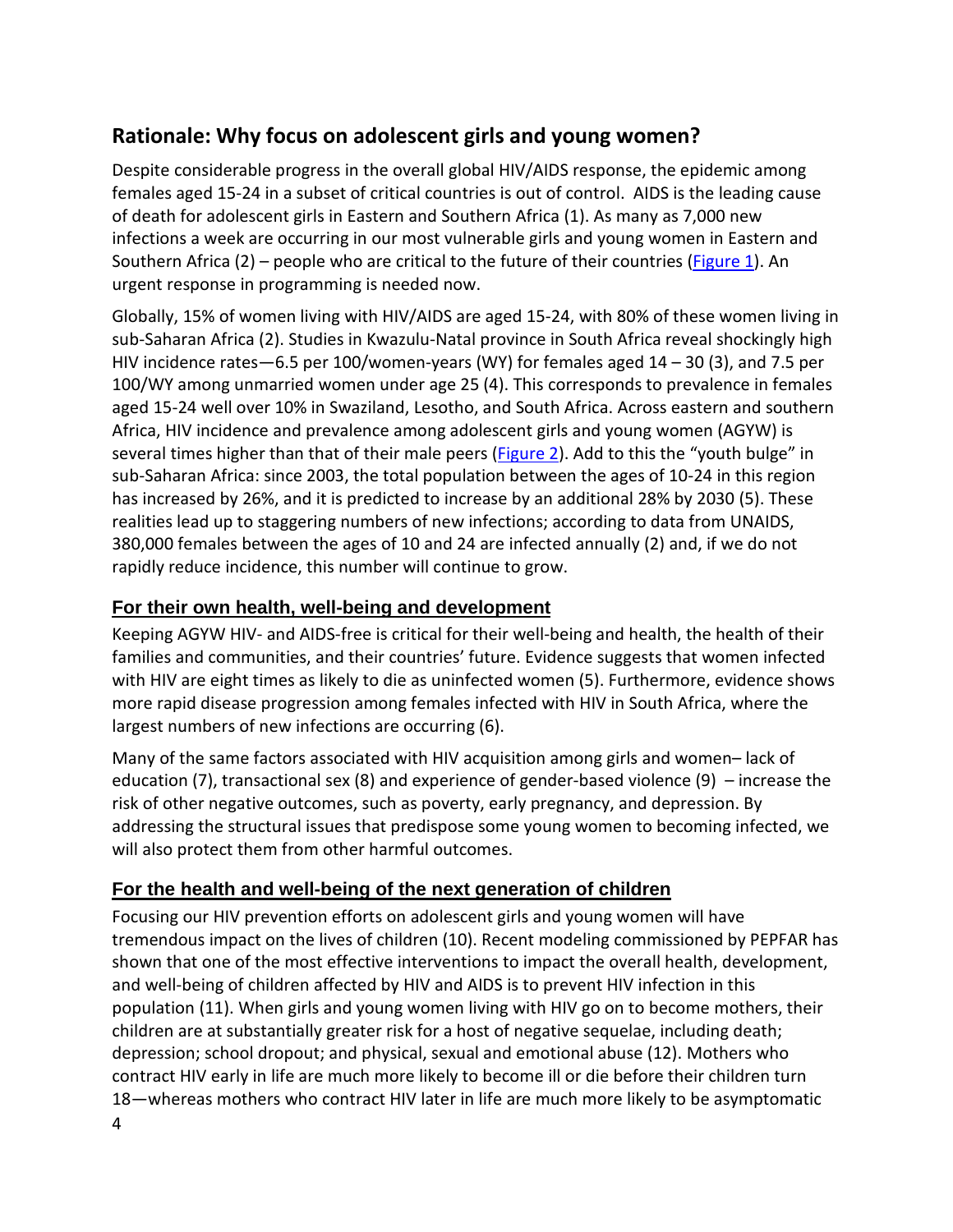and alive before their children turn 18. Therefore, focusing our HIV prevention efforts on adolescent girls has tremendous impact on the lives of children (10).

For example, in some communities in South Africa, where close to half of the approximately 5,000 new infections in girls and young women occur every week, by the time children reach the age of 5, close to 40% of their mothers already have HIV [\(Figure 1\)](#page-24-1). Modelling suggests a one third reduction in new infections among 15-24 year old women and girls in South Africa would have a larger impact on children's school completion than universal coverage of treatment and near perfect adherence [\(Figure 3\)](#page-25-0).

## <span id="page-4-0"></span>**But do we know what to do for girls and young women?**

While PEPFAR and other partners have been working to prevent HIV in AGYW for over a decade, our efforts have not resulted in the depth of impact required. It is time for a substantial, focused effort to protect these young people from new infections, for their own health and wellbeing and as an essential element of reaching epidemic control.

While no single intervention has emerged that can avert most new infections in this age group, there are a range of high-quality studies on conditional cash-transfers, empowerment programs, interventions that reduce levels of gender-based violence and pre-exposure prophylaxis that suggest a new, more effective strategy for reducing incidence. It is time to move boldly forward with comprehensive packages of social, economic and biomedical interventions to both reduce girl's vulnerability to HIV and increase their agency. At the same time, we must step up our efforts to build HIV testing and treatment programs that attract and retain the male sexual partners of these young females.

This guidance synthesizes the literature on preventing new infections for females 15-24 and presents those interventions and approaches approved for PEPFAR-funded programs. All recipients of funds through the PEPFAR DREAMS Initiative will follow this guidance in programming HIV prevention for this population. Other PEPFAR programs in countries where the numbers of new infections in females 15-24 exceed that of males and contribute substantially to the epidemic are encouraged to use this guidance, as well, as together we must decrease the number of new infections in young women.

## <span id="page-4-1"></span>**Steps for an effective HIV prevention response**

To quickly and significantly decrease HIV risk in AGYW, a core package of evidence-based interventions must be brought to scale in specific subpopulations living in the geographic focus areas of highest prevalence. Teams are encouraged to go through a process that identifies: WHERE? WHO? WHAT? and HOW?

## <span id="page-4-2"></span>**WHERE?**

HIV prevalence varies substantially across and within regions. The core package of interventions should be geographically focused in areas of high burden (i.e. specific provinces, and within them, specific districts and communities). The geographic area should be selected based on HIV incidence, where data is available, or HIV prevalence where it is not, and should align with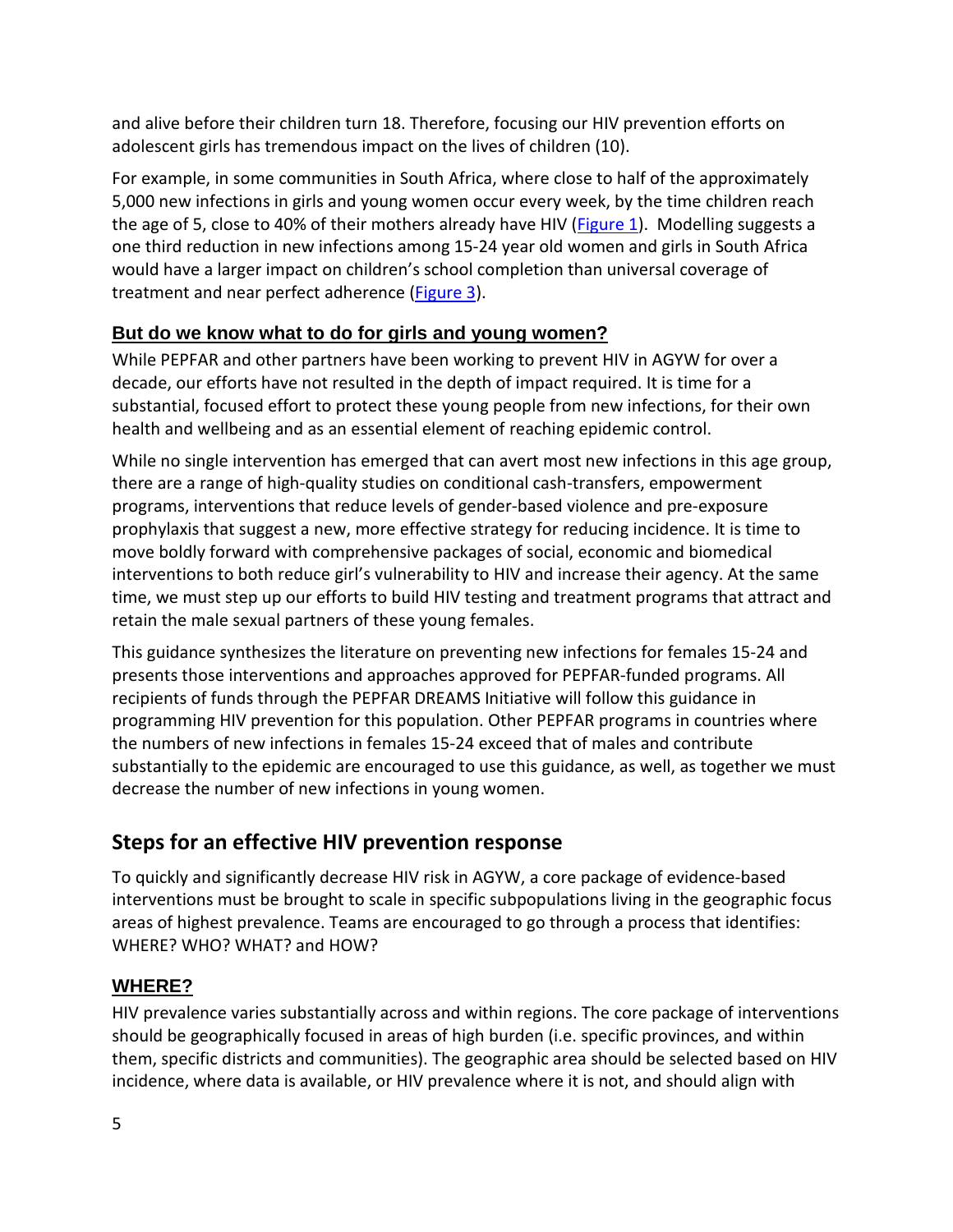current efforts underway within PEPFAR to target key HIV regions within a country. While country teams are free to choose the most appropriate sub-national unit (SNU) for DREAMS implementation, all SNUs must be a subset of those chosen for geographic prioritization within the larger PEPFAR program and align with SNUs identified in the Integrated PEPFAR Site List . This package should not be implemented at a national level.

### <span id="page-5-0"></span>**WHO?**

Within the chosen geographic locations, each intervention should be specifically targeted to prevent infections in the most vulnerable sub-groups of females 15-24. Programming should begin with 10-14 year old girls with OVC programming. These sub-groups will vary across and within countries; some commonly include those whose parent or parents have HIV or have died of AIDS, those having sex with older men, those engaged in transactional sex with high-risk partners, those engaged in sex work, those who are food insecure, those who are married early, those whose partners are violent, those who have experienced violence in the past, and those who are mobile or whose partners are mobile. Because vulnerability may be the result of earlier occurring factors (e.g., dropping out of school), interventions for younger age cohorts of girls should also be included where evidence exists for these risk factors.

To determine which sub-groups are most at-risk in a given geographic area, PEPFAR teams and implementing partners will need to gather both quantitative and qualitative data. In many cases, data are already available, but need to be compiled and analyzed. In some other situations, rapid assessments using program data (in particular HIV testing data), focus groups, key informant interviews and other techniques will be needed in order to understand both which AGYW are at greatest risk and why. *It is critical that these populations be identified not solely on the basis of behavior, but also on the basis of HIV prevalence* [\(Figure 4\)](#page-26-0).

Many PEPFAR programs and implementing partners may be under-utilizing existing sources of information when identifying populations at highest risk. For example, careful analysis of DHS data can yield substantial insights into populations of AGYW with especially high prevalence. [Figure 5](#page-26-1) shows an analysis of the relationship between age and marital status and HIV prevalence conducted by Rick Olsen of UNICEF on the most recently available DHS or AIS data. In Cameroon, Mozambique and Lesotho, we can see divorced/separated/widowed females in this age group have substantially higher HIV prevalence than other females 15-24. These kind of closer analyses can help teams and partners more tightly focus HIV prevention programs as part of a comprehensive approach. Similar analyses can be conducted looking at wealth quintile, and have revealed patterns of prevalence suggesting that AGYW with access to more funds may be at increased risk. However, teams should keep in mind that a population with very high prevalence might also be small in size and therefore contributing relatively few new infections (e.g. divorced or widowed AGYW). When prioritizing sub-populations for interventions, both HIV prevalence and the relative contribution to new infections should be taken into account.

In addition, other relevant data sources should be used to inform programming. For example, Violence against Children Surveys (VACS) can provide data on the levels of both physical, emotional and sexual violence experienced by children, as well as an understanding of who is perpetrating violence and where [\(Figure 6\)](#page-27-0) [\(Figure 7\)](#page-28-0).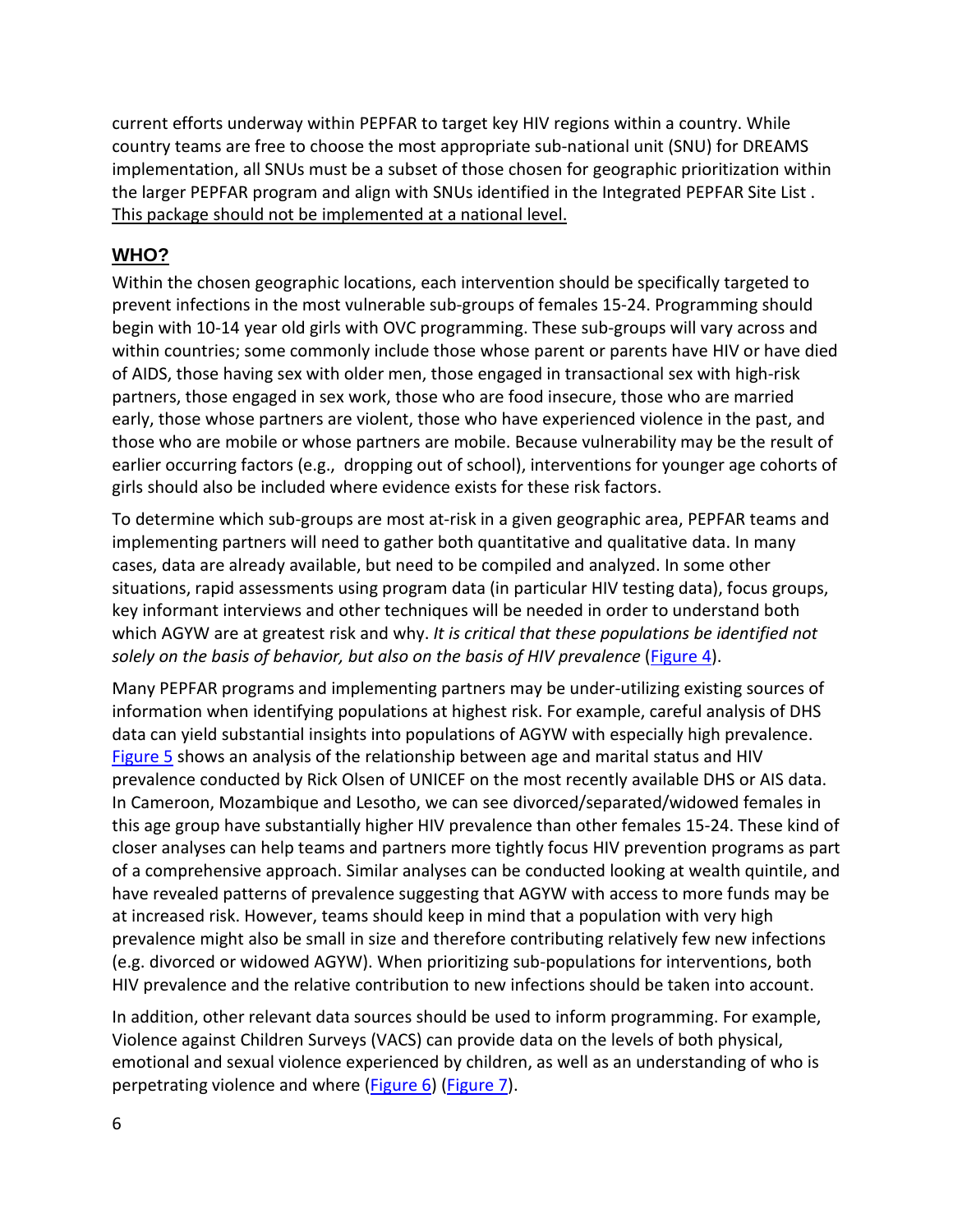### <span id="page-6-0"></span>**WHAT?**

This guidance presents a core package of evidence-based and scalable interventions designed to work together to reduce new infections in females 15-24 [\(Figure 8\)](#page-28-1). The chosen categories of interventions demonstrate effects on HIV-related biological outcomes, HIV risk behaviors, experience of violence, or they are considered prudent practices for linking, delivering, and supporting high-impact interventions. (Refer to [Appendix A](#page-12-1) for more details regarding the Core Package evidence and how specific categories and interventions were chosen.)

The core package of interventions requires a multi-faceted, integrated response from the health, education, psychosocial, economic and civil society/community sectors in each country. Some interventions have the potential to directly reduce HIV risk in AGYW; others have the potential to reduce HIV risk more distally, by influencing contextual factors that contribute to vulnerability.

## <span id="page-6-1"></span>**The Core Package of Interventions**

The core package of interventions addresses HIV prevention for AGYW through work with four, overlapping populations [\(Figure 8\)](#page-28-1) and aligns with the Nike Foundation's approach to keeping girls HIV Free [\(Figure 9\)](#page-29-1):

- 1. AGYW interventions for this population aim to empower girls and to reduce their risk for HIV and violence;
- 2. Their families interventions for this population aim to strengthen the family economically, as well as in their ability to parent positively<sup>[1](#page-6-2)</sup>;
- 3. Their sexual partners this activity aims to characterize "typical" sexual partners of AGYW in order to target highly effective HIV interventions – specifically voluntary medical male circumcision (VMMC) and antiretroviral treatment (ART) to men in the community who likely to pose a transmission risk to AGYW;
- 4. Their larger communities these interventions aim to educate AGYW and young men, as well as mobilize communities for change regarding keeping girls HIV free and safe from violence.

These interventions, supported by ongoing data collection and use for decision-making, work together to reduce risk and vulnerability of girls and young women. [Table 1](#page-34-0) identifies interventions within each category, the groups who would be targeted for each intervention, the outcome expected from implementing that intervention, and the technical activities that should accompany that intervention.

This package was developed through intensive review of existing evidence (see [Table 3](#page-44-0) and [Table 4\)](#page-45-0). Stakeholders from across the UNAIDS Secretariat as well as research experts from a range of disciplines provided input on this core package.

 $\overline{a}$ 

<span id="page-6-2"></span> $1$  Interventions for families of AGYW should be funded primarily by focused OVC programs.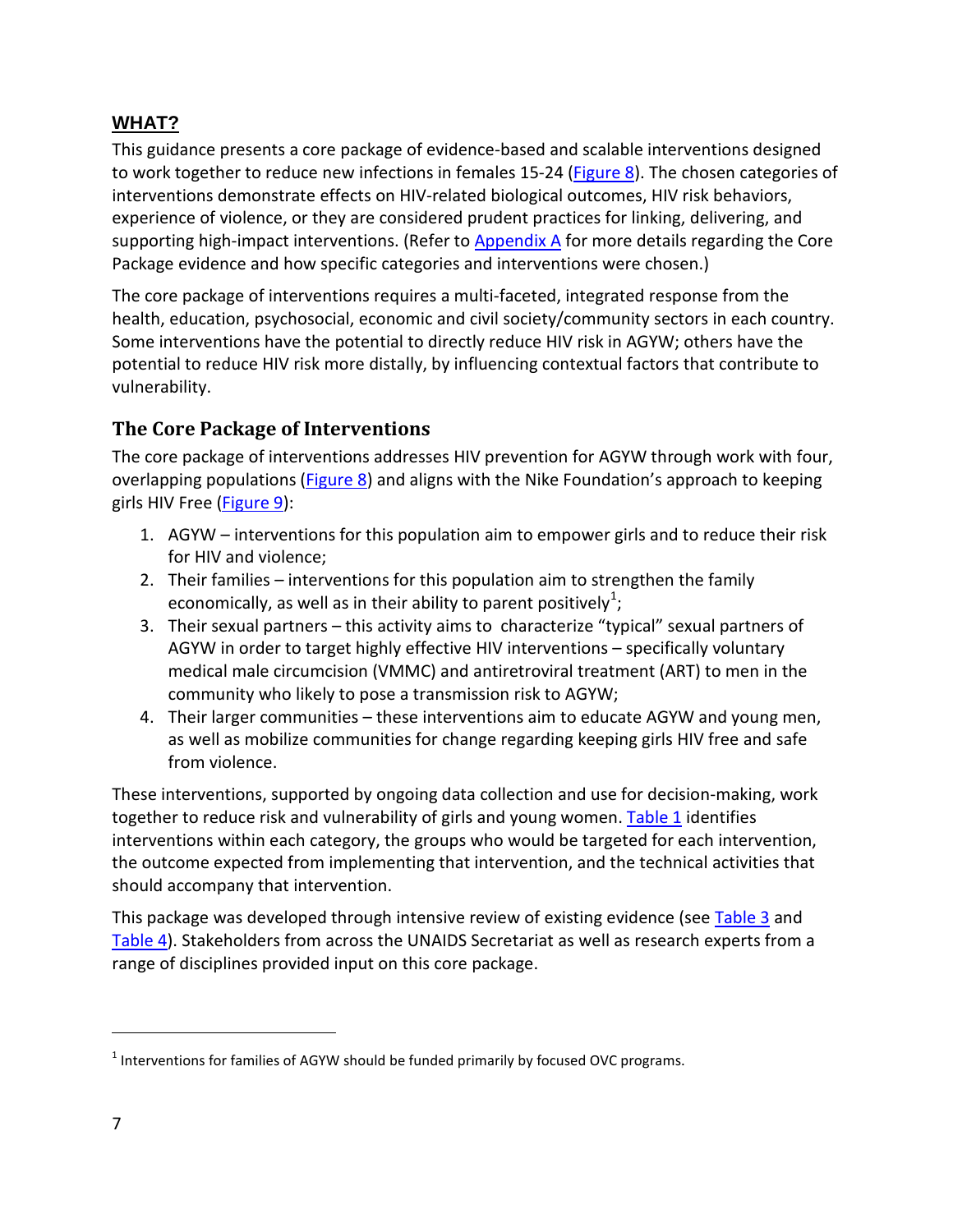The package is meant to act synergistically, reducing new infections in AGYW by reducing their vulnerability as well as by increasing their agency. Data collected by Dr. Lucie Cluver on the impact of a range of preventative interventions in South Africa shows that comprehensive packages addressing multiple needs of young people have greater impact on risk behaviors than any single intervention [\(Figure 10\)](#page-30-1).

While all elements of the core package are important for reducing HIV incidence in AGYW, some will require financial support from PEPFAR's partners. Specifically, funding of ARVs for PrEP and commodities for expanding the contraceptive method mix should be sought from other donors or governments. Some cash transfer programs may also be better funded through non-PEPFAR sources. Country teams should work with PEPFAR headquarters to identify requirements for funding to implement these activities, and collectively we will work with foundations and the private sector to increase resources for these specific areas.

## <span id="page-7-0"></span>**Pre-exposure prophylaxis (PrEP)**

DREAMS is the first instance of PEPFAR funding pre-exposure prophylaxis (PrEP) through its HIV prevention programs. As of the publication of this guidance, the DREAMS Task Force is still consulting with a range of experts on how best to implement PrEP for AGYW; further guidance will be provided in the first half of 2015. However, some guidelines for the implementation of PrEP under DREAMS are already in place:

- Under DREAMS, PrEP is to be funded in demonstration projects, designed to further our understanding of how best to implement this intervention to maximize its positive benefits and minimize adverse outcomes.
- Until further notice, only oral PrEP is to be provided under DREAMS.
- PrEP should always be provided in the context of the full core package of services, with beneficiaries receiving at least monthly supportive services to identify and address sources of risk. The goal is "PrEP as a bridge," where the most vulnerable AGYW are assisted to reduce their risk and move to more sustainable forms of HIV prevention.
- PrEP demonstration projects should be carefully targeted to young women at the highest risk in the highest prevalence areas. *These women should know they are at high risk of contracting HIV and be motivated to protect themselves.* Country teams are expected to restrict implementation of PrEP demonstration projects to females 18- 24 years of age; exceptions may be made on a case by case basis.
- PrEP demonstration projects should only be conducted with the full support and buyin of partner governments. In countries where this support and buy-in are not yet in place, DREAMS advisory councils should make the development of PrEP-friendly policies and regulations a focus of their efforts.
- PEPFAR country teams should seek funding for PrEP ARVs from external donors. The DREAMS Task Force will pursue opportunities for external funding and country teams should work with the Task Force as they look for similar opportunities at the national level. The Gates Foundation is already funding PrEP demonstration projects in several countries and will be a key supporter of this work.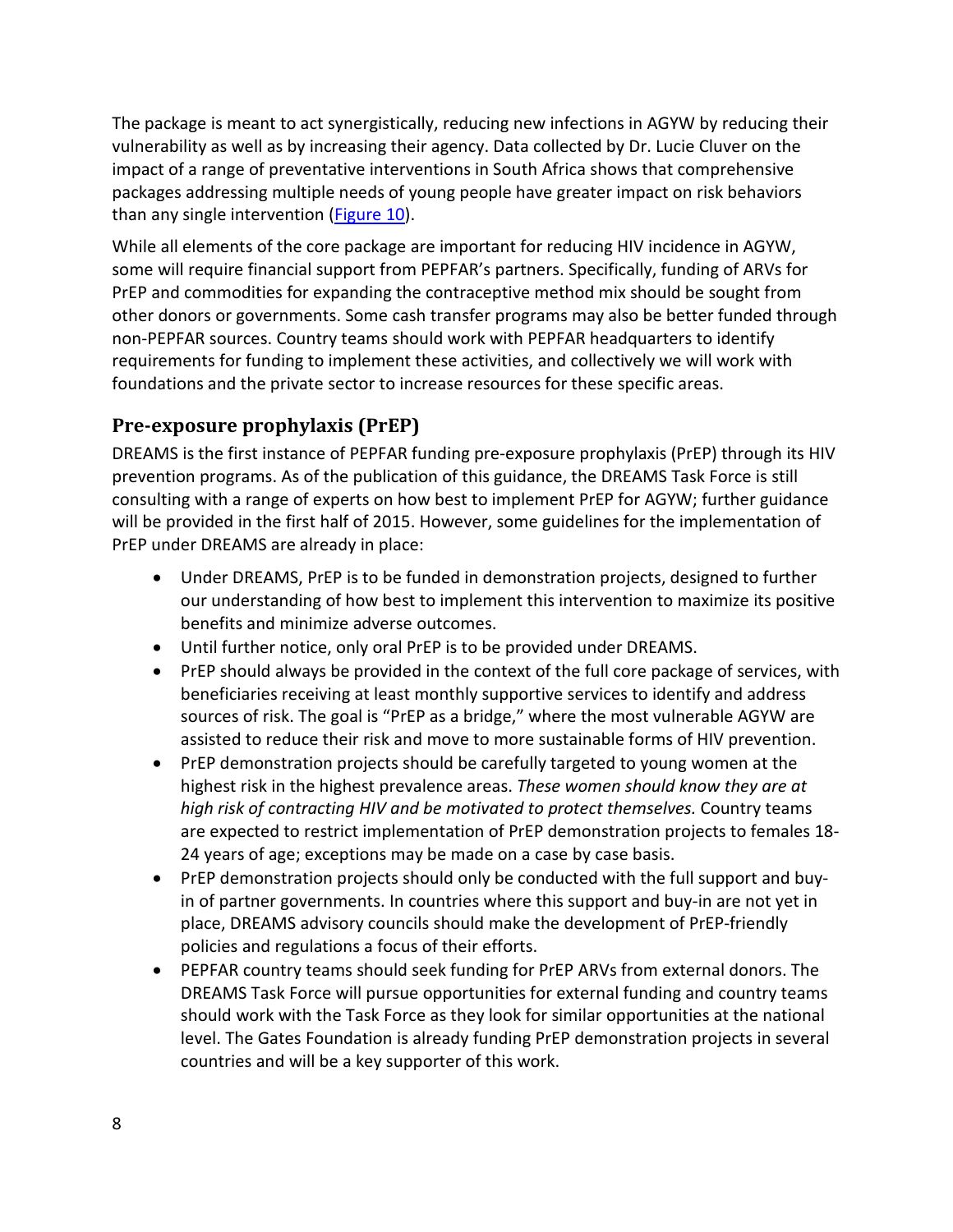## <span id="page-8-0"></span>**The Core Package of Interventions in Your Country**

While the core package of interventions specifically highlights opportunities for action to reduce HIV risk among AGYW, it should not be considered separate from the integrated health, education and social systems operating within country contexts. To leverage existing country capacity and infrastructure, both clinical and community platforms must be considered, alongside work to address the relevant policies and laws that hinder or help implementation. Enhanced coordination must be demonstrated between OVC programming and other platforms. This will involve working closely with country stakeholders and local partners to maximize current service platforms[. Table 1](#page-34-0) provides examples of special considerations for each intervention.

Although the objective of DREAMS is to reduce incidence in 15-24 year old girls and women, many interventions to keep AGYW HIV-free will need to reach them in their younger, pre-risk years (ages 10-14), or target their male sexual partners. For example, in communities where many girls experience coerced or forced sex, interventions to protect these girls and change community norms around violence will be appropriate and may be funded by DREAMS.

With the exception of PrEP, PEPFAR OUs participating in the DREAMS Initiative should plan to implement the majority of interventions from each category of the core package. OUs may "opt-out" of an intervention when evidence can be provided that the intervention is inappropriate or duplicative of existing services. PEPFAR OUs may choose to include additional interventions within each category if they can show evidence to support that intervention and with approval from the DREAMS Task Force.

Once OUs have determined which general interventions they will implement, and which, if any, they will opt-out of, teams must specify the specific intervention models that will be used (e.g., which of the many evidence-based school-based prevention interventions will be implemented). [Table 6](#page-49-0) lists specific interventions models that have been shown to impact HIV and/or violence outcomes. When possible, these specific models should be used. However, because the evidence base for the interventions in the core package varies greatly, some flexibility on substituting other intervention models is allowed with justification. Acceptable reasons for substituting a model not specified in Table 6 include: 1) the team has experience with another model that has been shown to impact important risk factors for HIV or violence; and 2) the model has been adapted from an evidence-based model that has been shown to have an impact on HIV or violence outcomes. In addition to listing specific evidence-based intervention models, [Table 6](#page-49-0) specifies where there is and is not flexibility within the core package.

Each intervention requires a specific set of actions or "Technical Activities" in the relevant sectors as outlined in **Table 1**. Country work plans should be established for each intervention and be used in routine assessments of how PEPFAR country teams are meeting goals.

Interventions categories not listed in the core package are not to be provided using DREAMS funding without explicit approval from OGAC.

The principles of the core package of interventions are relevant to many countries, not just those OUs receiving DREAMS initiative funding. Wherever PEPFAR countries are implementing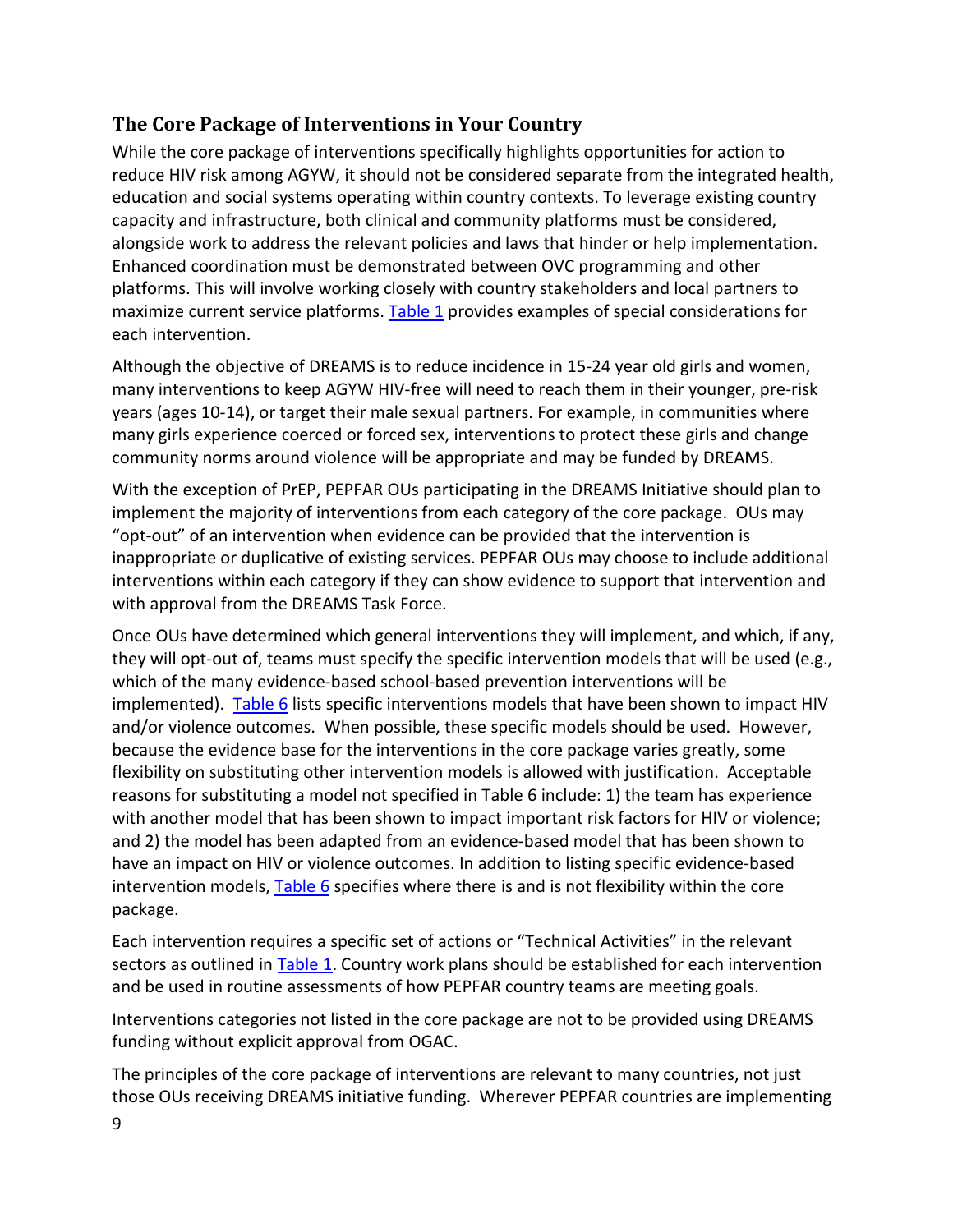HIV prevention programs for AGYW, they are strongly discouraged from adopting a "piecemeal" approach to prevention programming for this population.

### <span id="page-9-0"></span>**How?**

The core package of interventions should be geographically focused on high prevalence areas only, and within those high prevalence areas, on sub-populations at highest risk. Once these populations have been identified and their respective size estimations completed, the team should set coverage goals, with the aim of reaching 70-80% of the sub-populations selected with the core package of interventions. Speed to coverage is essential. Census, Integrated Bio-Behavioral Survey (IBBS) and program data can be used to estimate population size. Different technical areas and platforms within PEPFAR should work together to set targets, implement the interventions, monitor performance, and track progress in real time. Note that where interventions involve sectors beyond health, these programs and partners will also need to be engaged in setting targets and monitoring interventions.

Existing platforms and programs should be used to identify the most vulnerable and at-risk AGYW within the broader population of females 10-24. For example, PEPFAR-supported OVC programs in high-priority geographic areas should identify the most at-risk girls in their programs and ensure they have access to the package of interventions. AGYW identified through HIV testing and counseling (HTC) on any clinical platform – ANC, outpatient, inpatient – should be linked to appropriate services. Those who are positive should be linked to youthfriendly treatment programs, while those who test HIV negative and are members of prioritized sub-populations should be linked to the core package of interventions.

Where a large proportion of girls start childbearing before the age of 19, antenatal clinics, PMTCT programs, and MCH services in the high priority geographic regions are important places to identify at-risk sexually active adolescent girls [\(Figure 11\)](#page-28-1).

## <span id="page-9-1"></span>**Governance**

Each DREAMS country should establish a multi-sectoral advisory committee at the national level, as well as in each region where DREAMS is being implemented. These committees should have membership from the PEPFAR team, national and local government (as appropriate), other donors, the UNAIDS secretariat, UN Family, civil society and, most importantly, *adolescent girls and young women from the specific sub-groups targeted*. These girls and young women should be supported to gain the skills and confidence necessary to plan an active role on these committees.

These committees should have several roles:

- Identify and address relevant policy issues, such as age of consent for HIV testing;
- Identify and coordinate with other relevant initiatives targeting this population;
- Provide advice to PEPFAR and DREAMS its implementing partners on the core package as well as on sub-groups to target with interventions;
- Provide ongoing feedback and insight on program effectiveness.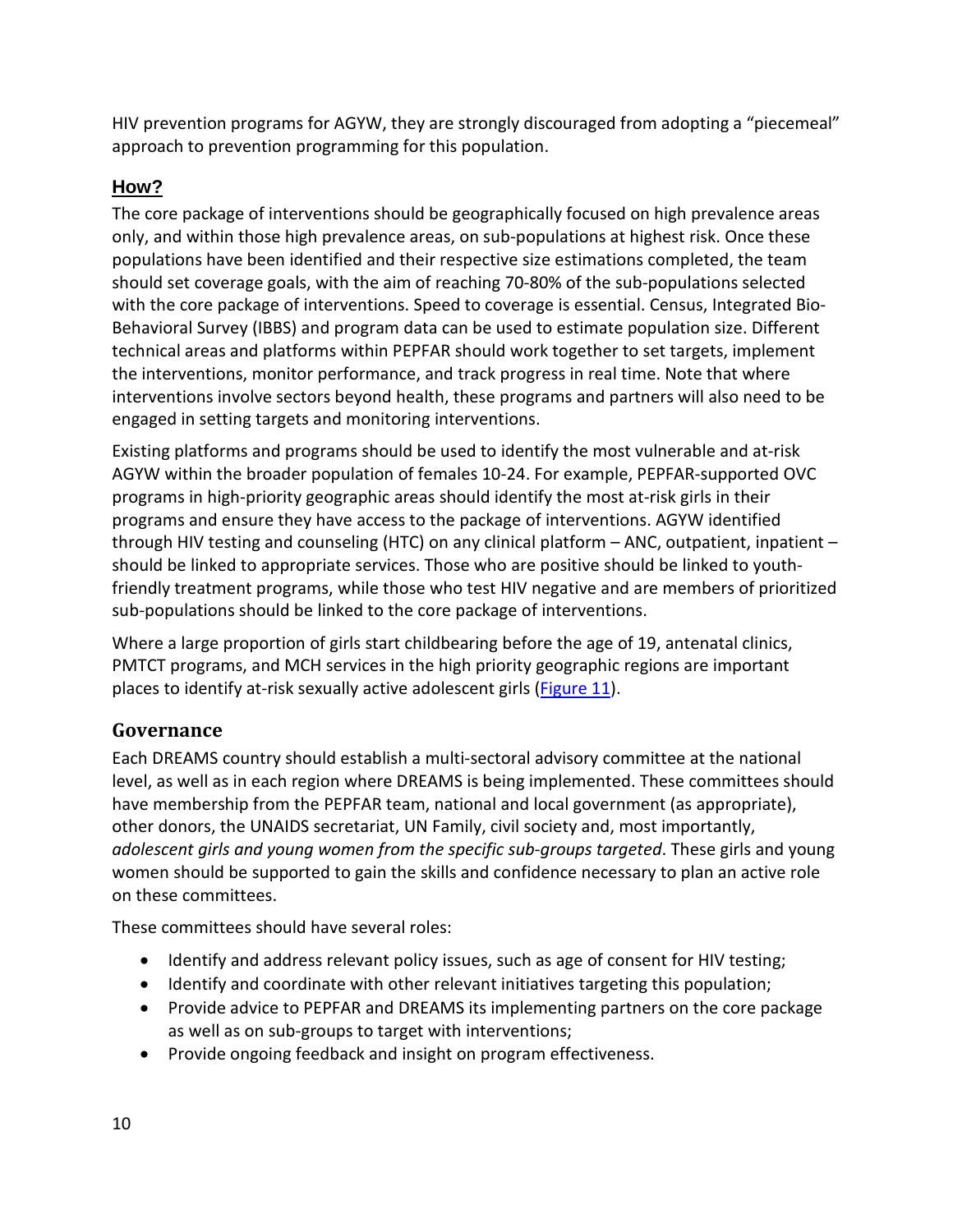Where existing groups play a similar role (for example, in countries where a violence against children (VACS) study has been conducted and a committee formed to take action on its findings), the DREAMS advisory committee may be subsumed within it, should all parties agree. See the DREAMS Roles and Responsibilities document for more information.

### <span id="page-10-0"></span>**Implementation Science**

During development of your country work plan we expect that critical Implementation Science (IS) research questions may arise. Please note that the Country Strategy template includes a space to compile IS research questions from your group. These questions might address gaps in geospatial and temporal epidemiology; or they might address how best to tailor or deliver the intervention package to reach young women and adolescent girls at risk. These questions will be shared with the Gates Foundation, who will fund a subset of IS questions through its partner, the Population Council. PEPFAR HQ staff will also cross-reference ongoing PEPFARsupported IS projects with your submission. This exercise will help us to create linkages between Principal Investigators and PEPFAR teams, to share implementation lessons and early scientific learnings where appropriate. Furthermore, your submissions will help to inform potential future IS research priorities and projects that are centrally-funded. Lastly, we encourage PEPFAR teams that have ongoing agreements with evaluation partners through 2017 to consider proposing Impact Evaluation concepts related to HIV prevention in females 15-24 in COP15.

## <span id="page-10-1"></span>**Monitoring and Evaluation**

DREAMS follows a logic model that should guide how programs are monitored and evaluated [\(Figure 12\)](#page-32-0). The model lays out the epidemiological context that puts AGYW at additional risk of infection, the interventions proposed to address these contextual factors, the expected outputs and outcomes of these programs, and the overall impact of those outcomes in combination. The DREAMS partnership will use several approaches to measure outcomes and impact: HIV impact assessment surveys, other available survey data (DHS, VACS, ANC surveillance, etc.) as they become available, site level data from PMTCT programs. Impact will also be modeled based on the coverage of the core package in each sub-national unit (SNU) selected for implementation. PEPFAR country teams are expected to provide a subset of this information to assess impact:

- PMTCT: baseline followed by quarterly assessment of the percentage and number of pregnant females testing positive for HIV at the ANC clinics in the implementing SNUs, disaggregated by age, 15-19 and 20-24.
- MER indicator data collected quarterly or semi-annually for: PP\_PREV, HTC\_TST, GEND GBV, OVC SERV (see the indicator table for some special disaggregations associated with some of these indicators)
- SIMS data to allow us to broadly confirm quality of inputs.

PEPFAR country teams will not be expected to fund or implement other impact assessments related to DREAMS.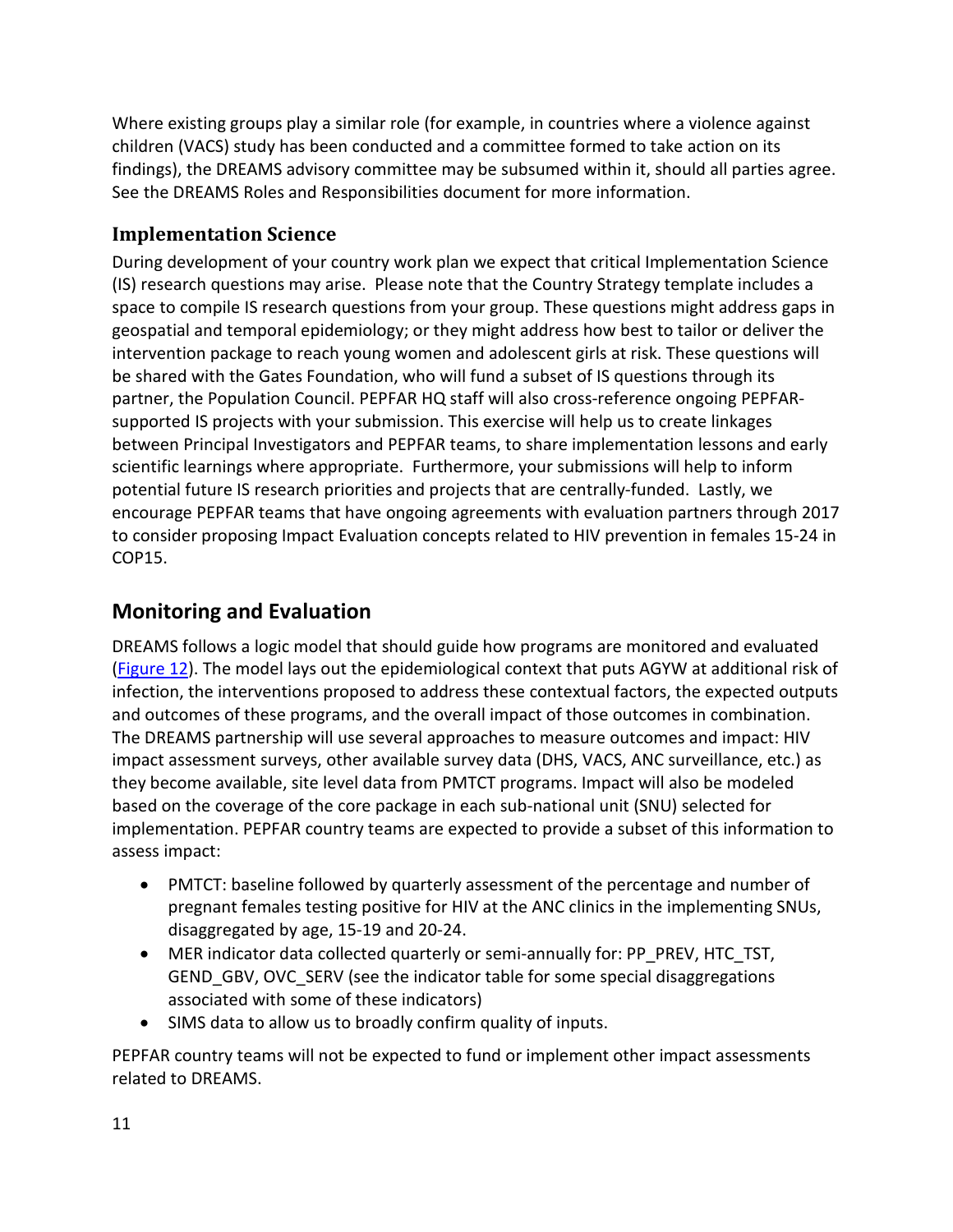The outputs and outcomes colored in red in the logic model will be monitored through program data gathered by PEPFAR implementing partners and reported to the PEPFAR country team. Some of these outputs and outcomes will be captured through regular program indicators, some through standard OVC surveys, and others through triangulation of program data from different sources (e.g. number of males fitting the profile of AGYW sexual partners initiating ART or receiving VMMC). This data will be used for several purposes:

- To track the progress of DREAMS programs towards coverage goals;
- To ensure that programs are reaching their intended target groups;
- To identify problems with implementation that require course-correction;
- To feed into models of program impact at the end of the first two years of DREAMS implementation.

PEPFAR teams implementing DREAMS activities should develop plans for how they will collect, analyze and act upon this data in concert with implementing partners. The key DREAMS indicators (see the DREAMS section of the MER Indicator Reference Guide) will be reported to headquarters quarterly.

Many AGYW who are at high risk of contracting HIV are also likely to become pregnant. Thus, rates of HIV positivity in patients testing in ANC settings are a good proxy for incident infections in the population of at-risk females 15-24. HIV rates in ANC settings are therefore an essential element of monitoring program impact. PEPFAR teams will be tracking the percentage of pregnant females 15-19 and 20-24 presenting at ANC sites in DREAMS implementing areas with HIV+ status. Teams should plan a baseline assessment of HIV serostatus in these sites in 15-19 and 20-24 year olds prior to or very early in DREAMS implementation. Programs should be tightly focused on reducing percentages of women who are pregnant and HIV +, with quarterly reviews of data to assess progress.

Partners should use the MER PP\_Prev indicator to track provision of the core package to target populations (except where young sex workers are the target population, in which case KP\_Prev should be used). Teams should work with partners to establish population size estimates at the sub-regional level, and set coverage targets with a goal of reaching 70-80% coverage.

Teams should plan on submitting quarterly reports to S/GAC on implementation progress and challenges. This quarterly reporting should be used by the team to ensure programs are successfully targeting the populations selected for the package, and that the populations selected are indeed at substantially higher levels of HIV prevalence than the national average. Yield data from HTC programs, in particular, should be actively tracked by partners and the PEPFAR team to ensure correct targeting. Teams and partners are expected to actively monitor programs and make real-time adjustments in order to achieve programmatic goals.

Additionally, teams should plan ongoing evaluation of program delivery, to ensure fidelity to program design, identify areas for immediate improvement, and track appropriate program growth. Where countries are planning HIV Impact Assessments or other forms of AIDS Indicator Surveys, sampling plans should ensure that incidence in females 15-24 is captured.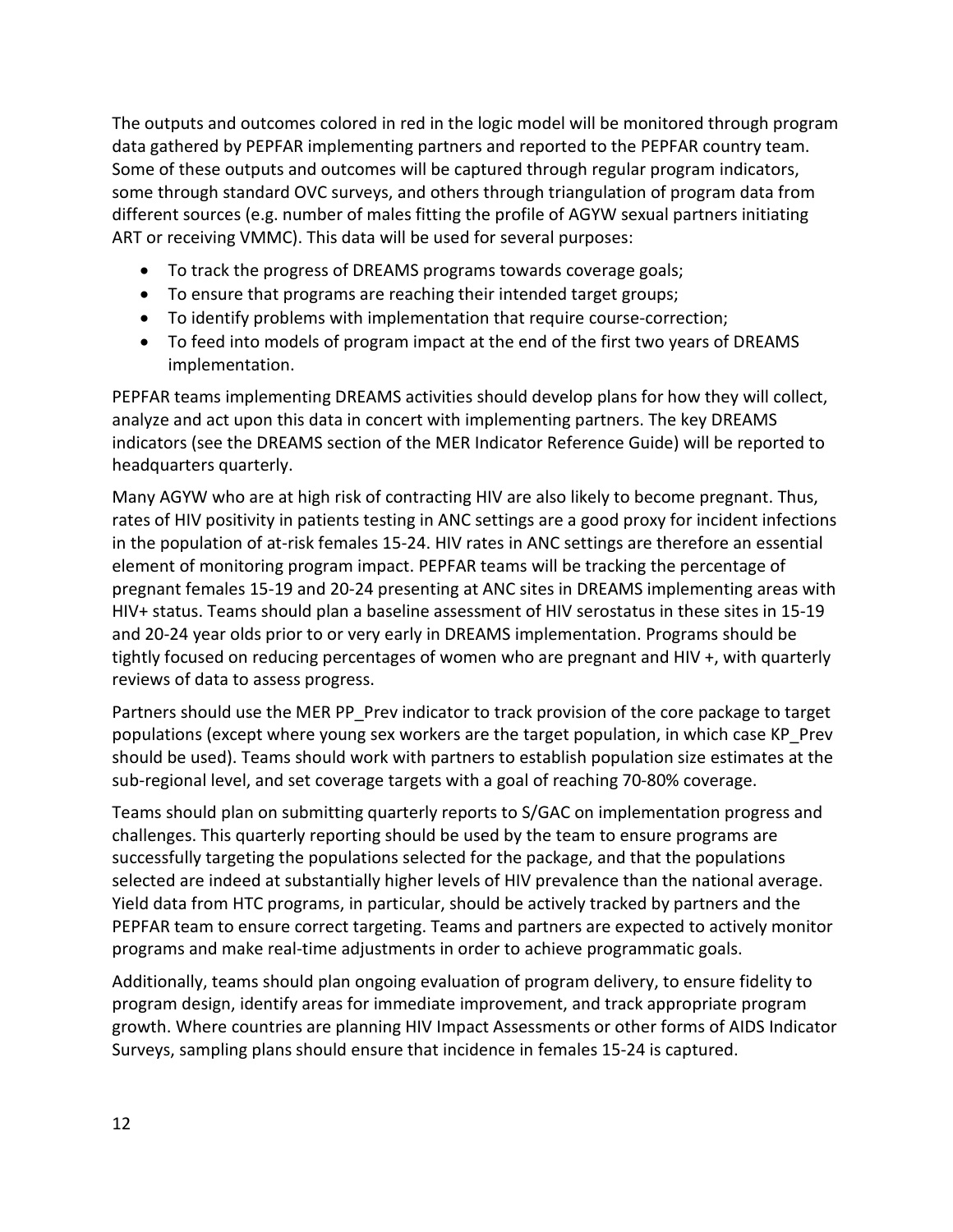## <span id="page-12-0"></span>**Working with Governments to Build DREAMS**

PEPFAR has learned several important lessons for ensuring that DREAMS programs are poised to sustain the gains they make in reducing new infections.

First, government engagement and leadership in planning and management of HIV activities is essential, both at the beginning and throughout – this was evident at the January 2015 DREAMS Planning Meeting. Without government leadership, political will, and shared responsibility through direct commitments, successful multi-sectoral engagement is not likely, which is of particular importance given the multi-sectoral nature of the DREAMS Initiative. Collaborative planning and decision making between the government, key stakeholders including civil society, and donors (PEPFAR and GF) is a mechanism to enable governments to lead and commit vital resources to the initiative.

Second, feasibility of DREAMS activities is likely to be dependent on the use of, or integration into, existing, government-supported systems and structures. New interventions should not be established within parallel structures unless necessary nor integrated into broken or dysfunction existing systems or structures unless efforts are made to improve the systems. Thus, it will be important to identify and assess the functionality and durability of local health, education, and judicial structures necessary for DREAMS interventions.

Finally, PEPFAR resources for DREAMS activities will not be sufficient to reduce the vulnerabilities of adolescent girls and young women to achieve an AIDS-free generation. In some instances, important policy, structural, and system reforms within the current health, education, and judicial system are necessary to ensure the sustainable impact of these interventions. Many of these reforms, such as government policies and regulations ensuring universal access to secondary education for girls, can be leveraged as part of a partnership with the government in reaching DREAMS goals. In the justice sector, enforcement of existing laws prohibiting child marriages, statutory rape/defilement and female genital mutilation (FGM), and ensuring that young girls at risk for child marriage and/or FGM have legal protection may contribute to the long term impact of programs designed to reduce HIV risk for adolescent girls. Prosecution of perpetrators of sexual violence who abuse young girls is another area where the national response can enhance specific programs for post-violence care.

These reforms, therefore, should be seriously considered as a form of commitment made by partner governments to demonstrate shared responsibility in partnership with the US government to reduce HIV risk for adolescent girls as well as part of the partnership for the Initiative.

<span id="page-12-1"></span>For more information, please reference Table 2: Recommended Activities to Support [Sustainability of DREAMS.](#page-42-0)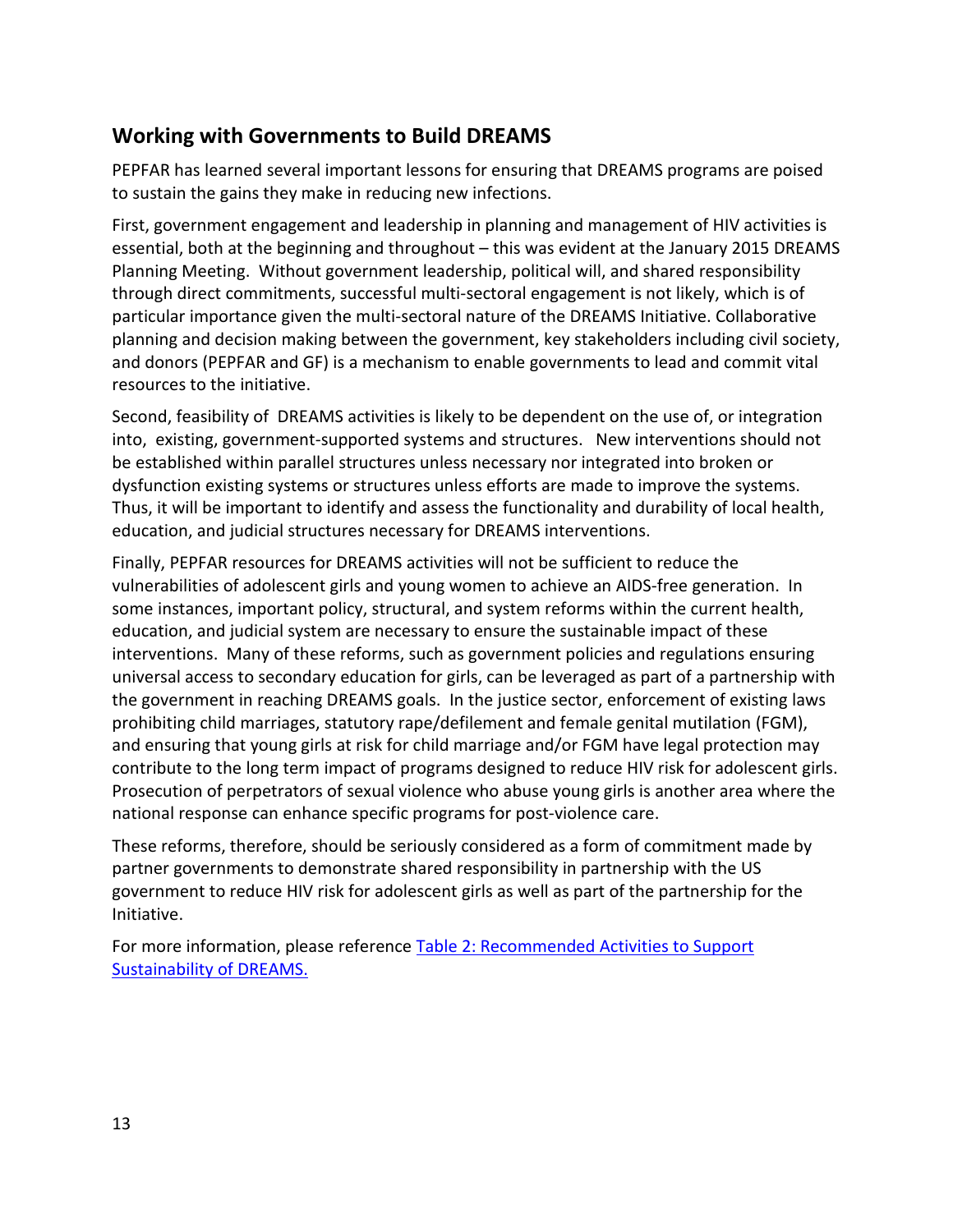## <span id="page-13-0"></span>**Works Cited**

1. *Mortality in women of reproductive age in rural South Africa.* **Nabukkalu, D.** 2013, Global Health Action.

2. **UNAIDS.** *The Gap Report.* Geneva : UNAIDS, 2014.

3. *HIV incidence in young girls in KwaZulu-Natal, South Africa-Public health imperative for their inclusion in HIV biomedical intervention trials.* **Abdool Karim, Q.** 7, 2012, AIDS Behavior, Vol. 16, pp. 1870-1876.

4. *Pre-exposure Prophylaxis for HIV in Women: Daily Oral Tenofovir, Oral Tenofovir/Emtricitabine, or Vaginal Tenofovir Gel in the VOICE Study (MTN 003).* **Marrazzo, JM and Ramjee, G.** Atlanta, GA : s.n., 2013. 20th Confrerence on Retroviruses and Opportunistic Infections.

5. *Effect of HIV infection on pregnancy-related mortality in sub-Saharan Africa: secondary analyses of pooled community-based data from the network for Analysing Longitudinal Population-based HIV/AIDS data on Africa (ALPHA).* **Zaba, B and Calvert, C.** 2013, Lancet, pp. 1763-1771.

6. *Rapid Disease Progression in HIV-1 Subtype C–Infected South African Women.* **Milsana, K and Werner, L.** 9, 2014, Clinical Infectious Diseases, Vol. 59, pp. 1322-1331.

7. *Keep them in school: the importance of education as a protective factor against HIV infection among young South African women.* **Pettifor, A.** 6, 2008, International Journal of Epidemiology, Vol. 37, pp. 1266-1273.

8. *Transactional sex and HIV incidence in a cohort of young women in the Stepping Stones trial.*  **Jewkes, R.** 5, 2012, Journal of AIDS and Clinical Research, Vol. 3.

9. *Intimate partner violence, relationship power inequity, and incidence of HIV infection in young women in South Africa: a cohort study.* **Jewkes, R.** 9734, 2010, The Lancet, Vol. 376, pp. 41-48.

10. *Evidence of impact: health, psychological and social effects of adult HIV on children.* **Sherr, L.** Supplement 3, 2014, AIDS, Vol. 28, pp. S251-259.

11. *Modelling the long-term impacts on affected children of adult HIV: benefits, challenges and a possible approach.* **Desmond, C.** Supplement 3, 2014, AIDS, Vol. 28, pp. S269-275.

12. **Fishel, J, Ren, R and Barrere, B.** *Child Survival by HIV Status of the Mother: Evidence from DHS and AIS Surveys.* Rockville, Maryland : ICF International, 2014.

13. *Reaching youth with out-of-facility HIV and reproductive health services: a systematic review.* **Denno, DM.** 12, 2012, Journal of Adolescent Health, Vol. 51, pp. 106-121.

14. *A systematic review of published evidence on intervention impact on condom use in sub-Saharan Africa and Asia.* **Foss, A.M.** s.l. : 83, 2007, Sexually Transmitted Infections, Vol. 7, pp. 510-516.

14 15. *A meta-analysis of condom effectiveness in reducing sexually transmitted HIV.* **Weller, S.C.** 12, 1993, Social Science and Medicine, Vol. 36, pp. 1635-1644.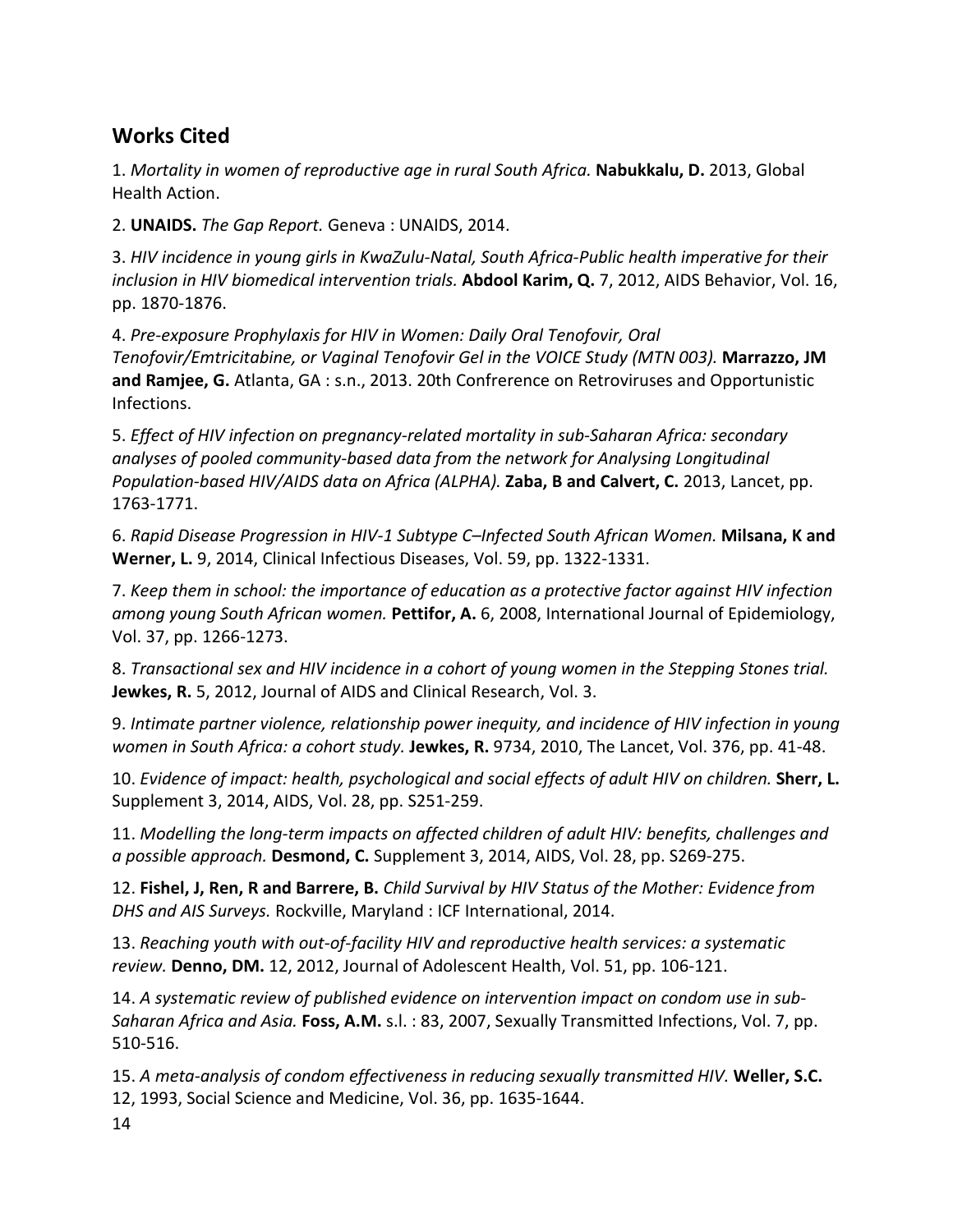16. *Antiretroviral prophylaxis for HIV prevention in heterosexual men and women.* **Baeten, J.M.** 5, 2012, New England Journal of Medicine, Vol. 367, pp. 399-140.

17. *Uptake of pre-exposure prophylaxis, sexual practices, and HIV incidence in men and transgender women who have sex with men: a cohort study.* **Grant, R.M.** 9, 2014, The Lancet, Vol. 14, pp. 820-829.

18. Preexposure chemoprophylaxis for HIV prevention in men who have sex with men. Grant, **R.M.** 27, 2010, New England Journal of Medicine, Vol. 363, pp. 2587-2599.

19. *Antiretroviral preexposure prophylaxis for heterosexual HIV transmission in Botswana.*  **Thigpen, M.C.** 5, 2012, New England Journal of Medicine, Vol. 367, pp. 423-434.

20. **WHO.** *Guidelines: Prevention and Treatment of HIV and Other Sexually Transmitted Infections Among Men Who Have Sex with Men and Transgender People: Recommendations for a Public Health Approach.* Geneva : WHO, 2011.

21. *Efficacy of preexposure prophylaxis for HIV-1 prevention among high-risk heterosexuals: subgroup analyses from a randomized trial.* **Murnane, PM.** 13, 2013, AIDS, Vol. 27, pp. 2155- 2160.

22. *The relationship between intimate partner violence, rape and HIV amongst South African men: a cross-sectional study.* **Jewkes, Rachel K., et al.** 2011, PLoS One, p. e24256.

23. *creening for intimate partner violence and abuse of elderly and vulnerable adults: U.S. preventive services task force recommendation statement.* **Moyer, VA.** 6, 2013, Annals of Internal Medicine, Vol. 158, pp. 478-486.

24. *Reducing violence using community-based advocacy for women with abusive partners.*  **Sullivan, Cris.** 1, 1999, Journal of Consulting and Clinical Psychology, Vol. 67, pp. 43-53.

25. *UK Guideline for the use of post-exposure prophylaxis for HIV following sexual exposure.*  **Penn, B.** 2011, International Journal of STD & AIDS, Vol. 22, pp. 695-708.

26. *Occupational exposure to HIV and the use of post-exposure prophylaxis.* **Hamlyn, E and Easterbrook, P.** 5, 2007, Occupational Medicine, Vol. 57, pp. 329-336.

27. *Feasibility of postexposure prophylaxis (PEP) against human immunodeficiency virus infection after sexual or injection drug use exposure: the San Francisco PEP Study.* **Kahn, JO.** 5, 2001, Journal of Infectious Diseases, Vol. 183, pp. 707-714.

28. *A randomized noninferiority trial of standard versus enhanced risk reduction and adherence counseling for individuals receiving post-exposure prophylaxis following sexual exposures to HIV.*  **Roland, ME.** 1, 2011, Clinical Infectious Disease, Vol. 53, pp. 76-83.

29. *Antiretroviral post-exposure prophylaxis (PEP) for occupational HIV exposure.* **Young, TN.** 2007, Cochrane Database of Systematic Reviews.

30. *Prevention of HIV-1 infection with early antiretroviral therapy.* **Cohen, MS.** s.l. : 365, 2011, New England Journal of Medicine, Vol. 6, pp. 493-505.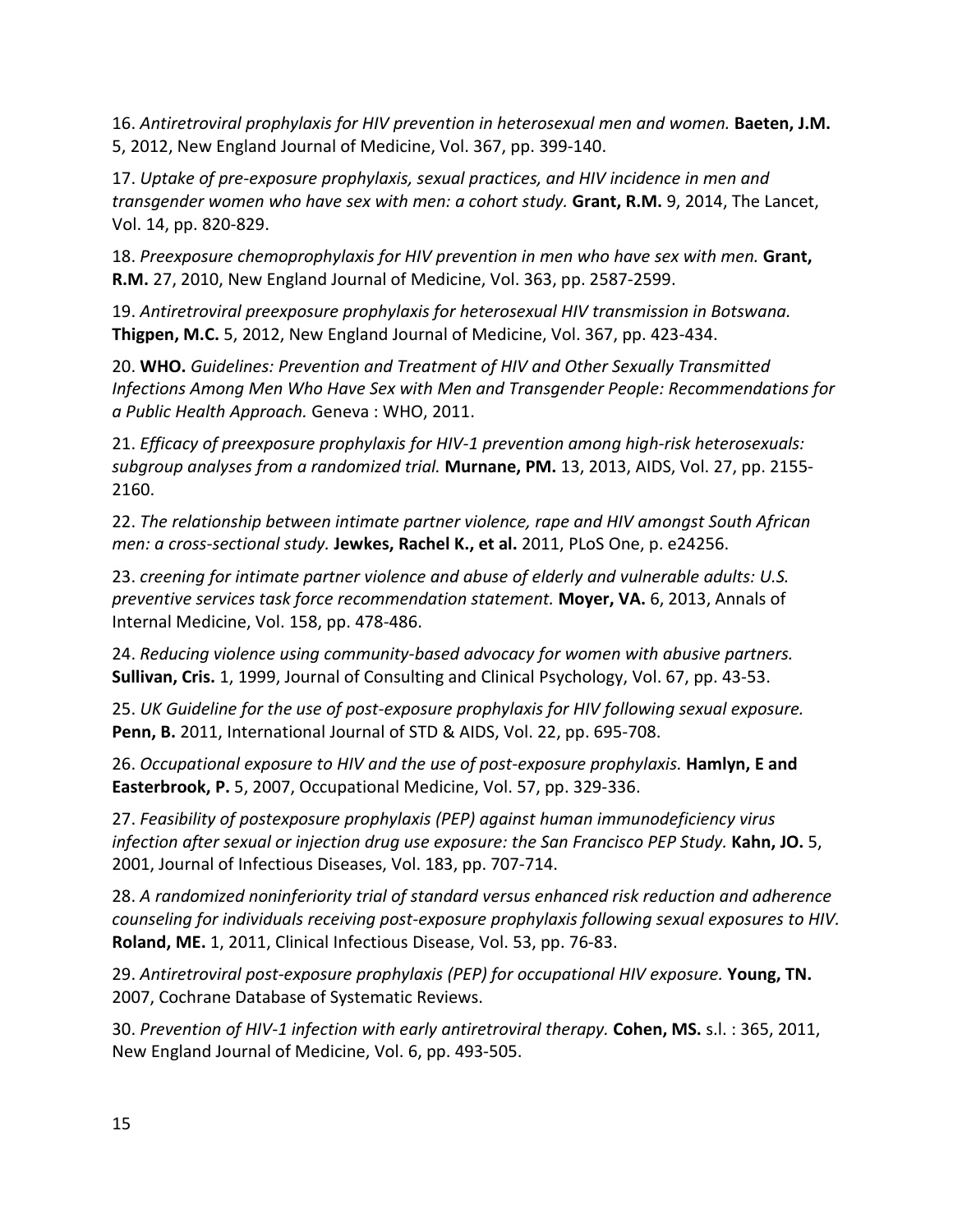31. *ssessing the effect of HIV counselling and testing on HIV acquisition among South African youth.* **Rosenberg, NE.** 17, 2013, AIDS, Vol. 27, pp. 2765-2773.

32. *New analysis suggests increased risk of HIV infection for women using contraceptive injections.* **Pebody, R.** 2014, AIDS Map.

33. *Use of hormonal contraceptives and risk of HIV-1 transmission: a prospective cohort study.*  **Heffron, R.** 1, 2012, The Lancet, Vol. 12, pp. 19-26.

34. *Effects of hormonal contraceptive use on HIV acquisition and transmission among HIVdiscordant couples.* **Lutalo, T.** Supplement 1, 2013, AIDS, Vol. 27, pp. S27-34.

35. *Oral and injectable contraception use and risk of HIV acquisition among women in sub-Saharan Africa.* **McCoy, SI.** 6, 2013, AIDS, Vol. 27, pp. 1001-1009.

36. **WHO.** *Guidance Statement: Hormonal contraceptive methods for women at high risk of HIV and living with HIV.* Geneva : WHO, 2014.

37. *Modelling the global competing risks of a potential interaction between injectable hormonal contraception and HIV risk.* **Butler, AR.** 1, 2013, AIDS, Vol. 27, pp. 105-113.

38. *The effectiveness of sex education and HIV education interventions in schools in developing countries.* **Kirby, D and Obasi, A.** 2006, World Health Organization Technical Report Series, pp. 103-150.

39. *Sex and HIV education programs: their impact on sexual behaviors of young people throughout the world.* **Kirby, D and Laris, B.** 3, 2007, Journal of Adolescent Health, Vol. 40, pp. 206-217.

40. *Effective approaches for programming to reduce adolescent vulnerability to HIV infection, HIV risk, and HIV-related morbidity and mortality: a systematic review of systematic reviews.*  **Mavedzenge, S.** Supplement 2, 2014, JAIDS, Vol. 66, pp. S154-169.

41. *Conceptualizing community mobilization for HIV prevention: implications for HIV prevention programming in the African context.* **Lippman, S.** 10, 2013, PLoS One, Vol. 8.

42. *Findings from the SASA! Study: a cluster randomized controlled trial to assess the impact of a community mobilization intervention to prevent violence against women and reduce HIV risk in Kampala, Uganda.* **Abramsky, T.** 122, 2014, BMC Medicine, Vol. 12.

43. *'SASA! is the medicine that treats violence'. Qualitative findings on how a community mobilisation intervention to prevent violence against women created change in Kampala, Uganda.* **Kyegombe, N, et al.** 2014, Global Health Action, Vol. 7, p. 25082.

44. *A review of interventions with parents to promote the sexual health of their children.* **Wight, D and Fullerton, D.** 1, 2013, Journal of Adolescent Health, Vol. 52, pp. 4-27.

45. *Effect of a cash transfer programme for schooling on prevalence of HIV and herpes simplex type 2 in Malawi: a cluster randomised trial.* **Baird, S, et al.** 9823, 2012, Lancet, Vol. 379, pp. 1320-1329.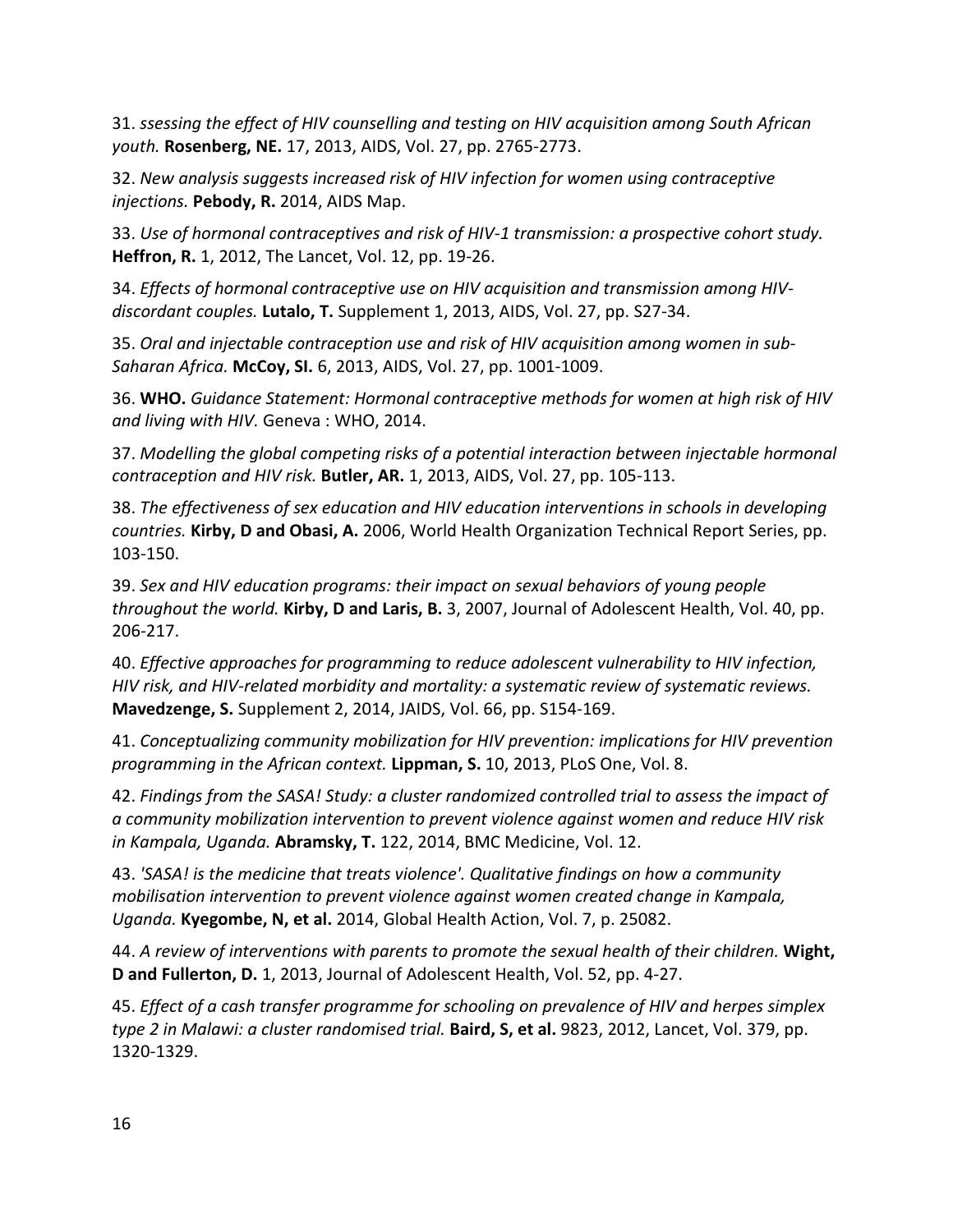46. **Bjorkman-Nyquist, M, Corno, L and Svensson, J.** Evaluating the impact of short term financial incentives on HIV and STI incidence among youth in Lesotho: a randomized trial. 2013.

47. *Child-focused state cash transfers and adolescent risk of HIV infection in South Africa: a propensity-score-matched case-control study.* **Cluver, L, et al.** 6, 2013, The Lancet, Vol. 1, pp. e362-370.

48. **DSD, SASSA and UNICEF.** *The South African Child Support Grant Impact Assessment: Evidence from a Survey of Children, Adolescents and Their Households.* Pretoria, South Africa : UNICEF, 2012.

49. *The government of Kenya's cash transfer program reduces the risk of sexual debut among young people age 15-25.* **Handa, S, et al.** 1, 2014, PLoS One, Vol. 9.

50. *Conditional cash transfers for improving uptake of health interventions in low- and middleincome countries: a systematic review.* **Lagarde, M, Haines, A and Palmer, N.** 16, 2007, Jama, Vol. 298, pp. 1900-1910.

51. *The impact of conditional cash transfers on health outcomes and use of health services in low and middle income countries.* **Lagarde, M, Haines, A and Palmer, N.** 2009, Cochrane Database of Systematic Reviews.

52. *Keeping adolescent orphans in school to prevent human immunodeficiency virus infection: evidence from a randomized controlled trial in Kenya.* **Cho, H, et al.** 5, 2011, Journal of Adolescent Health, Vol. 48, pp. 523-526.

53. *Supporting adolescent orphan girls to stay in school as HIV risk prevention: evidence from a randomized controlled trial in Zimbabwe.* **Hallfors, D, et al.** 6, 2011, American Journal of Public Health, Vol. 101, pp. 1082-1088.

54. **Hargreaves, J and Boler, T.** *Girl power. The impact of girls education on HIV and sexual behaviour.* Johannesburg, South Africa : ActionAid International, 2006.

55. *Gender Differences in the Effects of Vocational Training Constraints on Women and Drop-Out Behavior.* **Cho, Y, et al.** s.l. : Unpublished Working Paper, 2013.

56. *Findings from SHAZ!: a feasibility study of a microcredit and life-skills HIV prevention intervention to reduce risk among adolescent female orphans in Zimbabwe.* **Dunbar, MS, et al.** 2, 20110, Journal of Prevention and Intervention in the Community, Vol. 38, pp. 147-161.

57. *A systematic review of income generation interventions, including microfinance and vocational skills training, for HIV prevention.* **Kennedy, CE, et al.** 6, 2014, AIDS Care, Vol. 26, pp. 659-673.

58. *Empowering adolescent girls: Evidence from a randomized control trial in Uganda.* **Bandiera, O, et al.** s.l. : Unpublished Working Paper, 2012.

59. **Erulkar, A and Chong, E.** *Evaluation of a savings & micro-credit program for vulnerable young women in Nairobi.* Nairobi, Kenya : Population Council, 2005.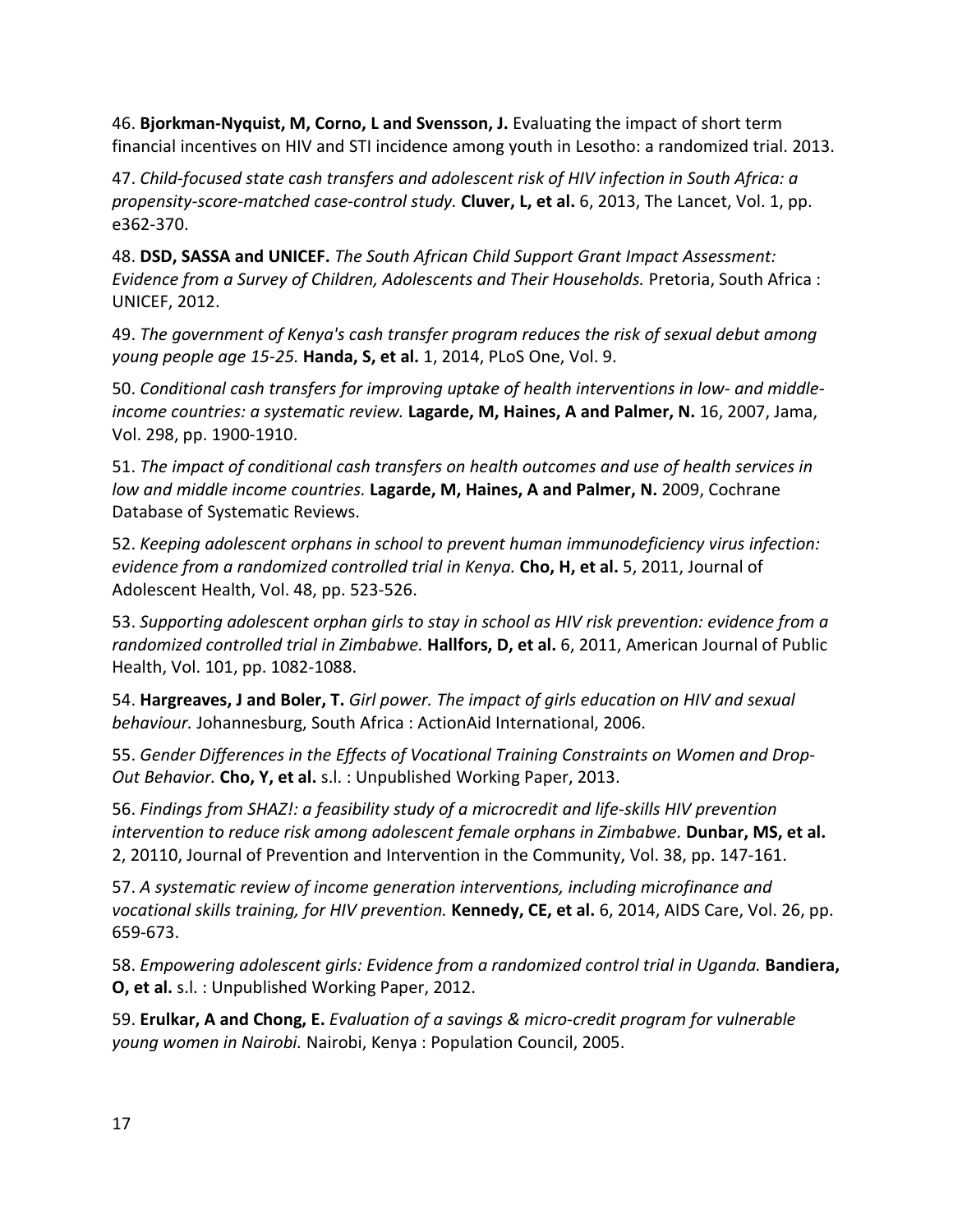60. *Combined structural interventions for gender equality and livelihood security: a critical review of the evidence from southern and eastern Africa and the implications for young people.*  **Gibbs, A, et al.** Supplement 1, 2012, Journal of the International AIDS Society, Vol. 15.

61. *Gender norms and economic empowerment intervention to reduce intimate partner violence against women in rural Cote d'Ivoire: a randomized controlled pilot study*. **Gupta, J, et al.** 46, 2013, BMC International Health and Human Rights, Vol. 13.

62. *Effect of a structural intervention for the prevention of intimate-partner violence and HIV in rural South Africa: a cluster randomised trial.* **Pronyk, PM, et al.** 9551, 2006, Lancet, Vol. 368, pp. 1973-1983.

63. *Vocational training with HIV prevention for Ugandan youth.* **Rotheram-Borus, MJ, et al.** 5, 2012, AIDS Behavior, Vol. 16, pp. 1133-1137.

64. *Effect of economic assets on sexual risk-taking intentions among orphaned adolescents in Uganda.* **Ssewamala, FM, et al.** 3, 2010, American Journal of Public Health, Vol. 100, pp. 483- 488.

65. *How does economic empowerment affect women's risk of intimate partner violence in low and middle income countries? A systematic review of published evidence.* **Vyas, S and Watts, C.** 5, 2009, Journal of International Development, Vol. 21, pp. 577-602.

66. *Expansion of HAART coverage is associated with sustained decreases in HIV/AIDS morbidity, mortality and HIV transmission: the "HIV Treatment as Prevention" experience in a Canadian setting.* **Montaner, JS, et al.** 2, 2014, PLoS One, Vol. 9.

67. *Randomized, controlled intervention trial of male circumcision for reduction of HIV infection risk: the ANRS 1265 Trial.* **Auvert, B, et al.** 11, 2005, PLoS One, Vol. 2.

68. *Male circumcision for HIV prevention in young men in Kisumu, Kenya: a randomised controlled trial.* **Bailey, RC, et al.** 9562, 2009, Lancet, Vol. 369, pp. 643-656.

69. *Male circumcision for HIV prevention in men in Rakai, Uganda: a randomised trial.* **Gray, RH, et al.** 9562, 2007, Lancet, Vol. 369, pp. 657-666.

70. *Male circumcision and HIV infection risk.* **Krieger, J.** 1, 2012, World Journal of Urology, Vol. 30, pp. 3-13.

71. *Male circumcision and HIV acquisition and transmission: cohort studies in Rakai, Uganda. Rakai Project Team.* **Gray, RH, et al.** 15, 2000, AIDS, Vol. 14, pp. 2371-2381.

72. *Voluntary medical male circumcision: modeling the impact and cost of expanding male circumcision for HIV prevention in eastern and southern Africa.* **Njeuhmeli, E, et al.** 11, 2011, PLoS One, Vol. 8.

73. **Auvert, B, et al.** *Male circumcision: association with HIV prevalence, knowledge and attitudes among women: findings from the ANRS 12126 study.* Boston : CROI, 2014. abstract 962.

18 74. **PEPFAR.** The Clinical Management of Children and Adolescents Who Have Experienced Sexual Violence. *AIDSTAR-One.* [Online] February 2013. [Cited: November 26, 2014.]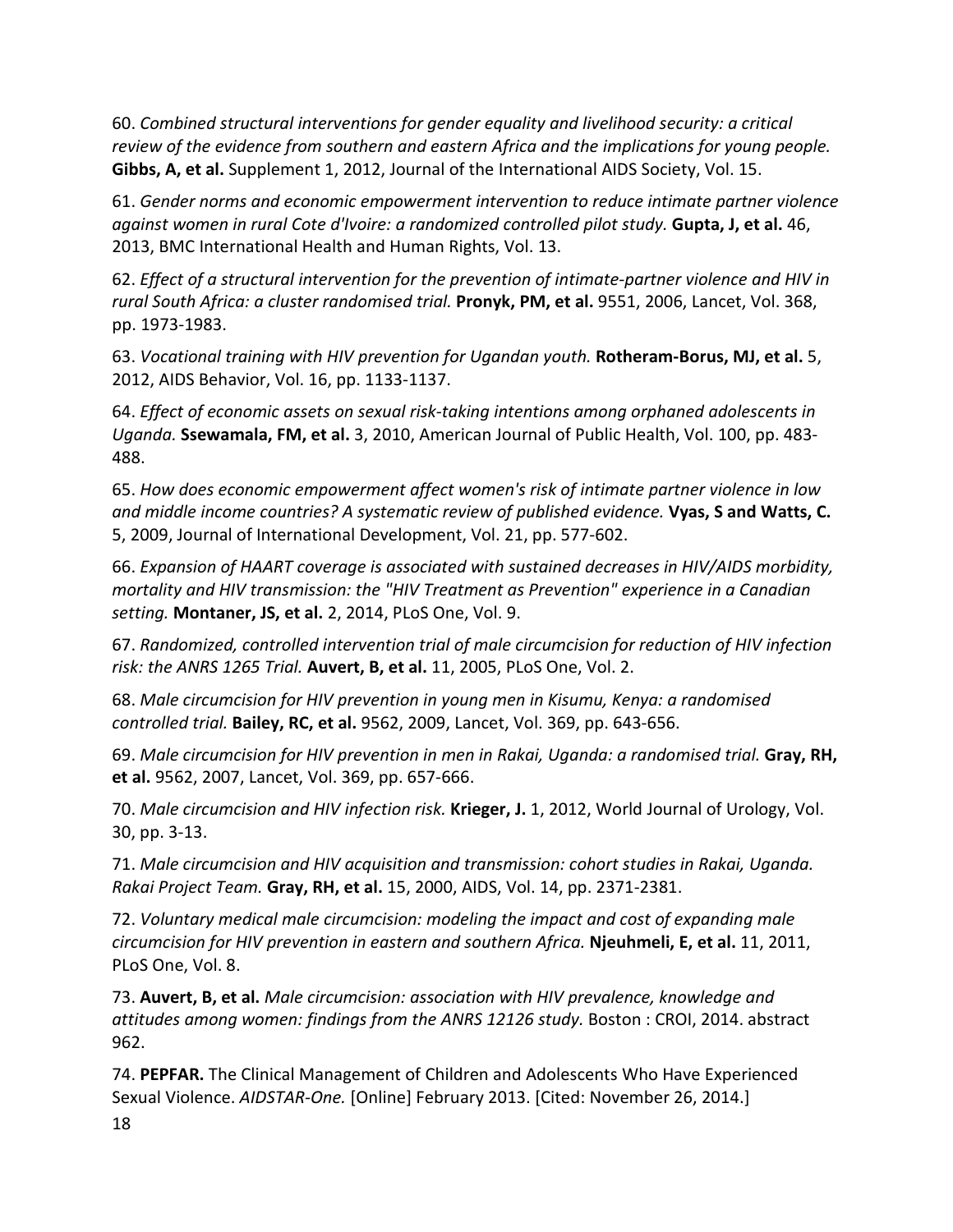http://www.aidstar-one.com/sites/default/files/AIDSTAR-One\_Report\_PEPFAR\_PRC\_TechConsiderations.pdf.

75. *Incentivising Safe Sex: A Randomised Trial of Conditional Cash Transfers for HIV and Sexually Transmitted Infection Prevention in Rural Tanzania.* **Walque, D, et al.** 1, 2012, BMJ Open, Vol. 2.

76. *The Demand for, and Impact of, Learning HIV Status.* **Thornton, R.** 5, 2008, American Economic Review, Vol. 98, pp. 1829-1863.

77. Conditional cash transfers and HIV/AIDS prevention: unconditionally promising? . Kohler, HP **and Thornton, R.** 2, 2012, World Bank Economic Review, Vol. 26, pp. 165-190.

78. *Intimate Partner Violence, relationship power inequity, and incidence of HIV infection in young women in South Africa: a cohort study.* **Jewkes, Rachel K., et al.** 2010, The Lancet, pp. 41- 48.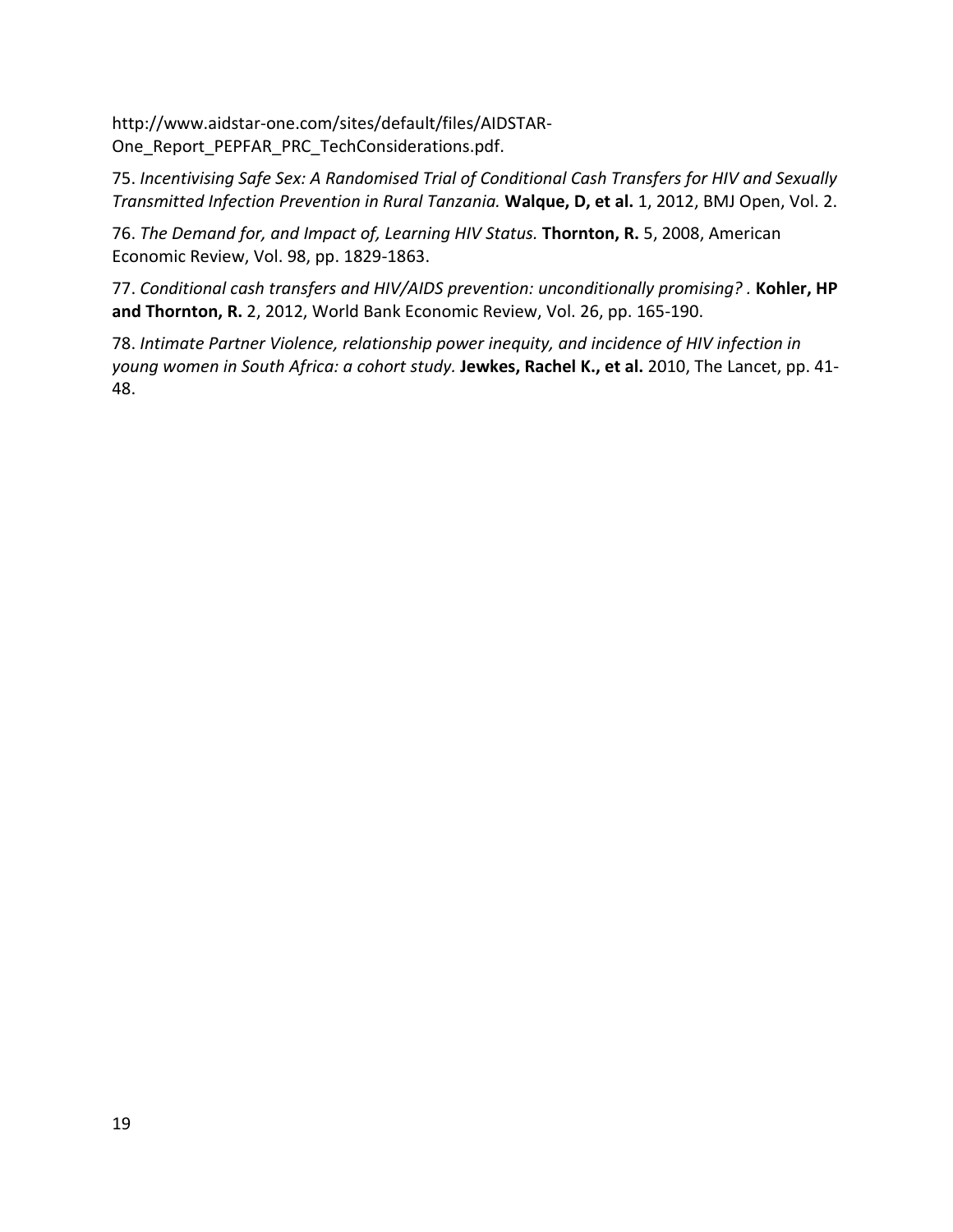## <span id="page-19-0"></span>**Appendix A: The Core Package of Interventions**

#### <span id="page-19-1"></span>**Evidence**

In order to limit the package to those interventions most likely to impact HIV incidence in AGYW, several criteria were applied in the selection of interventions.

Each intervention (or category of interventions) was rated with regard to the level of evidence supporting it (See [Table 3](#page-44-0) for the evidence classification scheme used in our reviews). Other criteria applied included scalability, sustainability, maximizing the effect of existing PEPFAR platforms and programs, linkages to other priorities (e.g., ACT initiative), and whether the intervention was likely to have a direct rather than an indirect effect on AGYW. Finally, the package also includes prudent practices – those interventions, policies, or practices that may not have been evaluated but are a sensible foundation or complement to the rest of the interventions in the package. Each intervention's level of evidence and the outcomes impacted are provided in [Table 4.](#page-45-0)

#### <span id="page-19-2"></span>**Rationales for interventions**

#### **Adolescent-Friendly Sexual and Reproductive Health for Girls:**

Condoms, increase consistent use and availability (female & male)

- Rationale  $\rightarrow$  Highly effective when used correctly and consistently (13) (14) (15); unethical to not provide when intervening with high risk population
- Rationale  $\rightarrow$  Research indicates that pregnancy prevention is a primary motivating factor behind many young women's use of condoms. Condom promotion efforts can capitalize on young women's desires to avoid unwanted pregnancy.

#### PrEP

- Rationale  $\rightarrow$  PrEP is a highly effective intervention if adherence is maintained. (16) (17) (18) (19) (20)
- Four of six PrEP trials conducted in African HIV serodiscordant couples, young men and women in Botswana, men who have sex with men in a multi-country trial, and injection drug users in Thailand showed efficacy of daily oral tenofovir (TDF) or emtricitabine/tenofovir (FTC/TDF) ranging from 44% to 75% [provide references]; efficacy was strongly related to adherence, which ranged from 52% to 82% based on plasma tenofovir testing in a subset of participants In the active arms of such trials, the presence of drug in plasma was estimated to provide 85- 92% protection against HIV. Efficacy of daily oral PrEP among young African women was high in two trials – the Botswana TDF-2 study and in the Partners PrEP Study, both in all women and women < 30 years old and all other subgroups of women (21).
- In two trials (VOICE and FEM-PrEP) which enrolled young African women, overall adherence was too low to observe efficacy, with tenofovir detected in ~30% of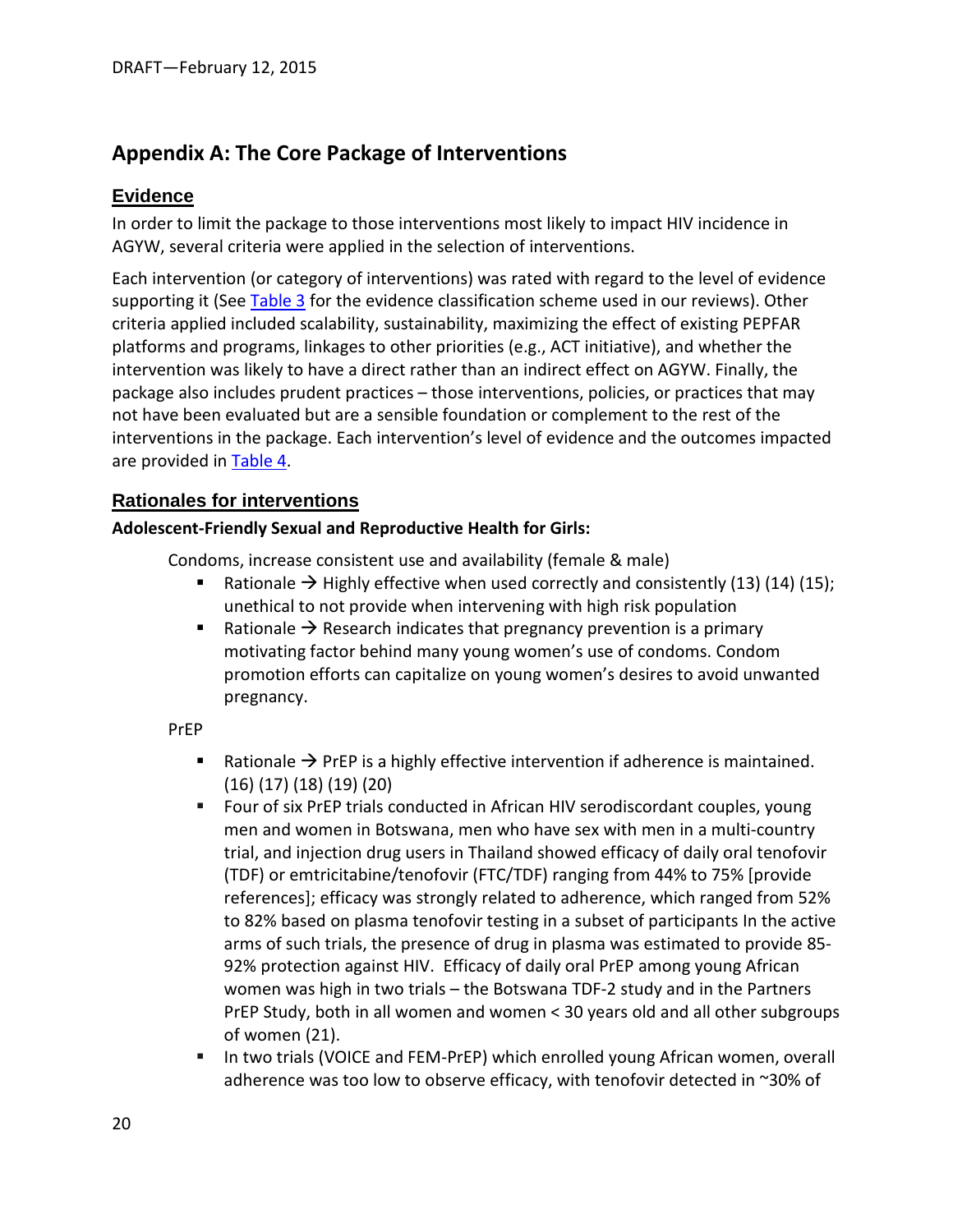plasma samples; however, a subset of women consistently adhered to PrEP based on longitudinal tenofovir detection in plasma. However, adherence in these studies was undermined by doubts among participants about the treatment's efficacy.

- **Oral PrEP has the potential for significant reduction in HIV incidence among** young southern African women, if delivered with education about PrEP efficacy and the importance of adherence and counseling and risk assessment to assess women's perceived risks and benefits of PrEP, and cognitive reminders about PrEP adherence. The impact will be greatest if the subset of young women who are at highest risk of HIV are motivated to use PrEP and able to establish daily pill-taking habits and sustain high adherence while they remain at risk**.**
- Topical PrEP Topical PrEP was observed to be efficacious in a population of young women in South Africa (Karim Abdool, S et al. 2010). Confirmatory studies are ongoing, therefore it is not considered for this package of interventions.

Violence prevention and post-violence care, including PEP

- Rationale  $\rightarrow$  Research shows a strong association between violence, especially intimate partner violence and violence against children, and HIV status in women. Preventing, screening for and treating the outcomes of violence in AGYW is an effective way to reduce risk as well as identify those at greater risk for HIV infection. Programs that increase women's social capital and agency as well as economic self-sufficiency have been show to decrease reports of IPV in participants (22)
- Rationale  $\rightarrow$  Post violence care is part of PEPFAR portfolio, but most effective interventions are often not used (23) (24)
- **Rationale**  $\rightarrow$  **Provision of PEP after sexual assault is considered the standard of** care and is part of PEPFAR portfolio, but rarely available; should be bolstered if coverage is low. (25) (26) (27) (28) (29)

HTC

**Rationale**  $\rightarrow$  **This is an essential intervention to increase knowledge of serostatus** among ALHIV, and earlier diagnosis facilitates earlier linkage to care and initiation on ART (30). HTC is also a crucial point of entry for the entire package of services, and can link these efforts to the ACT initiative. Finally, there is some emergent data that HTC may have prevention benefits among youth (31).

Increasing contraceptive method mix

**Rationale**  $\rightarrow$  **AGYW in low income countries experience high rates of pregnancy** due to unmet need for voluntary family planning, which increases their risks for pregnancy-related morbidity and mortality and affects lifelong education and economic opportunities (32). Increasing access to voluntary family planning methods and a range of contraceptive methods will increase the likelihood that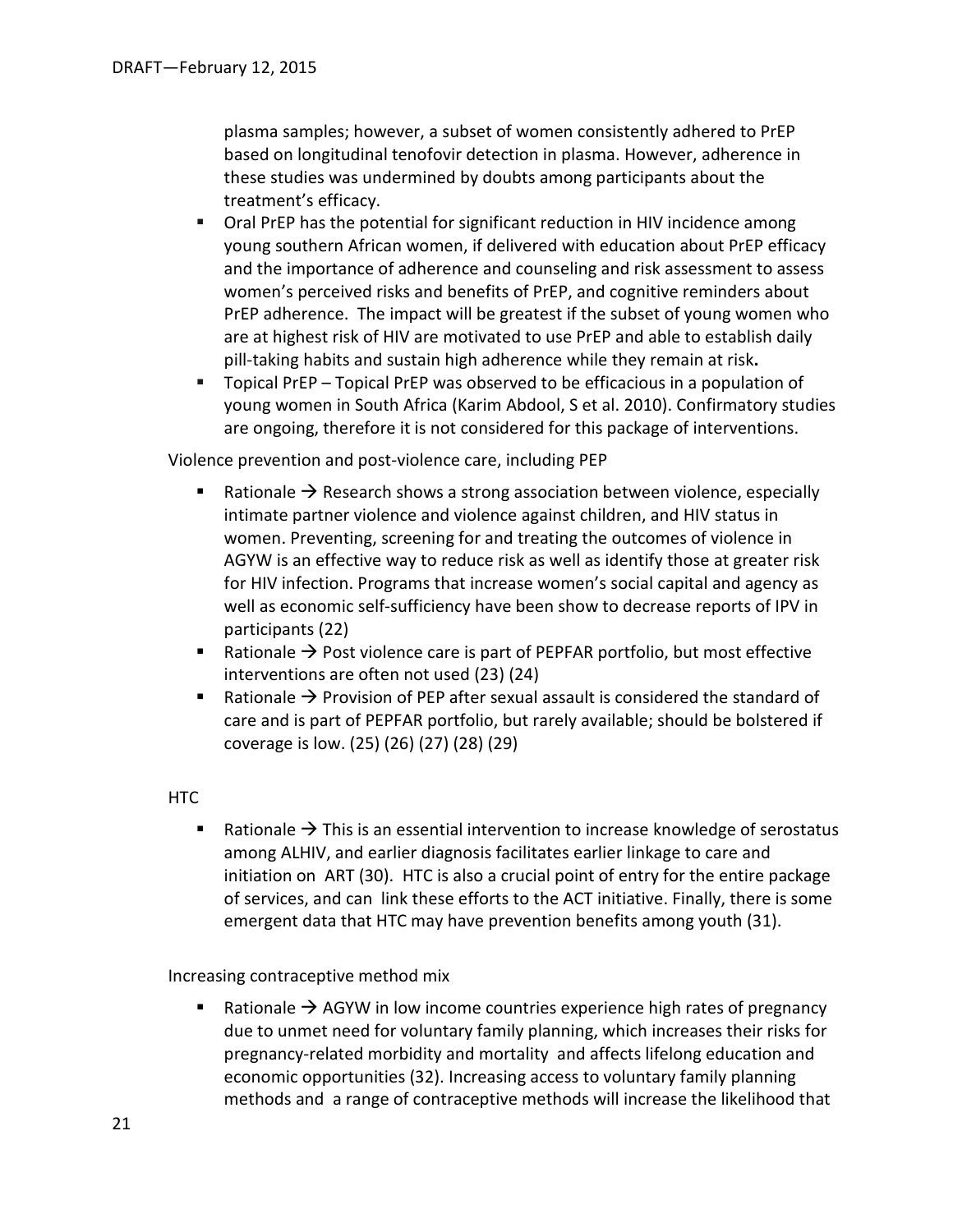AGYW are able to achieve fertility goals; including prevention of pregnancy until desired, and an ability to switch methods if/when they elect to (33). The promotion of dual protection, in which condom use is combined with another modern contraceptive method, is a critical component of FP/HIV services for AGYW. Dual protection will help reduce the risk for STI/HIV infection as well as unintended pregnancy.

**Furthermore, data suggest potential associations between the use of certain** injectable hormonal contraception and an increased risk of HIV acquisition. (IHC) (32) (33) (34) (35) (36). Some of the countries that have the highest risk for HIV among AGYW also have a limited contraceptive method mix, with a dependence on injectable contraceptives. Expanding AGYW access to a full range of contraceptive methods and providing them with good quality counseling (including information on hormonal contraception and HIV acquisition) is critical to ensuring that they are able to make informed choices about FP use (36) (37). In particular, expanding access to long-acting reversible contraceptive methods (LARCS) such as implants and intra-uterine devices may offer better protection for AGYW against unintended pregnancy to this population (40) (41). Therefore, expanding the contraceptive method mix to include LARCS, as well as encouraging dual protection with condoms, is an important way to protect the health of AGYW.

#### Social-asset building

**Rationale**  $\rightarrow$  **The most at-risk AGYW often lack strong social networks – relationships with peers** and adults who can offer emotional support as well as information and material assistance. Interventions that build social capital have been shown to increase agency and empowerment among AGYW (42) (43). Such interventions may improve girls' ability to protect themselves by reducing their social isolation and providing them with social safety nets through mentors, peer groups, civic engagement, and access to health information and services. Social asset building methodologies such as "Safe Spaces" employ a '"whole girl" approach to addressing the multiple vulnerabilities to HIV infection—social isolation, economic insecurity, lack of access to services, and sexual and gender-based violence—experienced by the most marginalized adolescent girls in the poorest communities. The "Girl Effect" builds on findings of Safe Spaces and emphasizes girl-centered program design that "puts girls at the center of each and every program decision - from identifying which girls to target, when and why, to measuring results at the level of the girl" [girleffect.org].

#### **Strengthening the Community:**

School-based HIV prevention

Rationale  $\rightarrow$  HIV/AIDS and sex education that meets established standards can lower sexual risk behaviors (38) (39) (40). See Table 6 for more information on [effective programming.](#page-57-0)

Community Mobilization/Norms Change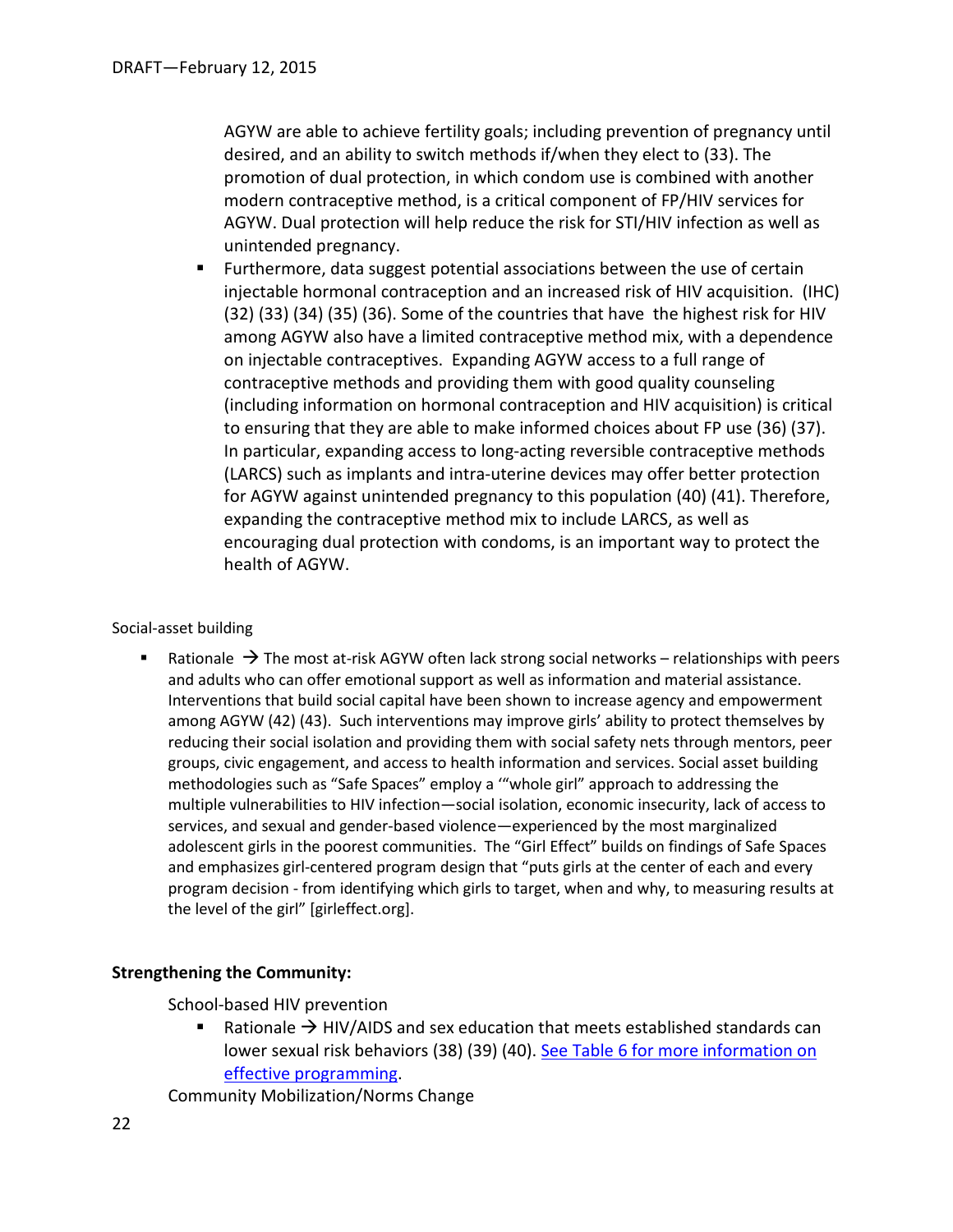**EXECOM** Rationale  $\rightarrow$  Community mobilization provides an essential support framework for HIV prevention programs (41) and serves as a way to engage boys, men and the broader community in addressing social norms that increase HIV risk for AGYW. Community mobilization efforts in related areas like gender-based violence prevention have demonstrated a significant impact on norms change, as well as decreases in violent victimization and perpetration (42) (43).

#### **Strengthening the Family:**

Parenting/Caregiver Programs

**Rationale**  $\rightarrow$  **Having a positive relationship with a parent, caregiver, or other** caring adult is a consistent protective factor for young women and girls against a variety of negative health and social outcomes. Skills building programs involving parents and caregivers have shown promise to change HIV related sexual behaviors among youth (e.g., use of male and female condom, delayed sexual debut, as well as decreased exposure to negative outcomes such as violence and abuse (44).

Cash transfers, either unconditional or with schooling conditions

Rationale  $\rightarrow$  Cash transfers have demonstrated consistent effects on biological and behavioral outcomes (45) (46) (47) (48) (49) (50) (51). Most governments in East and Southern Africa are supporting unconditional or schooling-conditioned cash transfers to benefit vulnerable children that could be a scalable platform to achieve PEPFAR outcomes.

Educational subsidy

Rationale  $\rightarrow$  Girl students are especially vulnerable to school dropout. Educational subsidy is an effective intervention for keeping girls in school [38, 39] and is correlated with reduced sexual risk behaviors and higher HIV testing acceptance. Education also has a myriad of other positive effects in the lives of girls and young women (44) (52) (53) (54).

Combination socio-economic approaches

Rationale  $\rightarrow$  Stand-alone economic empowerment interventions demonstrate variable effectiveness (55) (56) (57). Approaches that combine economic and social empowerment interventions have more consistent effects on both behavioral and violence outcomes (58) (59) (60) (61) (62) (63) (64) (65). Economic strengthening interventions, especially low-cost savings-led approaches, are already common in PEPFAR OVC programs and can provide a solid platform for this initiative. The "social empowerment" interventions supported by the literature include discussion groups on GBV/IPV and couples communication (61) (62), mentoring (59) (64), and comprehensive, evidencebased HIV prevention curricula (56) (58) (60) (63).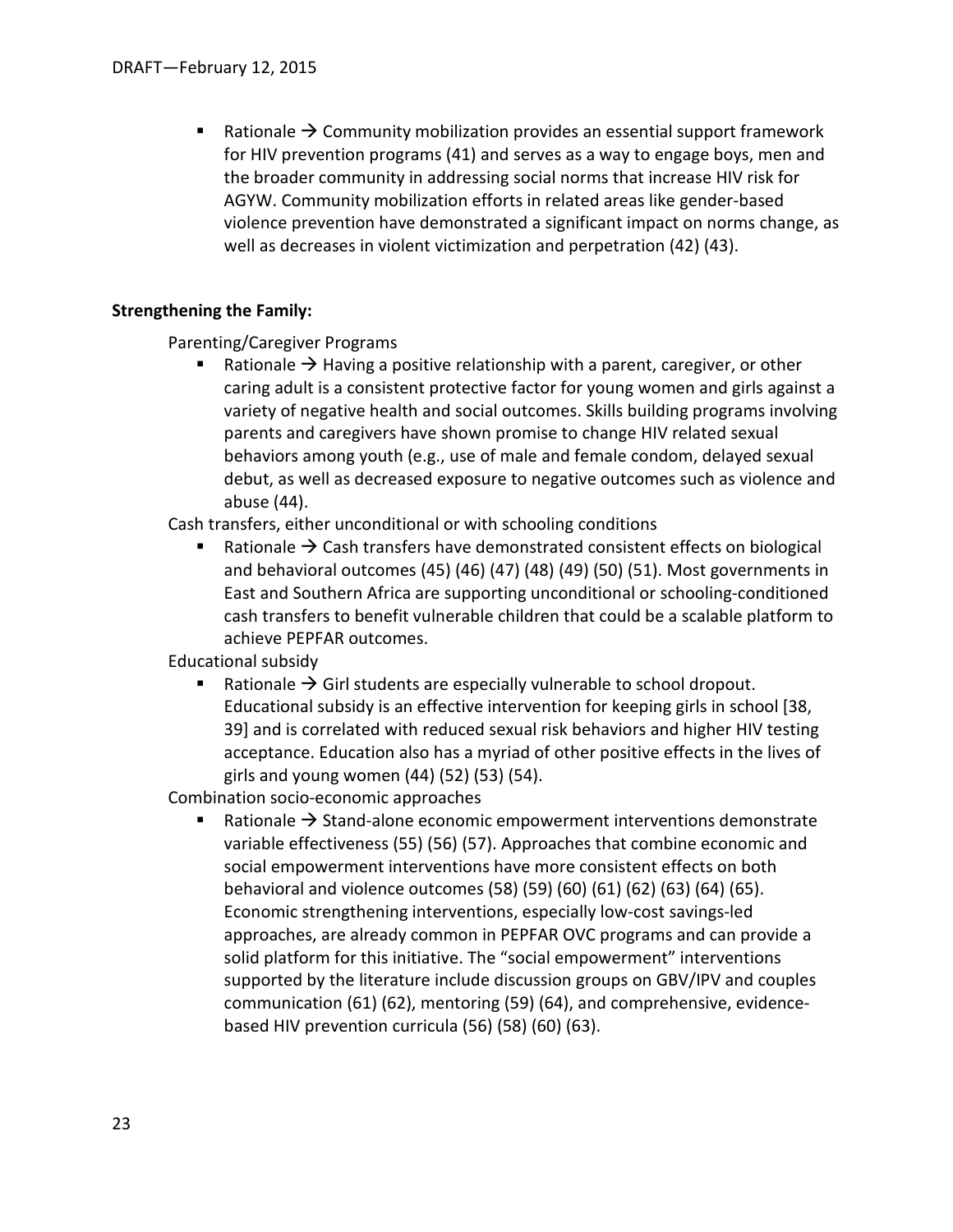#### **Decreasing Risk in Sex Partners:**

Characterization of male sexual partners of AGYW to better target HIV services.

- Rationale  $\rightarrow$  Antiretroviral treatment for men living with HIV is a highly effective intervention to prevent transmission to their sexual partners (30) (66), however many men are reluctant to be tested (73) and those testing positive may be reluctant to be treated (74). Better characterizing the male sexual partners of atrisk AGYW will allow HTC and ART programs to better target these men and develop services they are more likely to use.  $<sup>2</sup>$  $<sup>2</sup>$  $<sup>2</sup>$ </sup>
- Rationale  $\rightarrow$  Likewise, VMMC is a highly effective intervention for reducing the likelihood of HIV acquisition among men and boys (67) (68) (69) (70), as well as protecting their female sex partners (69) (71) (72) (73). Better characterizing the male sexual partners of at-risk AGYW will allow HTC and VMMC programs to better target these men and develop services they are more likely to use.

### <span id="page-23-0"></span>**What NOT to do**

In addition to data on which interventions will have the maximum impact on reducing HIV incidence among females 15-24 years of age, there is also data on interventions that will NOT likely have a significant impact or are not appropriate for this comprehensive package. Note that some of these interventions may be worth evaluating further, or could serve to reach an alternate goal. However, they should not be included in a package focused on reducing HIV incidence in AGYW. For more information, see [Table 5.](#page-48-0)

 $\overline{a}$ 

<span id="page-23-1"></span> $2$  Funding for these activities should come from the HTXS budget code.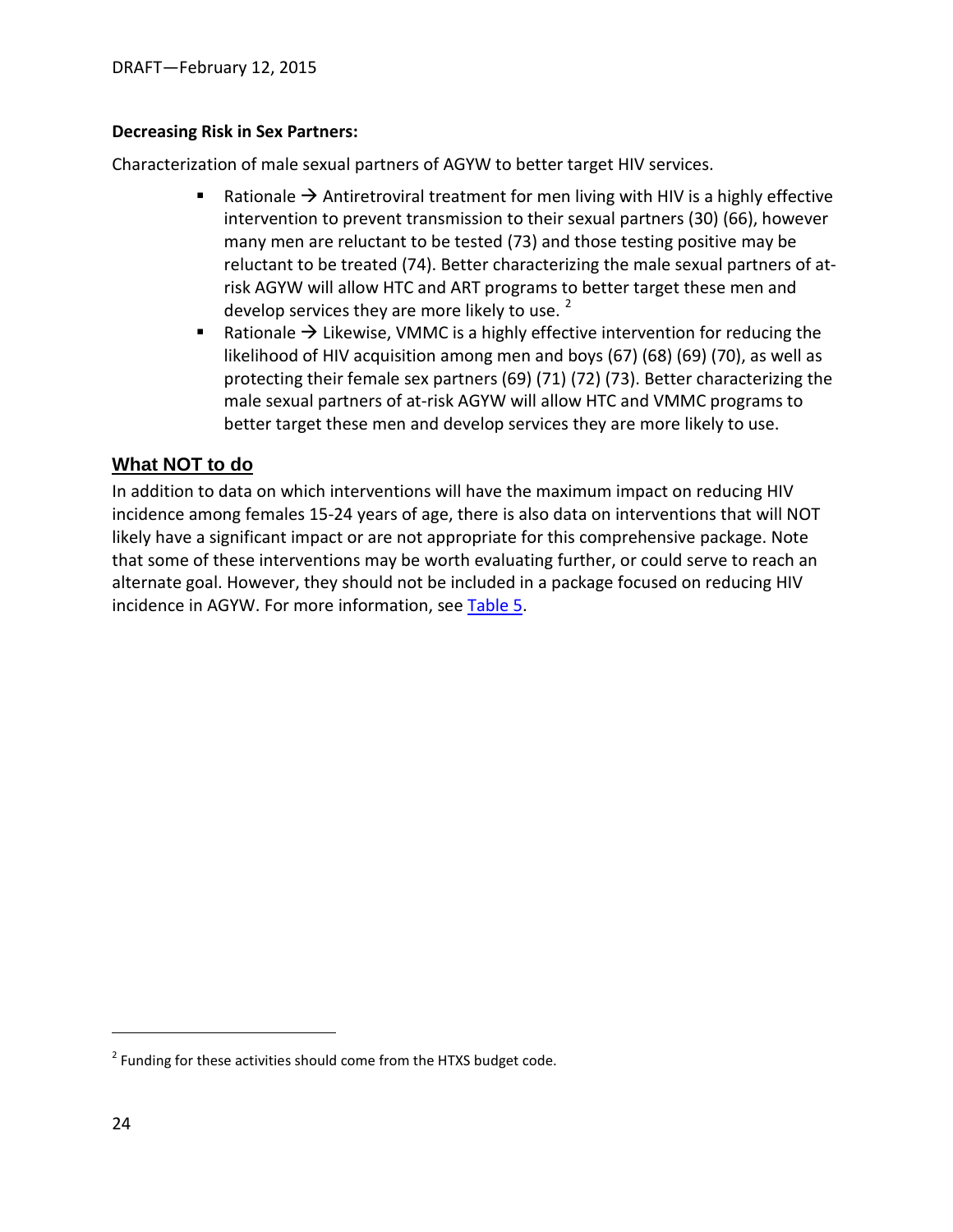## <span id="page-24-0"></span>**Appendix B: Figures for DREAMS Guidance**



#### <span id="page-24-1"></span>**Figure 1: Estimated New infections among females 15-24, UNAIDS**

<span id="page-24-2"></span>**Figure 2: Estimated HIV prevalence among females and males, ages 15-24, UNAIDS**

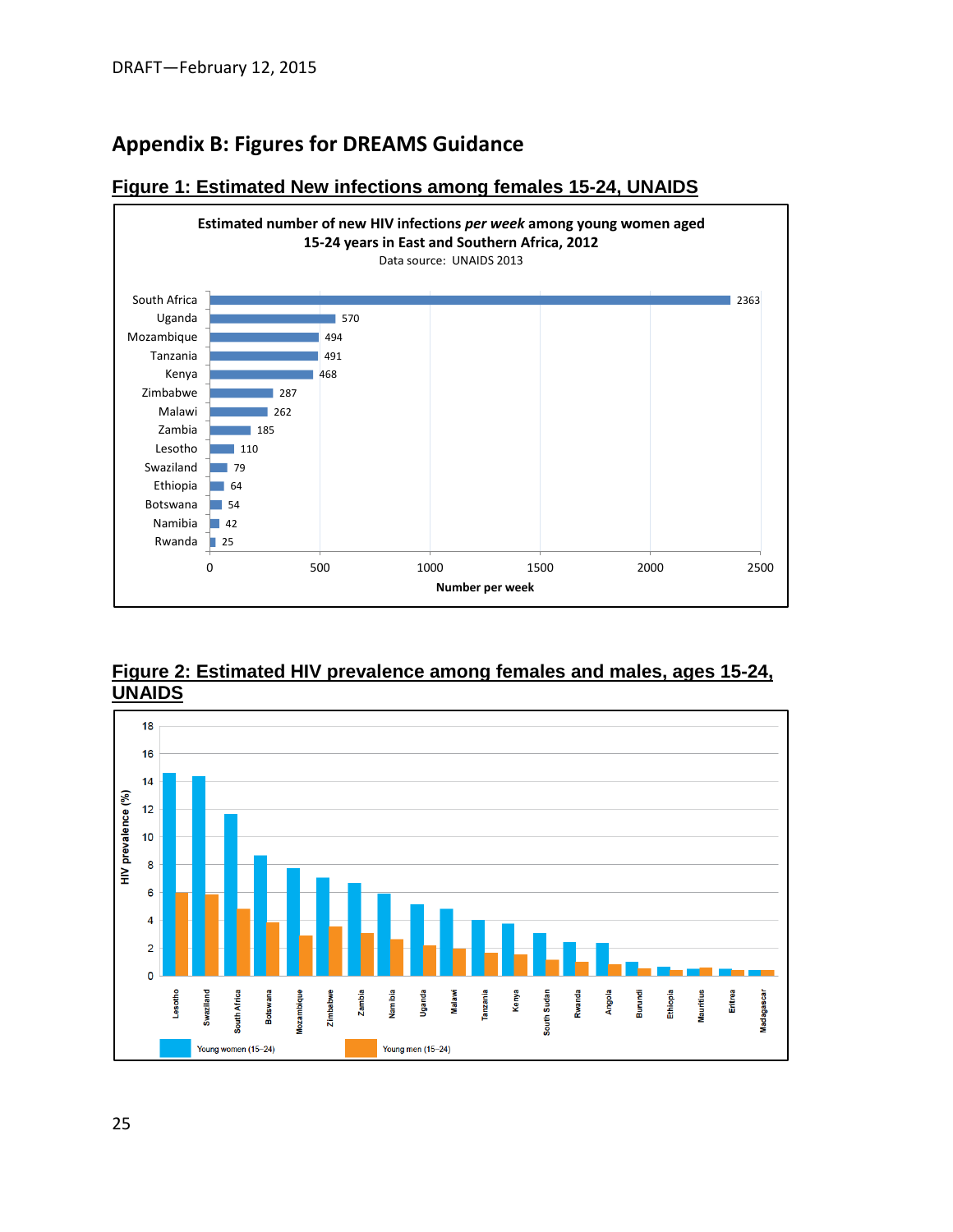#### <span id="page-25-0"></span>**Figure 3: Impact of preventing new infections in adolescent girls and young women on rates of school completion in their children based on modeling**

by Chris Desmond for the PEPFAR Orphans and Vulnerable Children Technical Working Group. The blue bars indicate the relative rates of school dropout among children of women living with HIV with the indicated treatment. Preventing just 30% of new infections in females 15-24 would have a greater impact on school retention than universal treatment and adherence among women living with HIV.

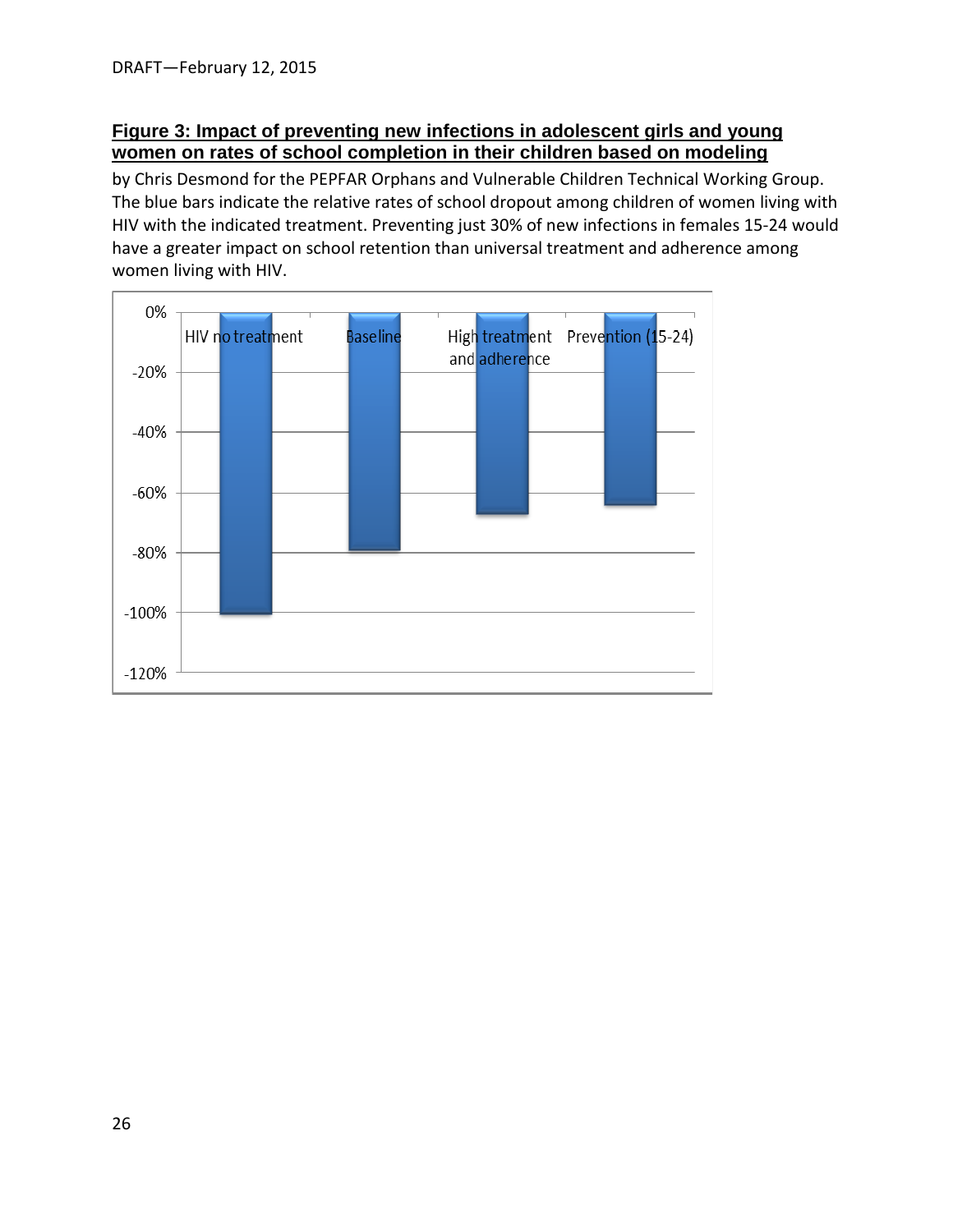#### <span id="page-26-0"></span>**Figure 4: Targeting on the basis on the behavior alone will not be sufficient.**

Data from the most recent DHS and AIS in several African countries analyzed by Rick Olson of UNICEF comparing the numbers of new infections in females 15-19 compared to the numbers of sexually active females 15-19.



#### <span id="page-26-1"></span>**Figure 5: Further analysis of existing data can provide useful insights on females most at risk.**

Data from the most recent DHS in several African countries analyzed by Rick Olson of UNICEF showing the relative prevalence of HIV among sub-groups of women living with HIV.

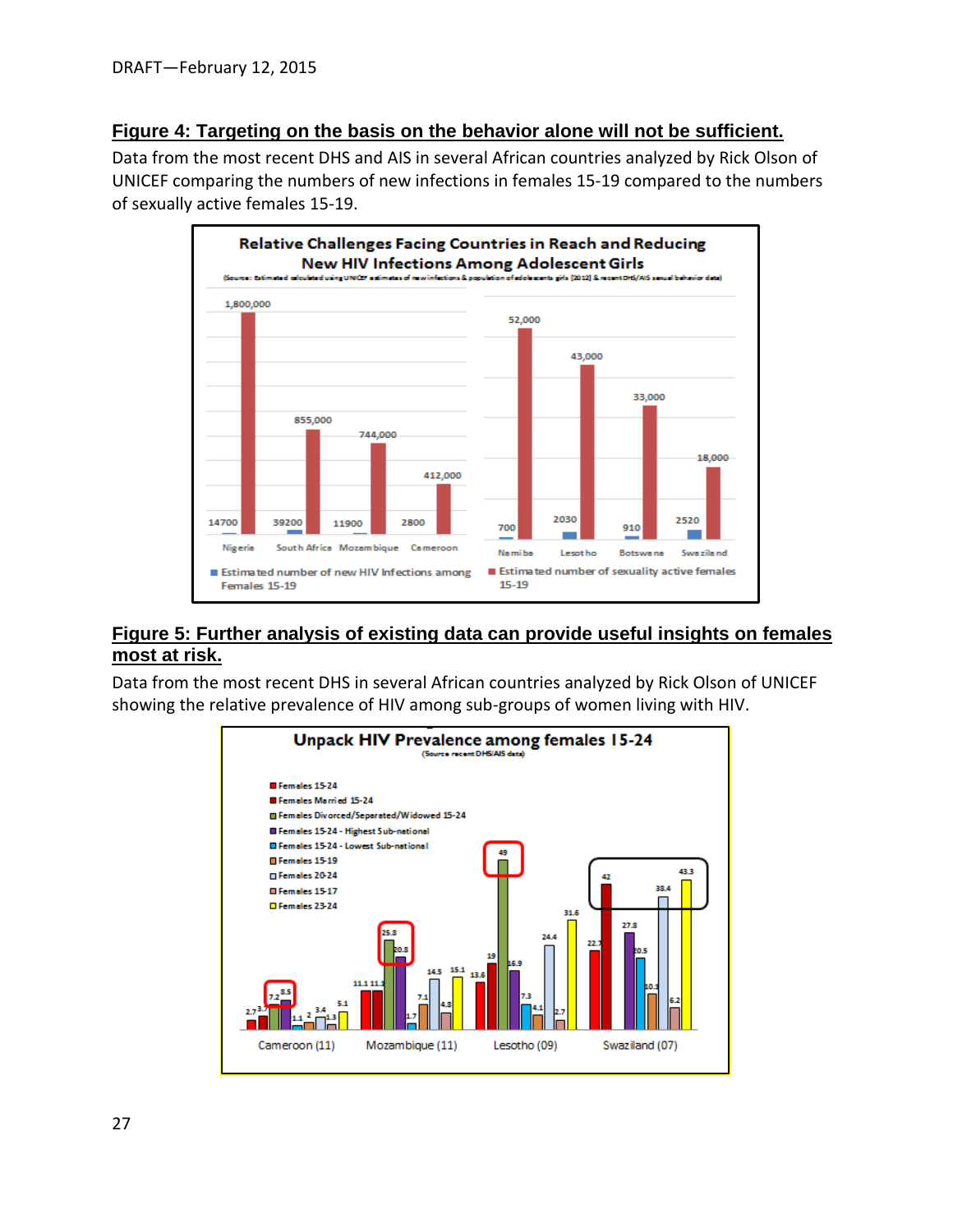### <span id="page-27-0"></span>**Figure 6: Experience of gender-based violence among children is high.**

Data from five Violence Against Children Studies on experience of unwanted sexual intercourse among children.

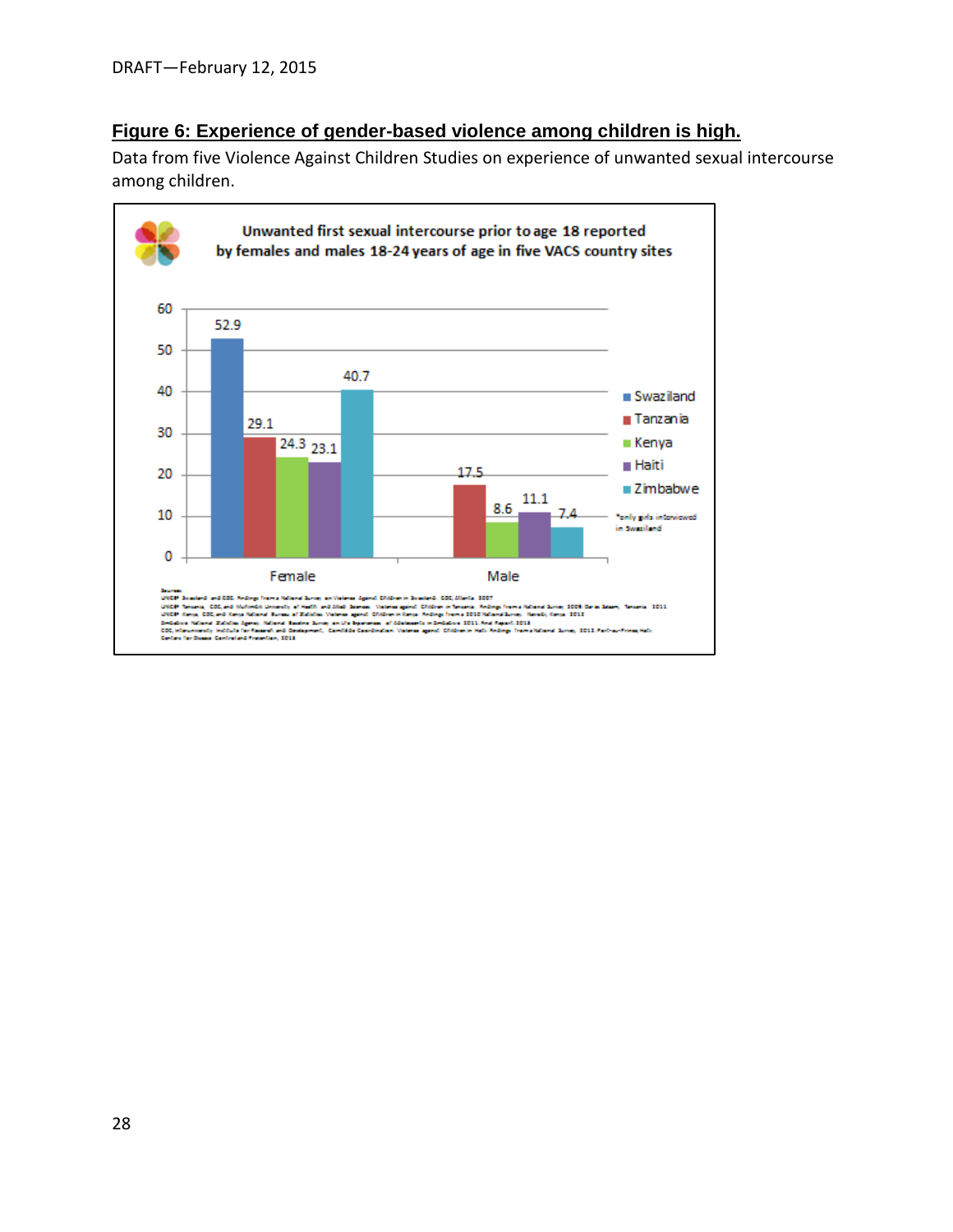#### <span id="page-28-0"></span>**Figure 7: Intimate partner violence is common among girls and young women.**

Data from Violence Against Children Studies on perpetration of sexual violence among children.

<span id="page-28-1"></span>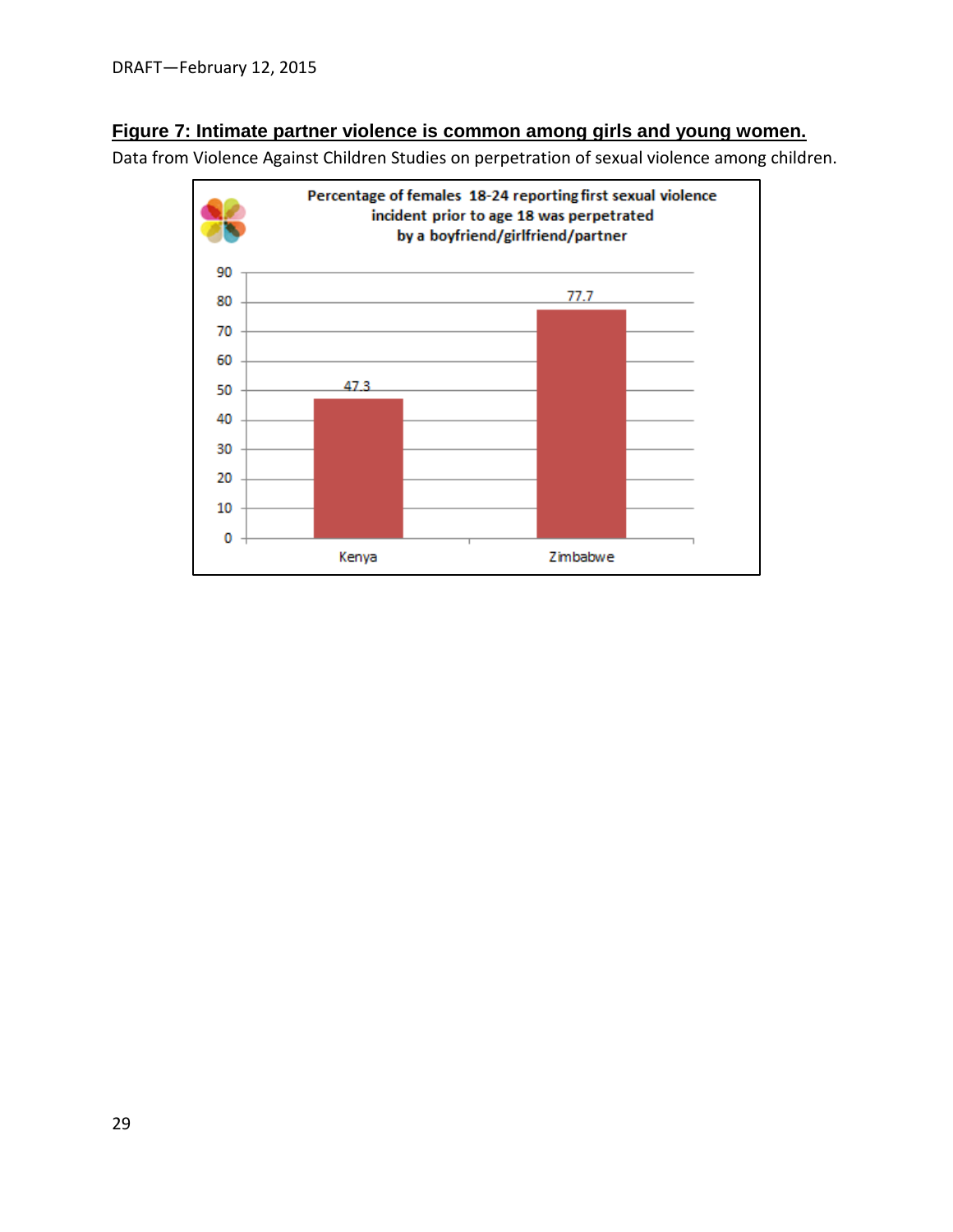<span id="page-29-1"></span>

<span id="page-29-0"></span>**Figure 8: A schematic overview of the DREAMS core package of interventions.**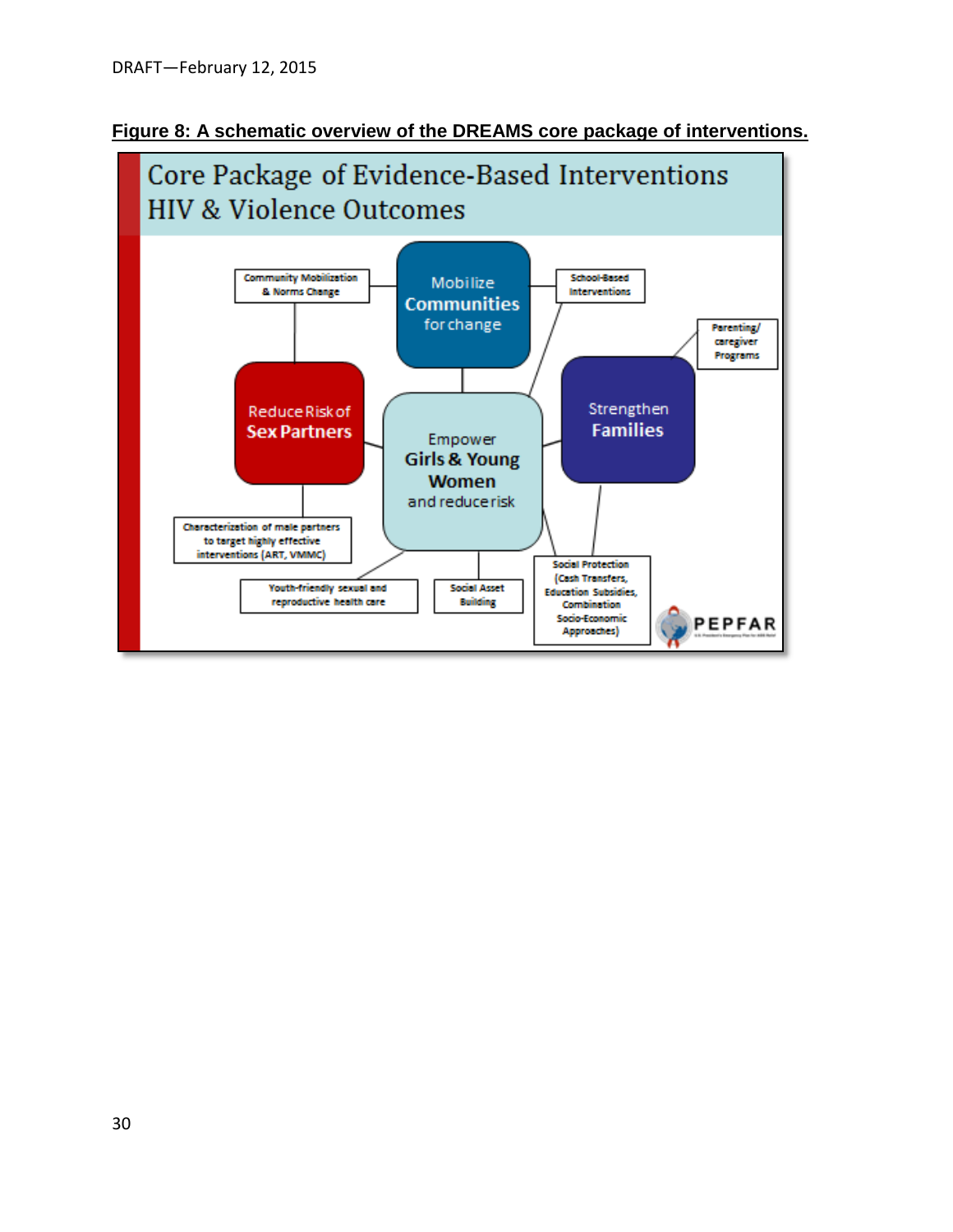#### <span id="page-30-0"></span>**Figure 9: Nike Foundation's 5+1 Approach to Keeping Girls HIV Free**



#### <span id="page-30-1"></span>**Figure 10: Comprehensive packages of interventions have more impact than any single intervention.**

Analysis of South Africa's school protection interventions in combination with other interventions conducted by Dr. Lucie Cluver and shared through personal communication.

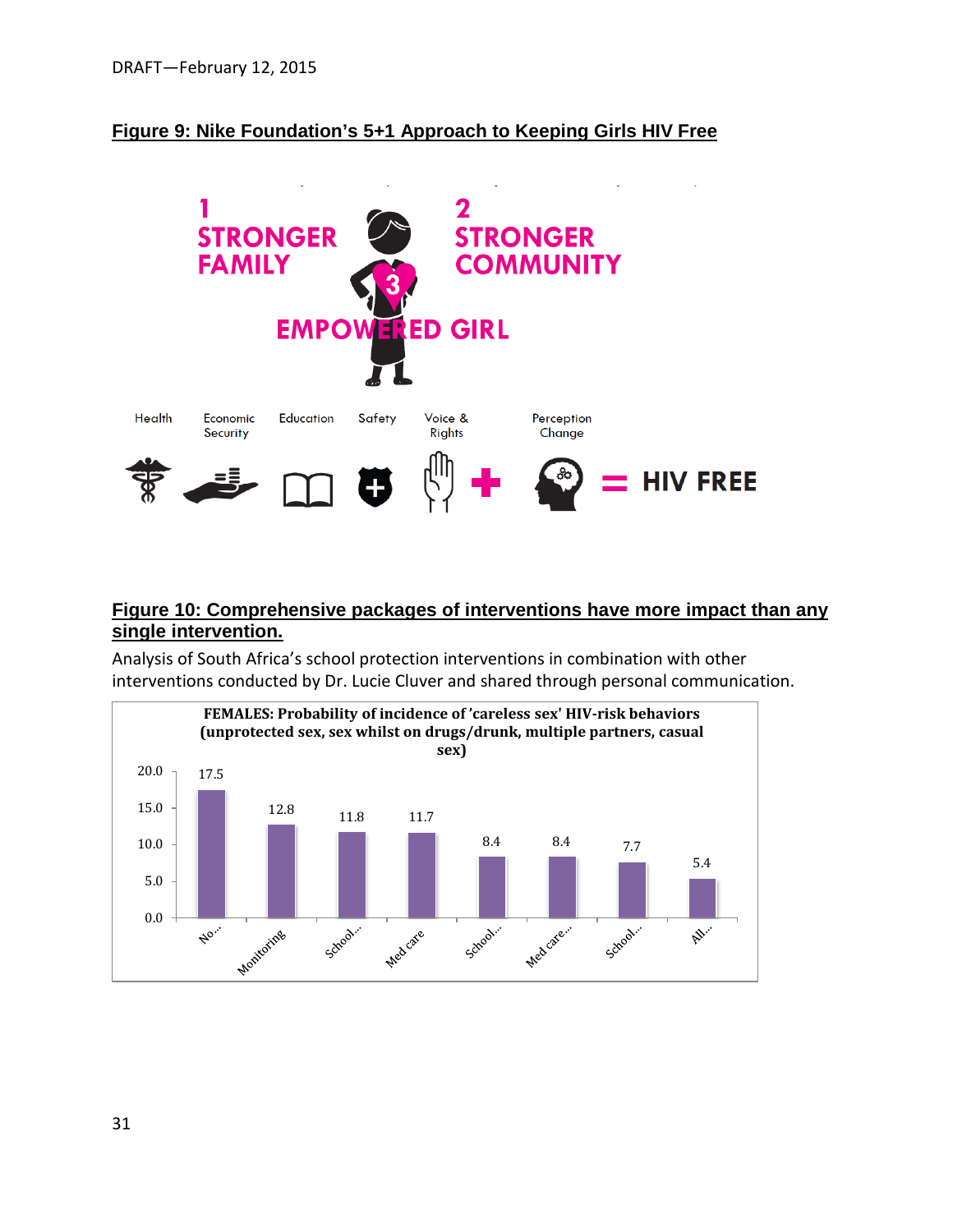### <span id="page-31-0"></span>**Figure 11: A substantial percent of females under 20 have begun childbearing in sub-Saharan Africa.**



Data from the most recent DHS analyzed by Rick Olson of UNICEF.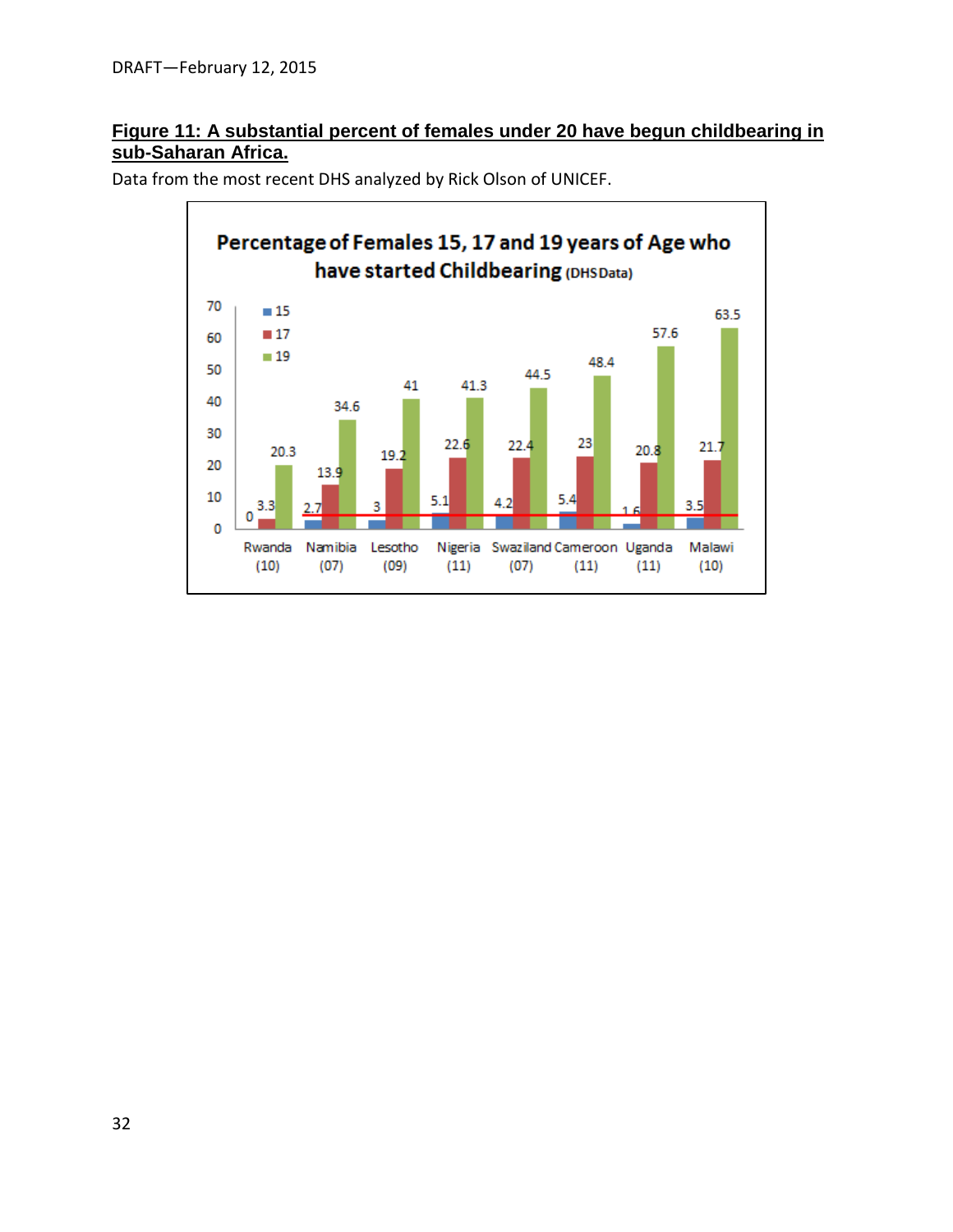## <span id="page-32-0"></span>**Figure 12: The DREAMS Logic Model**



#### **Legend: Target populations of interventions**

All Interventions are directed towards AGYW, unless otherwise indicated

- \* = indicate interventions that include male partners
- \*\* = indicate interventions include families or communities

#### **Color codes for data sources**

- MER
- DHS, AIS, KIS, or VACS
- Undetermined at this point

#### **Legend for indicator groupings**

1 Decrease sexual risk

- Increased consistent condom use (disaggregate by type of sex for males and females)
- Reduced sexual risk behaviors (age-disparate sex, multiple partners, transactional sex, early age at first sex)

<sup>2</sup> Increase empowerment/agency (could include 3 or 4 of the following measures)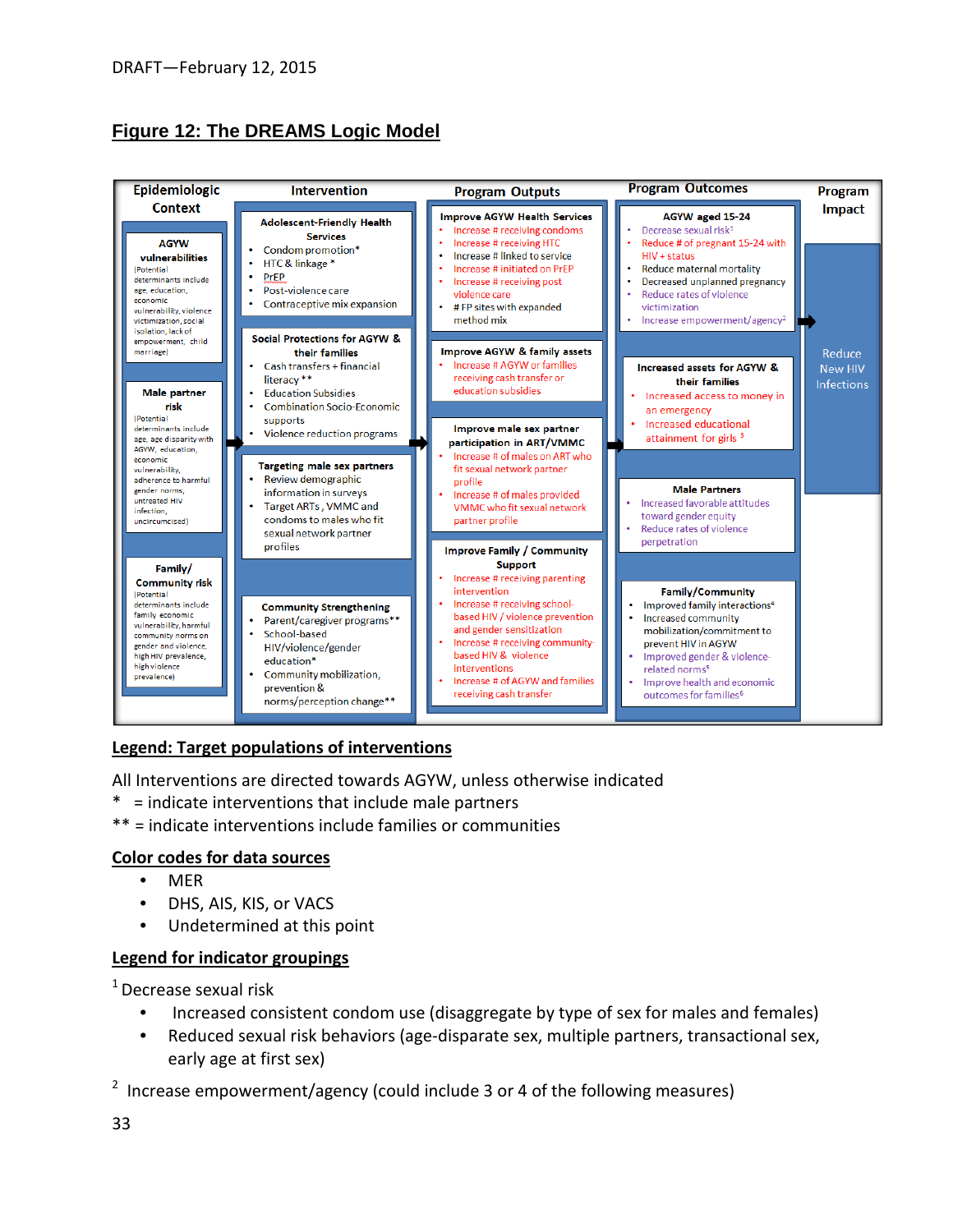- Wider range of aspirations
- % of girls with 5+ friends
- % girls pooling resources toward achieving goals
- % girls reporting more time spent socializing with other girls
- % girls with access to supportive individuals or organizations within their community (not girl friends)
- % girls with an older female figure in the community (outside immediate family) in whom they can confide
- % girls accessing trusted sources of information
- % girls who report saying no to sex when they wanted
- % girls speak up to share their views
- % girls feel they are valued by others
- % girls set goals and make plans to achieve them
- % girls exercise choice over life decisions
- % girls believe they have control over their future
- % girls have strong sense of self worth
- Age of first marriage

#### <sup>3</sup> Increased educational attainment for girls

- Increased school attendance
- Increased school progression

#### <sup>4</sup> Improved family interactions

- Increased parental monitoring
- Increased positive parent/child interactions

## 5 Improved gender & violence-related norms

- Decreased % who believe that men should decide when couple has sex
- Increased % who believe it's wrong for a man to hit or beat wife under all circumstances

#### <sup>6</sup> Improve health and economic outcomes for families

- Reduced infant mortality
- Reduced food insecurity
- Increased school attendance and completion for children of AGYW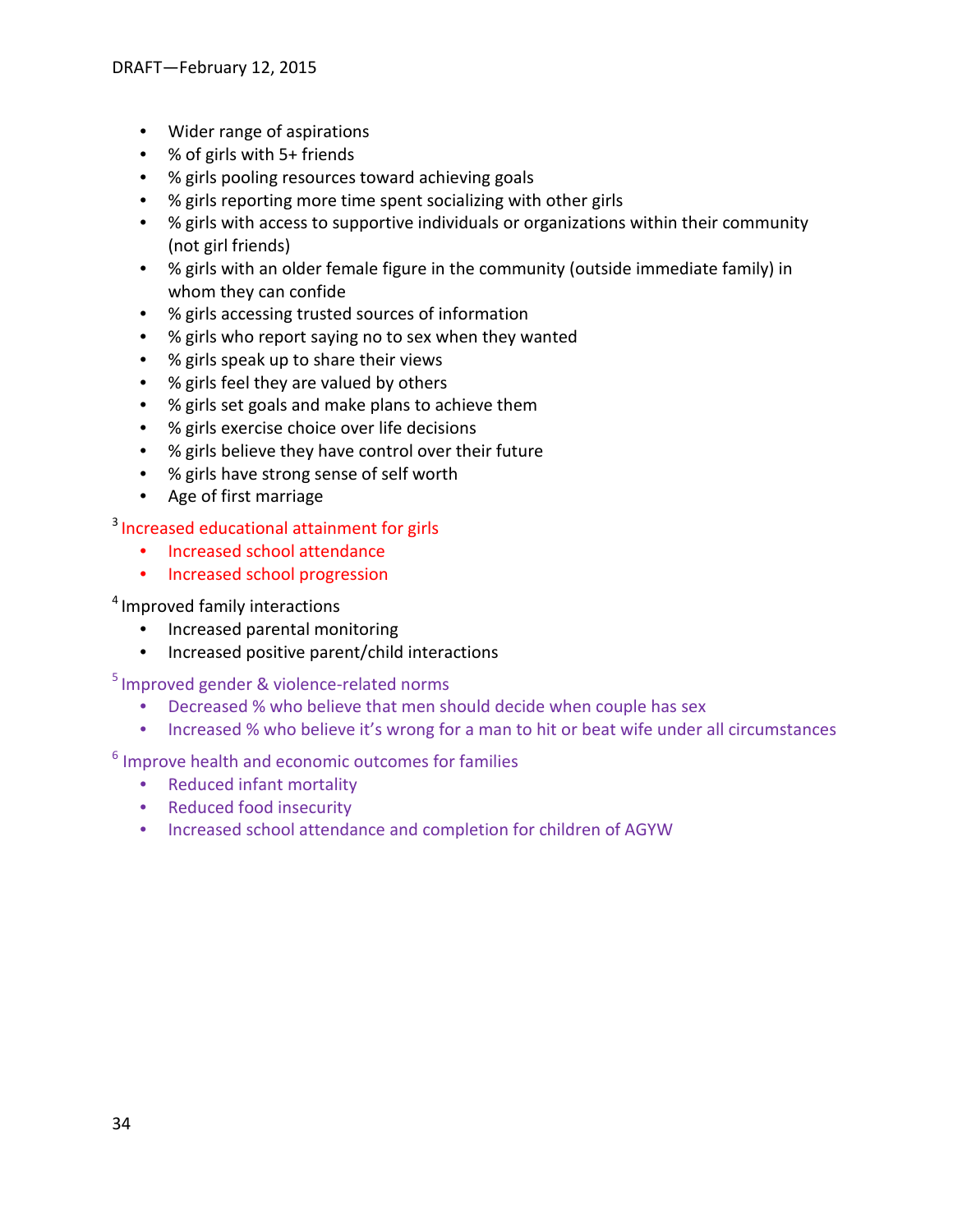#### **Table 1: The core package of interventions for DREAMS.**

Note: Table 6 lists appropriate programs to implement within each category of the core package; or which relevant guidance should be consulted. Table 3 summarizes elements of the core package that CANNOT be paid for with DREAMS initiative funding.

<span id="page-34-0"></span>

| <b>Empower Girls &amp; Young Women and Reduce their Risk</b>  |                                                                                |                                                                |                                                                                                                                                                                                                                                                                                                                                                                                                                                                                                                                                                                                                                                                                                                                                                                                                                                                                                                 |
|---------------------------------------------------------------|--------------------------------------------------------------------------------|----------------------------------------------------------------|-----------------------------------------------------------------------------------------------------------------------------------------------------------------------------------------------------------------------------------------------------------------------------------------------------------------------------------------------------------------------------------------------------------------------------------------------------------------------------------------------------------------------------------------------------------------------------------------------------------------------------------------------------------------------------------------------------------------------------------------------------------------------------------------------------------------------------------------------------------------------------------------------------------------|
| Intervention                                                  | <b>Target Groups</b>                                                           | Outcomes                                                       | <b>Technical Activities</b>                                                                                                                                                                                                                                                                                                                                                                                                                                                                                                                                                                                                                                                                                                                                                                                                                                                                                     |
| <b>Condom promotion</b><br>and provision<br>(female and male) | Young women<br>and<br>adolescent<br>girls and their<br>male sexual<br>partners | Reduced<br>transmission<br>and<br>acquisition of<br><b>HIV</b> | Generate and/or synthesize local evidence on the key barriers to male<br>п<br>and female condom access and utilization<br>Establish or revitalize school-based or school-linked adolescent-friendly<br>л<br>sexual and reproductive health (ASRH) services (if capacity exists) to<br>increase access and uptake<br>Focus on improving male and female condom use at first sex and<br>л<br>consistent use and availability (e.g. link vulnerable adolescent girls to<br>education, community-based condom outlets and adolescent friendly<br>SRH services)<br>Address national laws, policies, guidelines, or community/social<br>п.<br>perceptions and norms that may prevent AGYW from accessing<br>condoms.<br>Consider young women's interest in preventing pregnancy. Align with<br>п<br>existing USG-funded ASRH and family planning initiatives, if such exist in<br>country (e.g. Family Planning 2020) |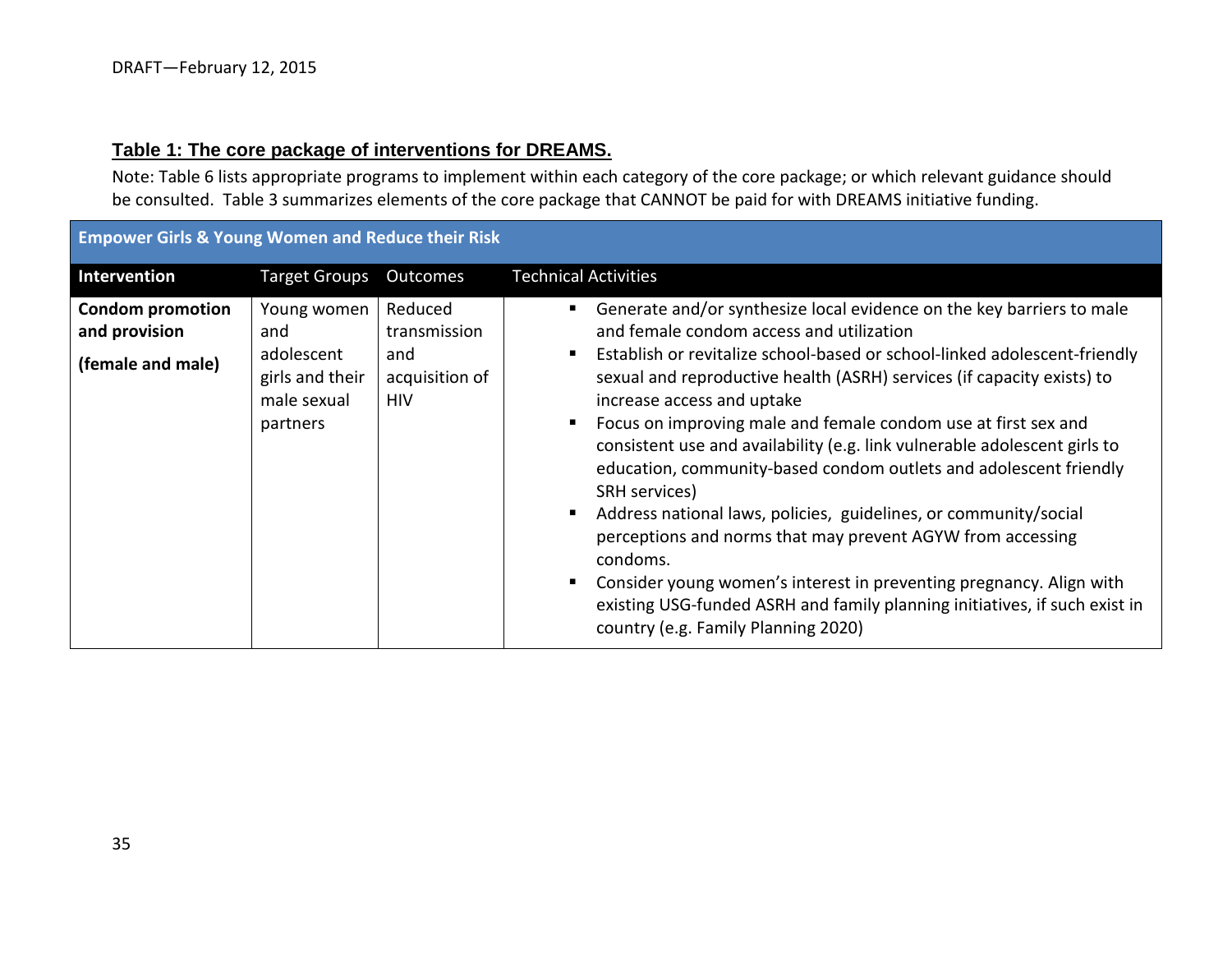| <b>Empower Girls &amp; Young Women and Reduce their Risk</b>                         |                                                                 |                                                                                                   |                                                                                                                                                                                                                                                                                                                                                                                                                                                                                                                                                                                                                                                                                                                                                                                                                                                                                                                                                                                                                                                                                                      |
|--------------------------------------------------------------------------------------|-----------------------------------------------------------------|---------------------------------------------------------------------------------------------------|------------------------------------------------------------------------------------------------------------------------------------------------------------------------------------------------------------------------------------------------------------------------------------------------------------------------------------------------------------------------------------------------------------------------------------------------------------------------------------------------------------------------------------------------------------------------------------------------------------------------------------------------------------------------------------------------------------------------------------------------------------------------------------------------------------------------------------------------------------------------------------------------------------------------------------------------------------------------------------------------------------------------------------------------------------------------------------------------------|
| <b>HIV Testing and</b><br><b>Counseling</b>                                          | AGYW and<br>their male<br>sexual<br>partners                    | Earlier<br>diagnosis of<br>HIV infection<br>Linkage to<br>appropriate,<br>high impact<br>services | Generate and/or synthesize local evidence on the key barriers to uptake<br>and access<br>Address barriers to uptake and access among AGYW (e.g., policy,<br>п.<br>programmatic, and, community/social perceptions and norms)<br>Provide high-quality testing that observes all the 5 C's (confidentiality,<br>п<br>informed consent, correct results, counseling, and connection to care)<br>Train service providers in adolescent-friendly service promotion and<br>delivery Link to PEPFAR ACT Initiative<br>Ensure linkages from HTC to other components of the core package<br>п<br>Use the existing mix of clinical and community platforms to increase<br>referrals of AGYW and their partners to testing<br>Use information collected on male partners through surveys and/or<br>$\blacksquare$<br>other analyses to target HTC outreach to men and boys in the<br>community who may be most likely to pose a transmission risk to AGYW<br>Use index patient and/or partner notification strategies to increase<br>$\blacksquare$<br>uptake and access of HTC within sexual networks of ALHIV |
| PrEP (only in<br>countries where<br>there is government<br>buy-in and<br>leadership) | Subsets of<br>young women<br>with<br>exceptionally<br>high risk | Reduce<br>acquisition of<br><b>HIV</b>                                                            | Target groups at exceptionally high risk (i.e. AGYW who have HIV-positive<br>п.<br>partners, a recent STI, a violent partner, engage in sex work)<br>Address any regulatory issues in country<br>п<br>Reinforce adherence through innovative approaches<br>п<br>Provide linkage to support services<br>٠<br>NOTE: See Table 7 for information on what elements can & cannot be<br>funded with PEPFAR DREAMS funds                                                                                                                                                                                                                                                                                                                                                                                                                                                                                                                                                                                                                                                                                    |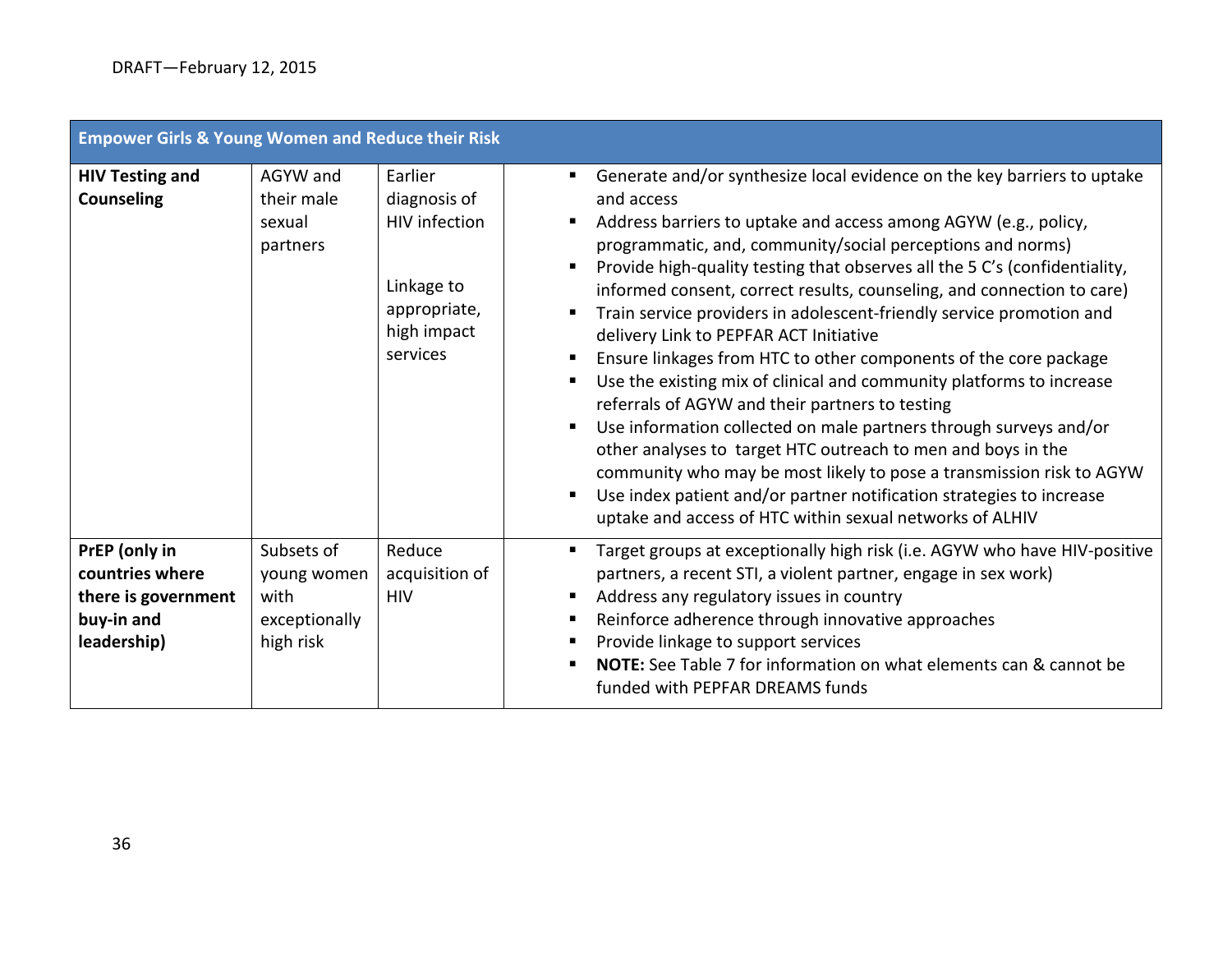| <b>Empower Girls &amp; Young Women and Reduce their Risk</b> |                                                                                                                                                                                                                                                                    |                                                                                                 |                                                                                                                                                                                                                                                                                                                                                                                                                                                                                                                                                                                                                                                                                                                                                                                                                                                                                                                                                                                                                                                                                      |
|--------------------------------------------------------------|--------------------------------------------------------------------------------------------------------------------------------------------------------------------------------------------------------------------------------------------------------------------|-------------------------------------------------------------------------------------------------|--------------------------------------------------------------------------------------------------------------------------------------------------------------------------------------------------------------------------------------------------------------------------------------------------------------------------------------------------------------------------------------------------------------------------------------------------------------------------------------------------------------------------------------------------------------------------------------------------------------------------------------------------------------------------------------------------------------------------------------------------------------------------------------------------------------------------------------------------------------------------------------------------------------------------------------------------------------------------------------------------------------------------------------------------------------------------------------|
| <b>Post Violence Care</b>                                    | Young women<br>and<br>adolescent<br>girls who have<br>experienced<br>or are at risk<br>for GBV<br>and/or<br>violence<br>against<br>children (e.g.,<br>sexual<br>assault,<br>intimate<br>partner<br>violence,<br>physical<br>violence by<br>parents/<br>caregivers) | Reduce<br>vulnerability,<br>identify<br>females at<br>risk for HIV<br>and link to<br>prevention | Develop youth-focused programs to screen for and respond to GBV and<br>п<br>VAC in a variety of settings: schools, clubs, clinics, social services<br>Conduct assessments to understand the factors related to violence<br>$\blacksquare$<br>victimization for local AGYW, including those that promote or prevent<br>them from seeking post-violence care<br>Ensure coordinated efforts and integration where feasible between GBV<br>п<br>and OVC sponsored child protection interventions<br>Train service providers in adolescent-friendly violence screening and<br>post-violence care (74)<br>Provide youth-friendly post-violence care, including access to emergency<br>contraception where legal<br>Develop standardized, two-way referral systems linking all health and<br>п<br>social service delivery points<br>Use evidence-based parenting interventions to decrease risk of physical<br>$\blacksquare$<br>abuse from caregivers (PICT, Triple P, Safe Care)<br>NOTE: See Table 7 for information on what elements can & cannot be<br>funded with PEPFAR DREAMS funds |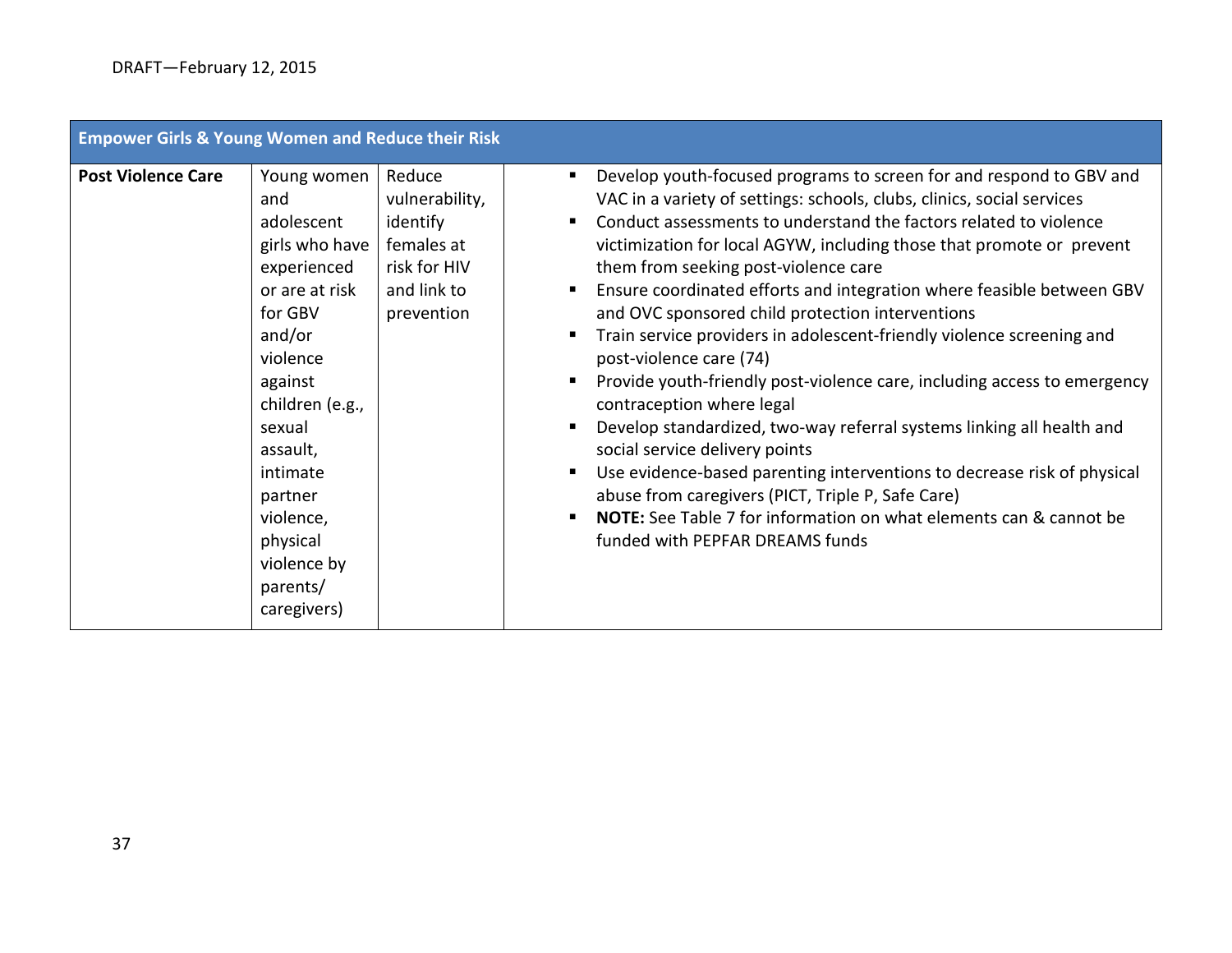| <b>Empower Girls &amp; Young Women and Reduce their Risk</b> |             |                                 |                                                                                                                                                                                                                                                                                                                                                                                                                                                                                                                                                                                                                                                                                                                                                                                                                                                                                                                                                                                                                          |
|--------------------------------------------------------------|-------------|---------------------------------|--------------------------------------------------------------------------------------------------------------------------------------------------------------------------------------------------------------------------------------------------------------------------------------------------------------------------------------------------------------------------------------------------------------------------------------------------------------------------------------------------------------------------------------------------------------------------------------------------------------------------------------------------------------------------------------------------------------------------------------------------------------------------------------------------------------------------------------------------------------------------------------------------------------------------------------------------------------------------------------------------------------------------|
| <b>Expand and improve</b><br>the contraceptive<br>method mix | <b>AGYW</b> | Reduce<br>unmet needs<br>for FP | Increase contraceptive method mix available to AGYW, with a focus on<br>п.<br>increasing access to long-acting reversible contraceptives and increasing<br>dual method protection.<br>Align with existing family planning initiatives (e.g. Family Planning 2020,<br>٠<br>USAID Office of Population and Reproductive Health)<br>Address national laws, policies, guidelines, or community/social<br>$\blacksquare$<br>perceptions and norms that may prevent AGYW from accessing<br>contraception.<br>• Train service providers in adolescent-friendly service promotion and<br>delivery, and ensure that providers are comfortable providing a wide<br>range of contraceptive methods.<br>Ensure linkages to other components of the core package<br>Maximize existing platforms/ for distribution (e.g. ART clinics, family<br>planning clinics and other potential adolescent-friendly SRH services)<br><b>NOTE:</b> See Table 7 for information on what elements can & cannot be<br>funded with PEPFAR DREAMS funds |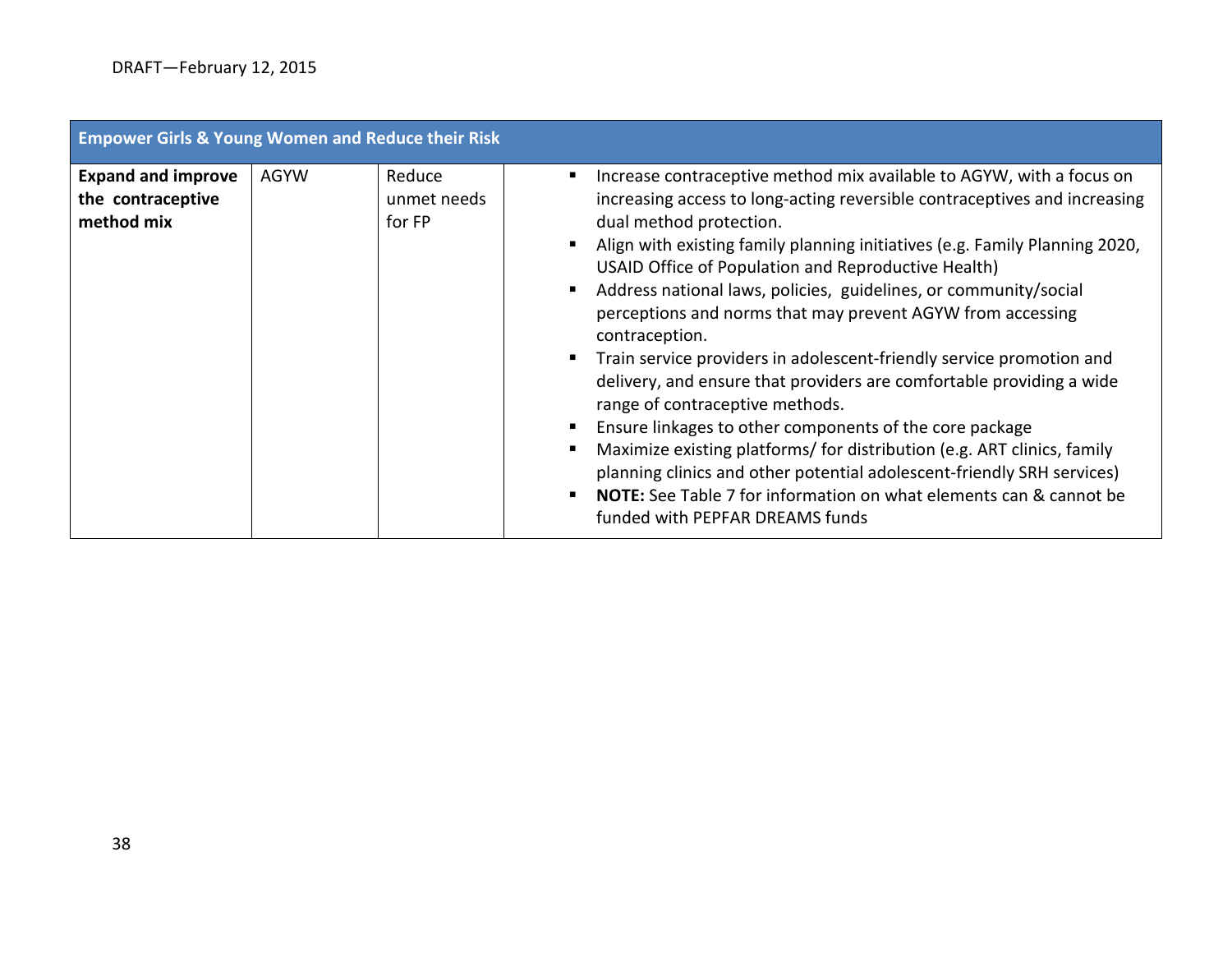| <b>Empower Girls &amp; Young Women and Reduce their Risk</b> |             |                                                                                                                      |                                                                                                                                                                                                                                                                                                                                                                                                                                                                                                                                                                                                                                                                                                                                                                                                                                                                                                                                                                                                                        |
|--------------------------------------------------------------|-------------|----------------------------------------------------------------------------------------------------------------------|------------------------------------------------------------------------------------------------------------------------------------------------------------------------------------------------------------------------------------------------------------------------------------------------------------------------------------------------------------------------------------------------------------------------------------------------------------------------------------------------------------------------------------------------------------------------------------------------------------------------------------------------------------------------------------------------------------------------------------------------------------------------------------------------------------------------------------------------------------------------------------------------------------------------------------------------------------------------------------------------------------------------|
| Social asset building                                        | <b>AGYW</b> | Increase in<br>social capital;<br>Reduce social<br>isolation;<br>increase<br>agency and<br>empowerment<br>among AGYW | Social asset building should be part of a core package of services that builds "protective<br>assets" including economic and educational assets<br>Tailor recruitment strategies to access highly vulnerable and hardest to reach girls (E.g.,<br>adolescent domestic workers)<br>Hold regular meetings in small groups in safe public spaces where participants receive social<br>support, information, and services (and/or links to services such as health care)<br>Focus on building sustainable individual protective assets such as self-esteem, problem-<br>solving abilities, confidence, and social networks that support increased education and<br>economic participation,<br>Link socially isolated girls both to higher-status adult female mentors who can serve as<br>advocates on their behalf and to community institutions and services.<br>Ensure that these programs support high impact DREAMS interventions (e.g., PrEP,<br>cash transfers) through promotion of and linkage to those services. |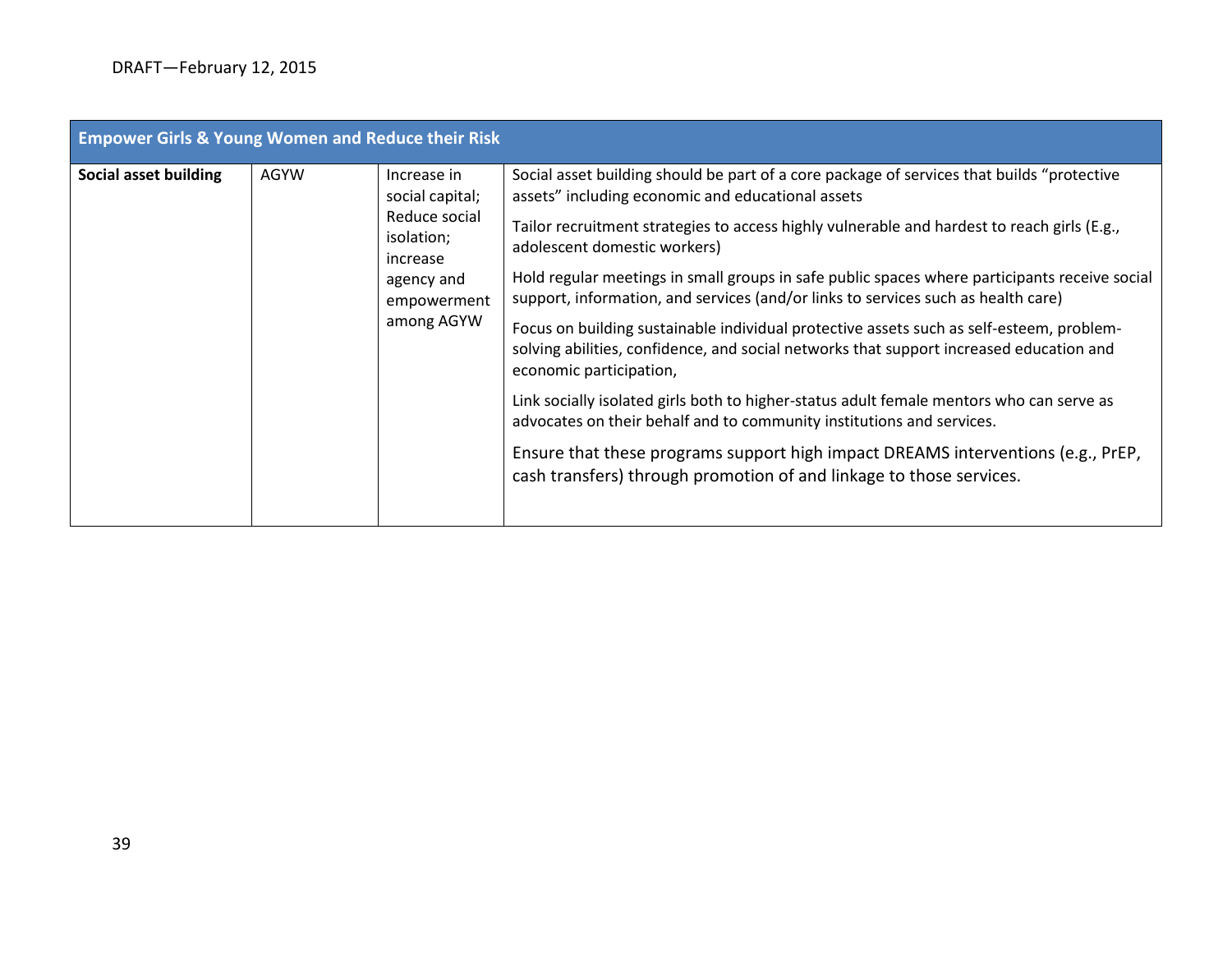| Mobilize the Community for change                      |                                                   |                                                                                                                                                                                                                                                                         |                                                                                                                                                                                                                                                                                                                                                                                                                                                                                                                                                                                                                                                                                                                                                                                                                                                                                                                                                                                            |
|--------------------------------------------------------|---------------------------------------------------|-------------------------------------------------------------------------------------------------------------------------------------------------------------------------------------------------------------------------------------------------------------------------|--------------------------------------------------------------------------------------------------------------------------------------------------------------------------------------------------------------------------------------------------------------------------------------------------------------------------------------------------------------------------------------------------------------------------------------------------------------------------------------------------------------------------------------------------------------------------------------------------------------------------------------------------------------------------------------------------------------------------------------------------------------------------------------------------------------------------------------------------------------------------------------------------------------------------------------------------------------------------------------------|
| <b>Intervention</b>                                    | <b>Target Groups</b>                              | Outcomes                                                                                                                                                                                                                                                                | <b>Technical Activities</b>                                                                                                                                                                                                                                                                                                                                                                                                                                                                                                                                                                                                                                                                                                                                                                                                                                                                                                                                                                |
| <b>School- based HIV</b><br>and violence<br>prevention | AGYW and<br>boys in<br>schools and<br>communities | Increase<br>knowledge,<br>skills, agency;<br>reduce number<br>of sexual<br>partners,<br>frequency of<br>sex,<br>unprotected<br>sex; increase<br>male and<br>female condom<br>use; delay<br>sexual debut;<br>reduced<br>violence<br>victimization<br>and<br>perpetration | Work with the education sector and appropriate ministries to provide<br>evidence-based, medically accurate and age-appropriate HIV/AIDS and<br>sex education, and violence prevention. Note: DREAMS funds should<br>only support scale-up of these programs in the regions of highest<br>prevalence.<br>Integrate HIV and violence prevention curricula in schools where OVC<br>and others have existing programs (i.e. safe schools)<br>Implement evidence-based programs that increase agency for AGYW<br>٠<br>and shift community norms around gender roles, violence, and the<br>value of girls.<br>Ensure that these programs are matched with other package<br>components to achieve impact<br>Ensure that these programs support high impact DREAMS interventions<br>٠<br>(e.g., PrEP, cash transfers) through promotion of and linkage to those<br>services.<br>See the resource section of this document for sources of evidence-<br>based curricula and examples of programming. |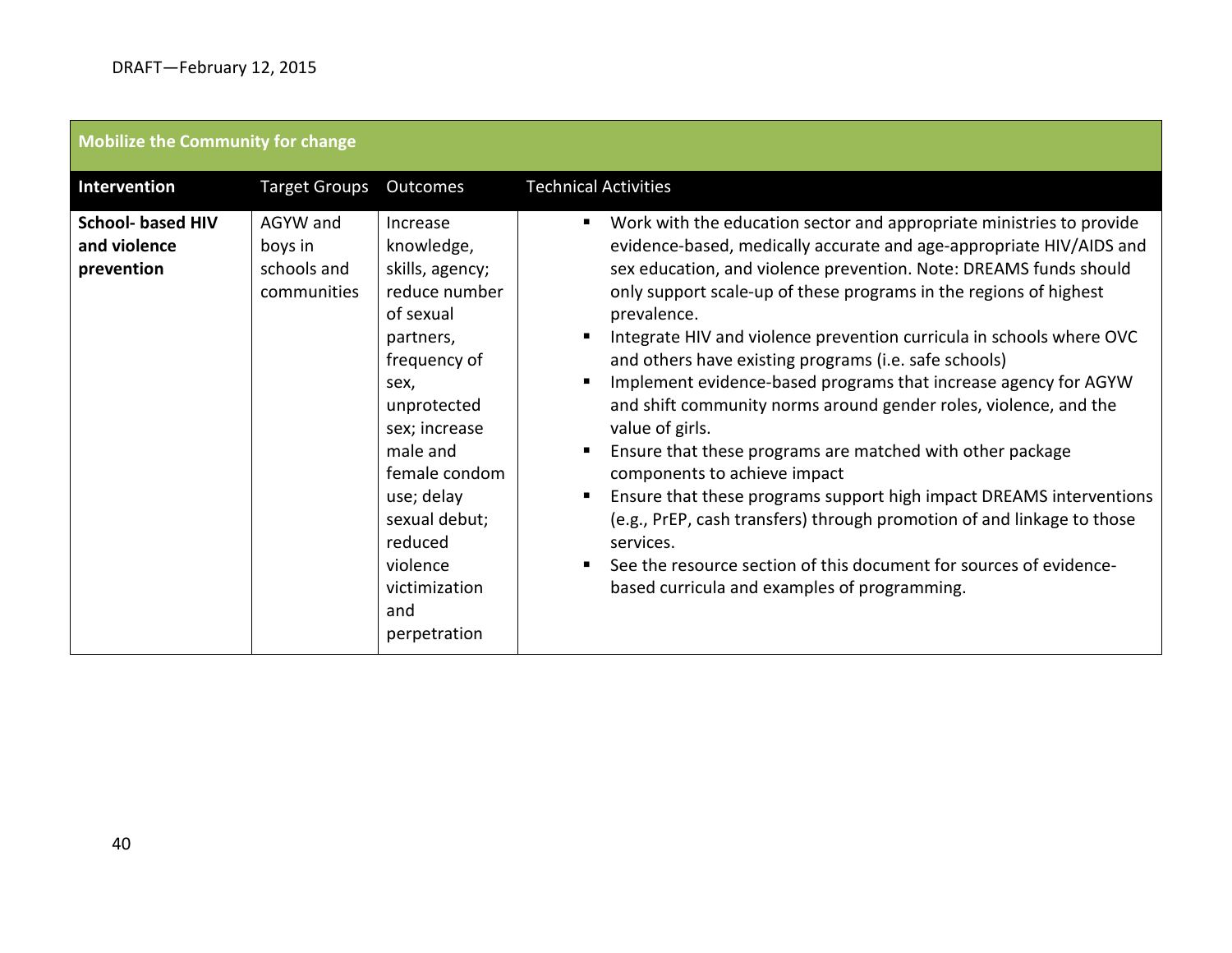Г

| Mobilize the Community for change                           |                                                           |                                                                                                                                            |                                                                                                                                                                                                                                                                                                                                                                                                                                                                                                                                                                                                                                                                                                                                                                                                                                                                                                                                                                                                                                                                                                                                                                                                                                                                                                                          |
|-------------------------------------------------------------|-----------------------------------------------------------|--------------------------------------------------------------------------------------------------------------------------------------------|--------------------------------------------------------------------------------------------------------------------------------------------------------------------------------------------------------------------------------------------------------------------------------------------------------------------------------------------------------------------------------------------------------------------------------------------------------------------------------------------------------------------------------------------------------------------------------------------------------------------------------------------------------------------------------------------------------------------------------------------------------------------------------------------------------------------------------------------------------------------------------------------------------------------------------------------------------------------------------------------------------------------------------------------------------------------------------------------------------------------------------------------------------------------------------------------------------------------------------------------------------------------------------------------------------------------------|
| <b>Community</b><br>mobilization and<br><b>Norms Change</b> | AGYW, men &<br>boys, and<br>their broader<br>communities, | Reduce<br>violence<br>victimization;<br>increase agency<br>and<br>empowerment<br>among AGYW;<br>reduce contact<br>with riskier<br>partners | Implement evidence-based programs to build community cohesion,<br>commitment and collective action for preventing HIV and violence<br>among AGYW, as well as interventions that focus on changing harmful<br>community/social norms that can contribute to HIV and violence risk<br>either directly or indirectly<br>Engage community stakeholders in program design and<br>implementation, including AGYW<br>Engage local, faith-based and traditional leadership as active<br>participants in these activities<br>Foster community level dialogue to identify and address the norms that<br>increase risk for HIV and violence victimization among AGYW<br>Embed norms change and gender-related messaging into existing<br>community-based HIV prevention programs<br>Engage men and boys in community conversations about HIV and<br>violence-related issues: such as gender norms, sexuality, relationships,<br>joint decision making and alcohol use<br>Implement curricula with a participatory learning component that<br>focuses on building skills and a community-level awareness and<br>ownership of HIV risk reduction (e.g. Stepping Stones)<br>Ensure that these programs support high impact DREAMS interventions<br>(e.g., PrEP, cash transfers) through promotion of and linkage to those<br>services. |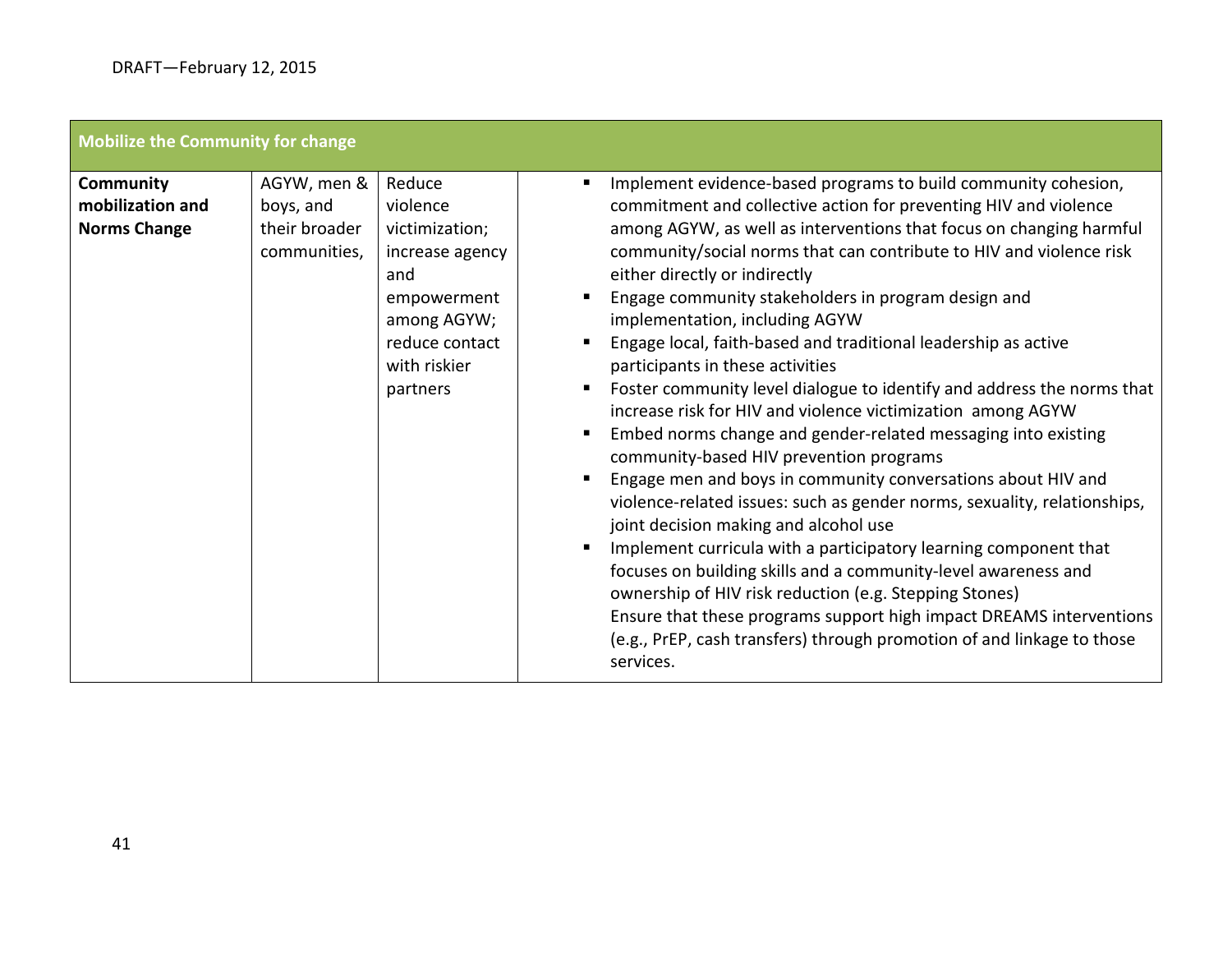| <b>Strengthen the Families</b>                                                                                                      |                                                    |                                                                                |                                                                                                                                                                                                                                                                                                                                                                                                                                                                                                                                                                                                                                                                                                                                                                                                                                                                                                              |
|-------------------------------------------------------------------------------------------------------------------------------------|----------------------------------------------------|--------------------------------------------------------------------------------|--------------------------------------------------------------------------------------------------------------------------------------------------------------------------------------------------------------------------------------------------------------------------------------------------------------------------------------------------------------------------------------------------------------------------------------------------------------------------------------------------------------------------------------------------------------------------------------------------------------------------------------------------------------------------------------------------------------------------------------------------------------------------------------------------------------------------------------------------------------------------------------------------------------|
| Intervention                                                                                                                        | <b>Target Groups</b>                               | <b>Outcomes</b>                                                                | <b>Technical Activities</b>                                                                                                                                                                                                                                                                                                                                                                                                                                                                                                                                                                                                                                                                                                                                                                                                                                                                                  |
| <b>Parenting/Caregiver</b><br><b>Programs</b>                                                                                       | Caregivers of<br>vulnerable<br>adolescent<br>girls | Reduce girls'<br>vulnerability                                                 | Implement parenting programs with demonstrated effects on<br>п<br>adolescent HIV risk behaviors and on protection from sexual violence<br>Ensure that these programs support high impact DREAMS interventions<br>(e.g., PrEP, cash transfers) through promotion of and linkage to those<br>services.                                                                                                                                                                                                                                                                                                                                                                                                                                                                                                                                                                                                         |
| <b>Social Protection</b><br>(Cash Transfers,<br><b>Educational Subsidy,</b><br><b>Combination Socio-</b><br>Economic<br>Approaches) | AGYW and<br>their parents/<br>guardians            | Reduce<br>vulnerability,<br>reduce<br>transactional<br>sex, increase<br>agency | Test and implement conditional or unconditional cash transfers to<br>$\blacksquare$<br>females 15-24 and/or their families, with attention to possible adverse<br>consequences<br>Use combined economic and social empowerment approaches, with a<br>$\blacksquare$<br>preference for savings-based economic empowerment interventions<br>(i.e., savings groups)<br>Assess feasibility and sustainability concerns<br>Extend existing social protection programs for children to older AGYW<br>٠<br>(18-24), using non-HKID funding<br>Ascertain what host country government is already implementing and<br>п.<br>leverage, build on, or scale up these services<br>Focus educational subsidy programs on secondary school enrollment<br>п<br>and retention for vulnerable girls<br>NOTE: See Table 7 for information on what elements can & cannot be<br>$\blacksquare$<br>funded with PEPFAR DREAMS funds |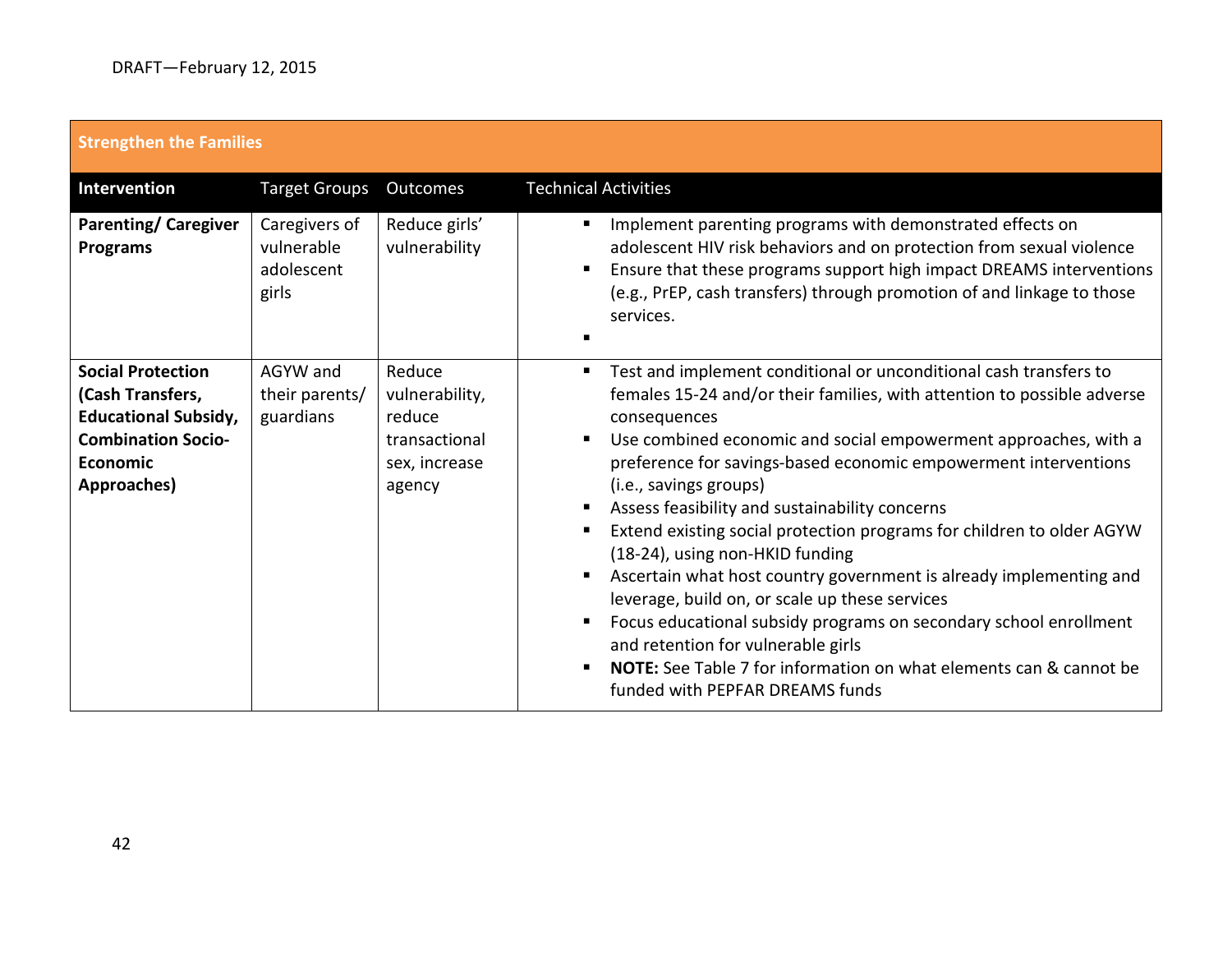<span id="page-42-0"></span>

| <b>Decrease Risk in Sex Partners of AGYW</b>                                                                 |                                      |                                                                                                                                                        |                                                                                                                                                                                                                                                                                                                                                                                                                                                                                                                                                                                                                                                                                                                                                                                                  |
|--------------------------------------------------------------------------------------------------------------|--------------------------------------|--------------------------------------------------------------------------------------------------------------------------------------------------------|--------------------------------------------------------------------------------------------------------------------------------------------------------------------------------------------------------------------------------------------------------------------------------------------------------------------------------------------------------------------------------------------------------------------------------------------------------------------------------------------------------------------------------------------------------------------------------------------------------------------------------------------------------------------------------------------------------------------------------------------------------------------------------------------------|
| Intervention                                                                                                 | <b>Target Groups</b>                 | Outcomes                                                                                                                                               | <b>Technical Activities</b>                                                                                                                                                                                                                                                                                                                                                                                                                                                                                                                                                                                                                                                                                                                                                                      |
| <b>Characterization of</b><br>male partners to<br>target highly<br>effective<br>interventions (ART,<br>VMMC) | AGYW and<br>their sexual<br>partners | <b>Better</b><br>targeting of<br><b>HIV</b><br>prevention,<br>care and<br>treatment to<br>males who<br>are the<br>potential sex<br>partners of<br>AGYW | Develop methods for collecting information on the sexual relationships of<br>AGYW to characterize the "typical" male partners of AGYW in the<br>community (will vary by country)<br>o Use data from existing surveys whenever possible (e.g. AIDS Impact<br>Survey, Behavioral Surveillance Survey, VACS)<br>Create new surveys<br>$\circ$<br>Other methods for characterization (e.g., sexual network analysis,<br>$\circ$<br>phylogenetic testing) if already underway. However, DREAMS funds<br>should not be used to start new projects using these methods.<br>Provide information to treatment, VMMC, male and female condom<br>promotion and HTC programs so they can increase focus on males most<br>likely to be the sources of infection for young women and girls in the<br>community |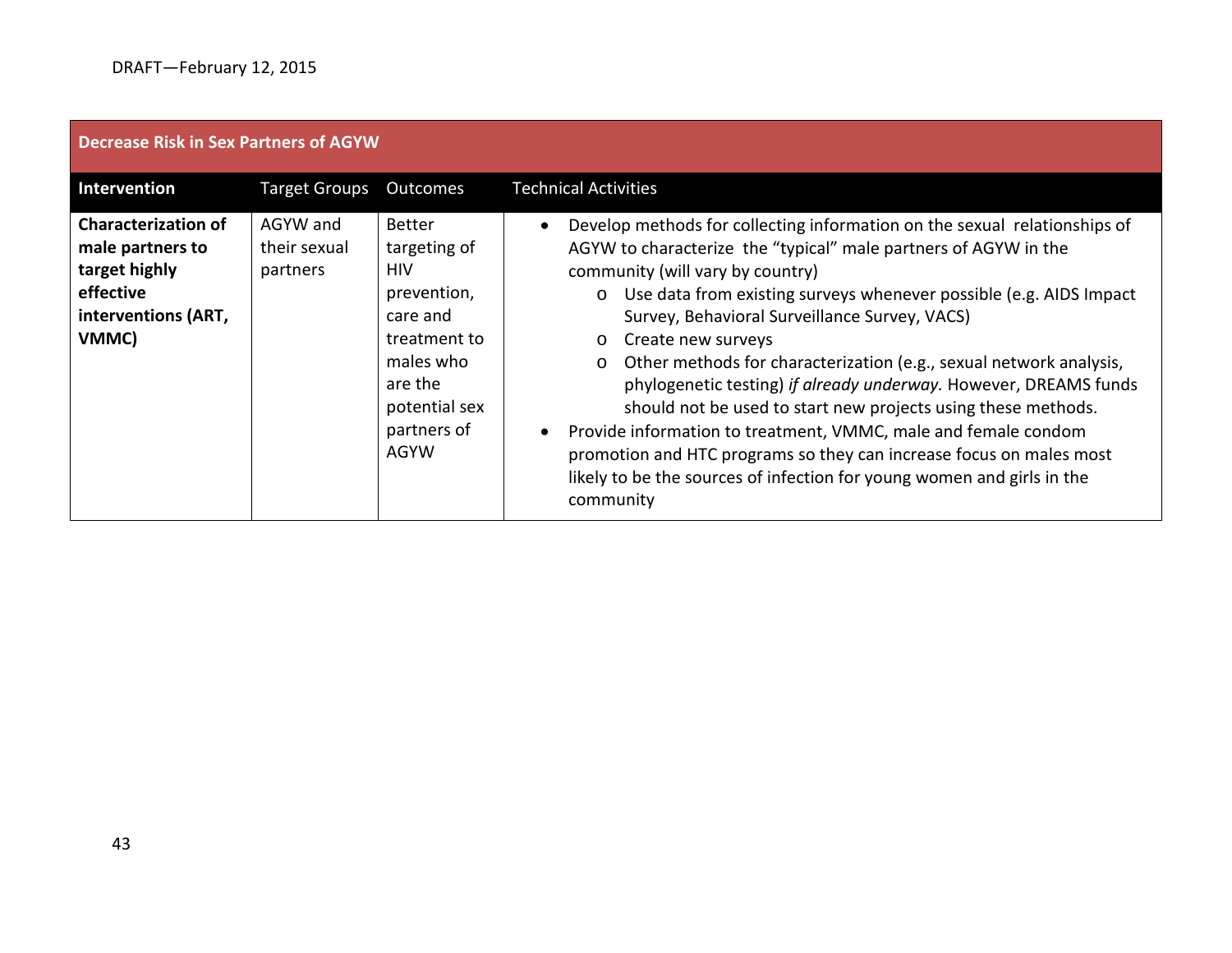### **Table 2: Recommended activities to support sustainability of DREAMS**

<span id="page-43-0"></span>

| <b>Sustaining Investments for AGYW</b>                                                                                       |                                                           |                                                                       |                                                                                                                                                                                                                                                                                                                                                                                                                                                                                                                                                                                                                                                                                                                              |
|------------------------------------------------------------------------------------------------------------------------------|-----------------------------------------------------------|-----------------------------------------------------------------------|------------------------------------------------------------------------------------------------------------------------------------------------------------------------------------------------------------------------------------------------------------------------------------------------------------------------------------------------------------------------------------------------------------------------------------------------------------------------------------------------------------------------------------------------------------------------------------------------------------------------------------------------------------------------------------------------------------------------------|
| <b>Intervention</b>                                                                                                          | <b>Target Groups</b>                                      | Outcomes                                                              | <b>Technical Activities</b>                                                                                                                                                                                                                                                                                                                                                                                                                                                                                                                                                                                                                                                                                                  |
| <b>Leverage Domestic</b><br><b>Program and Service</b><br><b>Delivery Platforms</b><br>for AGYW                              | Domestic<br>program<br>implementers                       | Cost<br>containing and<br>savings for<br>AGYW core<br>interventions   | Implement and manage AGYW interventions and social protection activities<br>(cash transfers, educational subsidies, etc) through existing local structures,<br>programs, and service delivery platforms and leverage funds from non-health<br>and private sectors                                                                                                                                                                                                                                                                                                                                                                                                                                                            |
| <b>Ensuring Political</b><br><b>Will and an Enabling</b><br><b>Policy and Legal</b><br><b>Environment for</b><br><b>AGWY</b> | Policy-<br>makers, civil<br>society, and<br>local leaders | Reduced<br>barriers and<br>obstacles to<br><b>AGYW</b><br>programming | Create an enabling policy and legal environment<br>$\blacksquare$<br>Engage senior USG diplomats in securing firm, upfront political<br>$\bullet$<br>commitment from partner government towards achieving the initiative's<br>goals<br>Incorporate into national plans as a priority for achieving the End of AIDS in<br>$\bullet$<br>2030 the virtual elimination of new HIV infections among in adolescent<br>girls and young women<br>Develop and ensure enforcement of progressive national policies and laws<br>$\bullet$<br>that support evidence-based prevention activities targeting AGYW as well as<br>policies relating to secondary school attendance, child marriage, trafficking,<br>and gender-based violence |
|                                                                                                                              |                                                           | Continuation<br>of AGYW<br>programming<br>post initiative             | Engage civil society in the advocacy, planning, implementation, and monitoring<br>of programs and services geared to AGYW, in particular at the community level<br>Institutionalize effective AGYW core interventions<br>$\blacksquare$                                                                                                                                                                                                                                                                                                                                                                                                                                                                                      |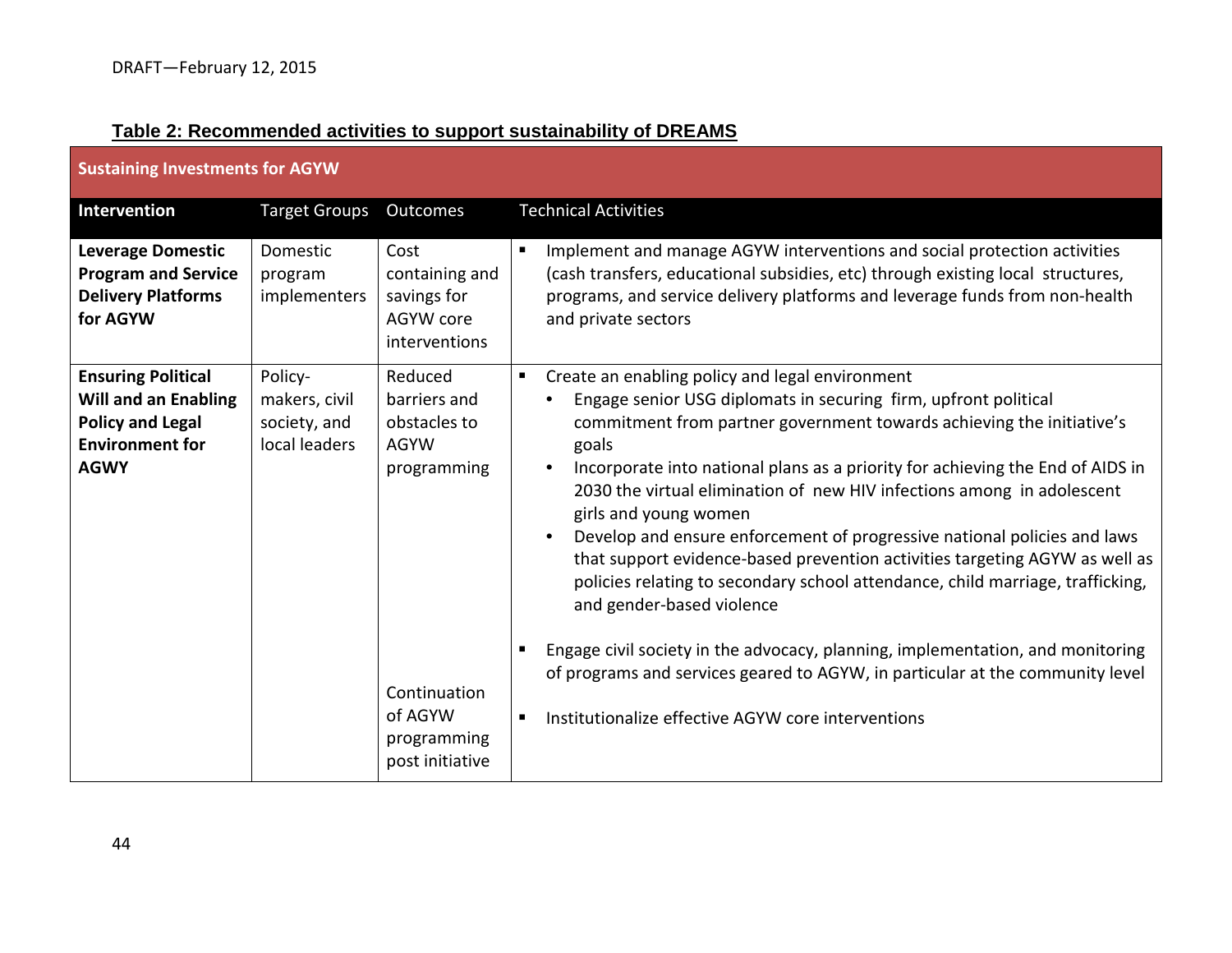#### **Table 3: Criteria for evidence of effectiveness for the core package of interventions**

|                                                                     | A. High quality<br>evidence | <b>B.</b> Moderate<br>quality<br>evidence | C. Low quality<br>evidence |
|---------------------------------------------------------------------|-----------------------------|-------------------------------------------|----------------------------|
| 1. Consistently<br>showed<br>effectiveness                          | A1                          | <b>B1</b>                                 | C1                         |
| 2. Largely but not<br>consistently<br>showed<br>effectiveness       | A <sub>2</sub>              | <b>B2</b>                                 | C <sub>2</sub>             |
| <b>3. Mixed beneficial</b><br>and ineffective or<br>harmful results | A <sub>3</sub>              | B <sub>3</sub>                            | C <sub>3</sub>             |
| 4. Consistent<br>ineffective or<br>harmful results                  | A4                          | <b>B4</b>                                 | C <sub>4</sub>             |

Quality of Evidence

A Three or more experimental trials, meta-analyses, and/or several high quality quasi-experimental studies coupled with evidence from observational studies

 $B$  1-2 experimental studies or high quality quasi-experimental studies coupled with evidence from observational studies

 $\text{c}$  Observational data only, or only one quasi-experimental study and few observational studies

<span id="page-44-0"></span>Evidence of Effectiveness Evidence of Effectiveness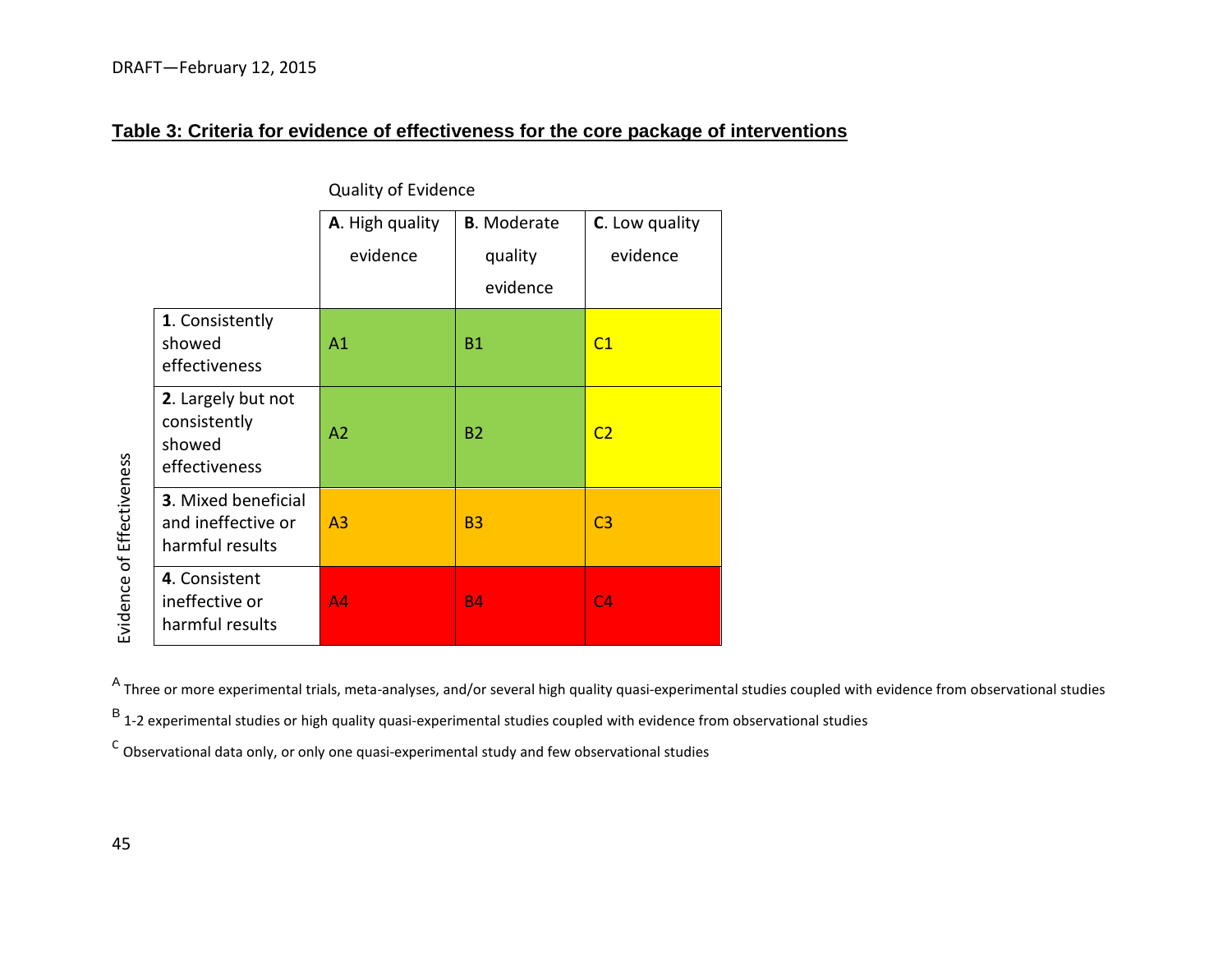<span id="page-45-0"></span>

| Empower Girls and young women and reduce their risk                 |                          |                                    |                                                                                                                                                  |                                      |
|---------------------------------------------------------------------|--------------------------|------------------------------------|--------------------------------------------------------------------------------------------------------------------------------------------------|--------------------------------------|
| Intervention                                                        | <b>Biologic Outcomes</b> | Biologic<br>Outcomes -<br>Evidence | <b>Behavioral Outcomes</b>                                                                                                                       | Behavioral<br>Outcomes -<br>Evidence |
| Condoms                                                             | Most data are from male  | A1                                 |                                                                                                                                                  |                                      |
| (female and male)                                                   | condoms                  |                                    |                                                                                                                                                  |                                      |
| PrEP                                                                | <b>HIV</b> incidence     | A2                                 |                                                                                                                                                  |                                      |
| Post-Violence Care (PEP)                                            | <b>HIV</b> acquisition   | <b>B2</b>                          |                                                                                                                                                  |                                      |
| Post-Violence Care,<br>beyond PEP (trauma<br>focused counseling)    |                          |                                    | Reduced trauma symptoms, functional<br>impairment, depression                                                                                    | A <sub>2</sub>                       |
| Post-Violence Care,<br>beyond PEP<br>(advocacy/case<br>management)  |                          |                                    | Decreased physical abuse by intimate<br>partners; higher quality of life and social<br>support; less difficulty obtaining community<br>resources | <b>B2</b>                            |
| Post-Violence Care,<br>beyond PEP (parenting<br>programs)           |                          |                                    | Decreased physical abuse by caregivers                                                                                                           | <b>B3</b>                            |
| Post-Violence Care,<br>beyond PEP (short-term<br>emergency housing) |                          |                                    |                                                                                                                                                  | Prudent<br>Practice                  |
| <b>HTC</b>                                                          |                          | Prudent<br>Practice                |                                                                                                                                                  | Prudent<br>Practice                  |

### **Table 4: Level of evidence and outcomes for the core package of interventions**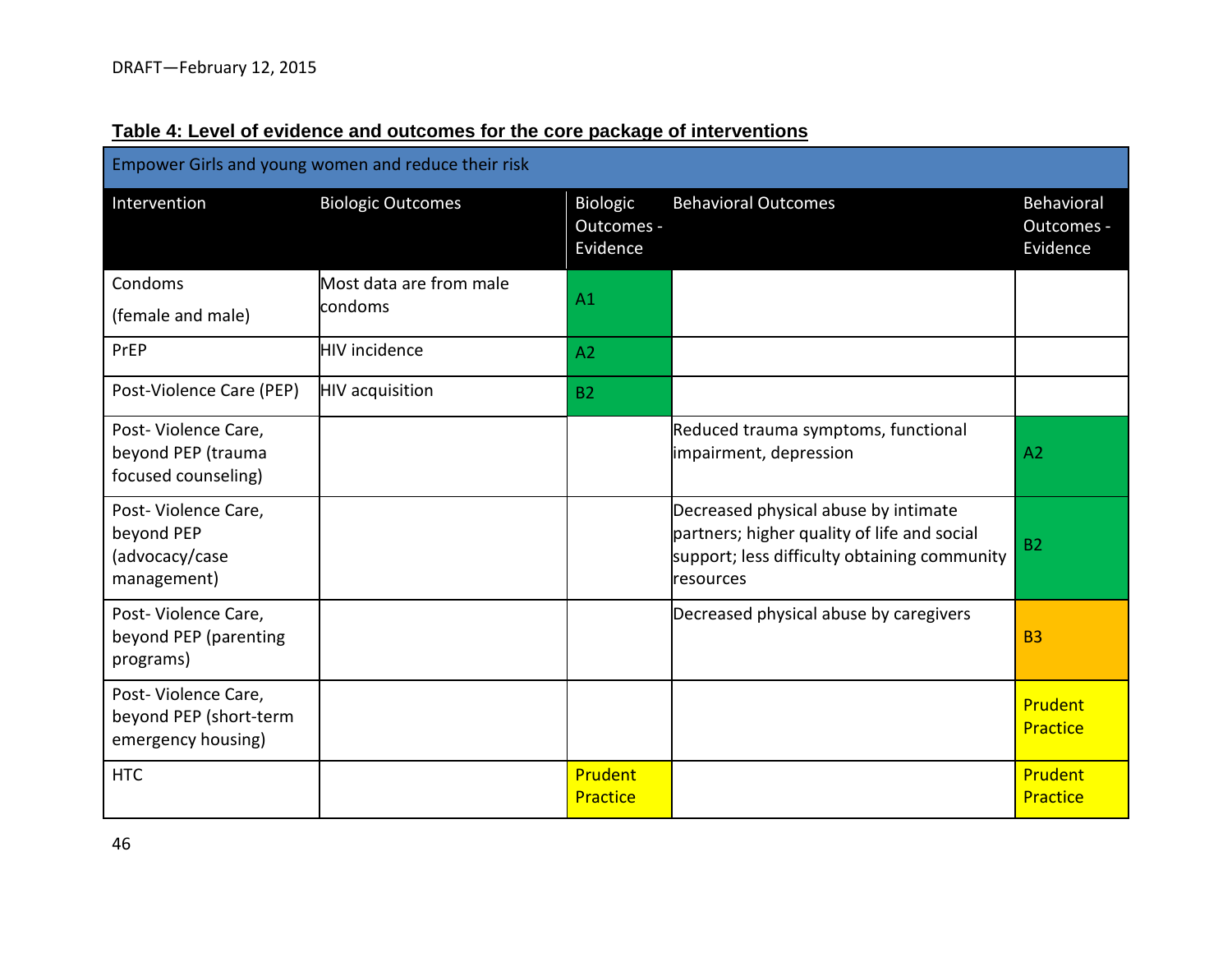| 个 Contraceptive Mix (in<br>countries with<br>generalized epidemics) |                          | Prudent<br>Practice                       |                                                                                                                                                                                                          |                                      |
|---------------------------------------------------------------------|--------------------------|-------------------------------------------|----------------------------------------------------------------------------------------------------------------------------------------------------------------------------------------------------------|--------------------------------------|
| Social asset building                                               |                          |                                           | Increased social support, increased engagement<br>in VCT                                                                                                                                                 | Prudent<br>Practice                  |
| Mobilize the Community for Change                                   |                          |                                           |                                                                                                                                                                                                          |                                      |
| Intervention                                                        | <b>Biologic Outcomes</b> | <b>Biologic</b><br>Outcomes -<br>Evidence | <b>Behavioral Outcomes</b>                                                                                                                                                                               | Behavioral<br>Outcomes -<br>Evidence |
| School-Based HIV<br><b>Prevention &amp; Violence</b><br>Prevention  | Pregnancy, STIs          | <b>B3</b>                                 | Reduced number of sexual partners;<br>reduced frequency of sex and unprotected<br>sex; increased male and female condom use;<br>delayed sexual debut; reduced violence<br>victimization and perpetration | A <sub>3</sub>                       |
| Community Mobilization/<br>Norms Change                             |                          | Prudent<br>Practice                       | Decreased social acceptance of violence;<br>decreased violence victimization                                                                                                                             | <b>B3</b>                            |
| <b>Strengthen the Families</b>                                      |                          |                                           |                                                                                                                                                                                                          |                                      |
| Intervention                                                        | <b>Biologic Outcomes</b> | <b>Biologic</b><br>Outcomes -<br>Evidence | <b>Behavioral Outcomes</b>                                                                                                                                                                               | Behavioral<br>Outcomes -<br>Evidence |
| Parenting/Caregiver<br>Programs                                     |                          |                                           | Increased male and female condom use;<br>delayed sexual debut                                                                                                                                            | A <sub>3</sub>                       |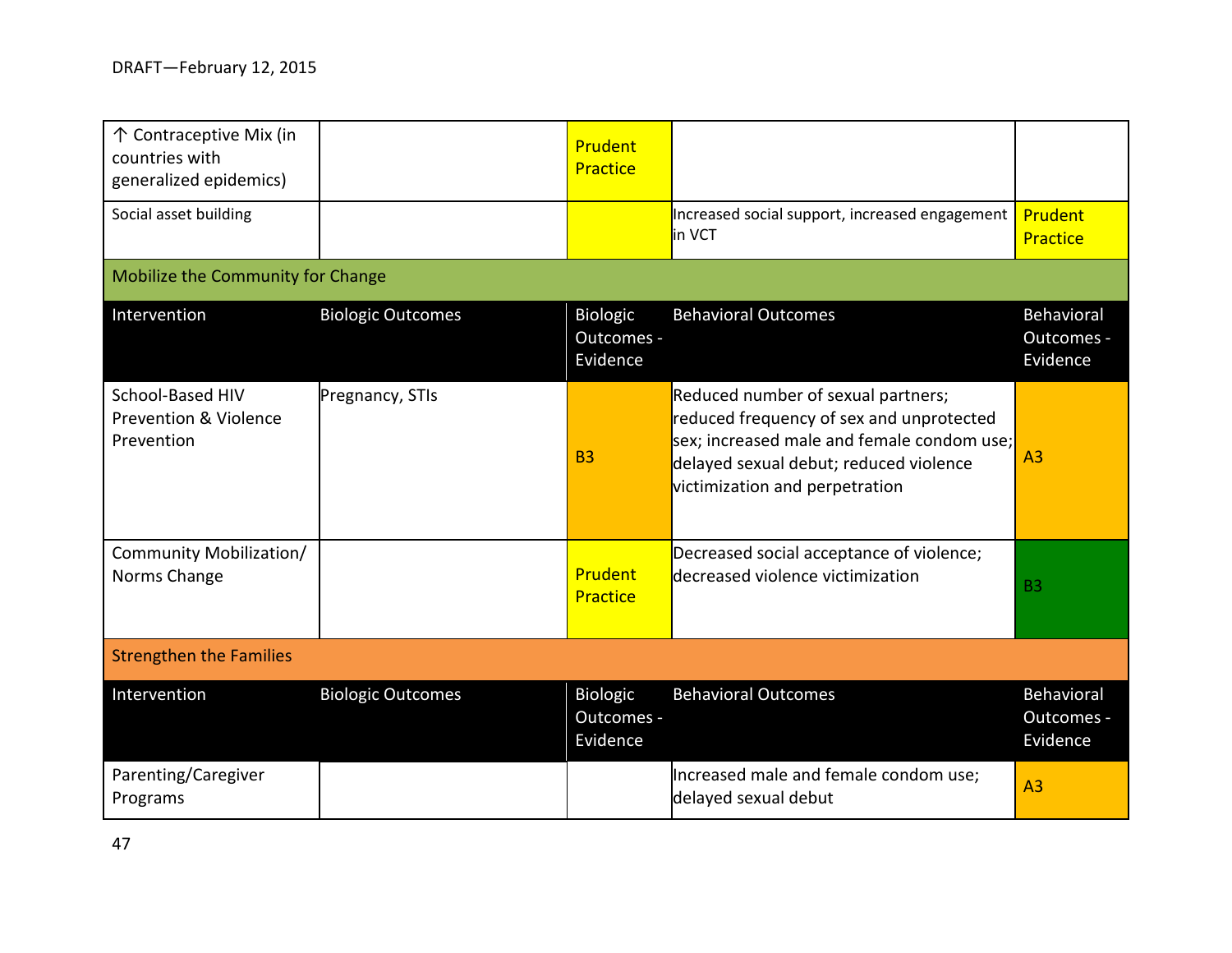| <b>Unconditional Cash</b><br><b>Transfers</b>                  | HIV prevalence, HSV incidence | <b>B1</b>                                 | Decreased involvement with age-disparate<br>sex, multiple partners, transactional sex;<br>delayed sexual debut                                            | <b>B1</b>                            |
|----------------------------------------------------------------|-------------------------------|-------------------------------------------|-----------------------------------------------------------------------------------------------------------------------------------------------------------|--------------------------------------|
| <b>Conditional Cash</b><br><b>Transfers-Education</b>          | HIV prevalence, HSV incidence | <b>B2</b>                                 | Decreased childbearing; delayed sexual<br>debut                                                                                                           | <b>B2</b>                            |
| <b>Education subsidy</b><br>(uniforms, fees, adult<br>mentors) |                               |                                           | Decreased school dropout; delayed sexual<br>debut                                                                                                         | <b>B3</b>                            |
| <b>Combination Socio-</b><br><b>Economic Approaches</b>        |                               |                                           | Decreased involvement with age-disparate<br>sex, multiple partners, transactional sex;<br>decreased childbearing; increased male and<br>female condom use | <b>B1</b>                            |
| Decrease Risk in Sex Partners of AGYW                          |                               |                                           |                                                                                                                                                           |                                      |
| Intervention                                                   | <b>Biologic Outcomes</b>      | <b>Biologic</b><br>Outcomes -<br>Evidence | <b>Behavioral Outcomes</b>                                                                                                                                | Behavioral<br>Outcomes -<br>Evidence |
| <b>ART (Male Partners)</b>                                     | <b>HIV</b> incidence          | A <sub>1</sub>                            |                                                                                                                                                           |                                      |
| <b>VMMC (Male Partners)</b>                                    | <b>HIV</b> incidence          | A <sub>1</sub>                            |                                                                                                                                                           |                                      |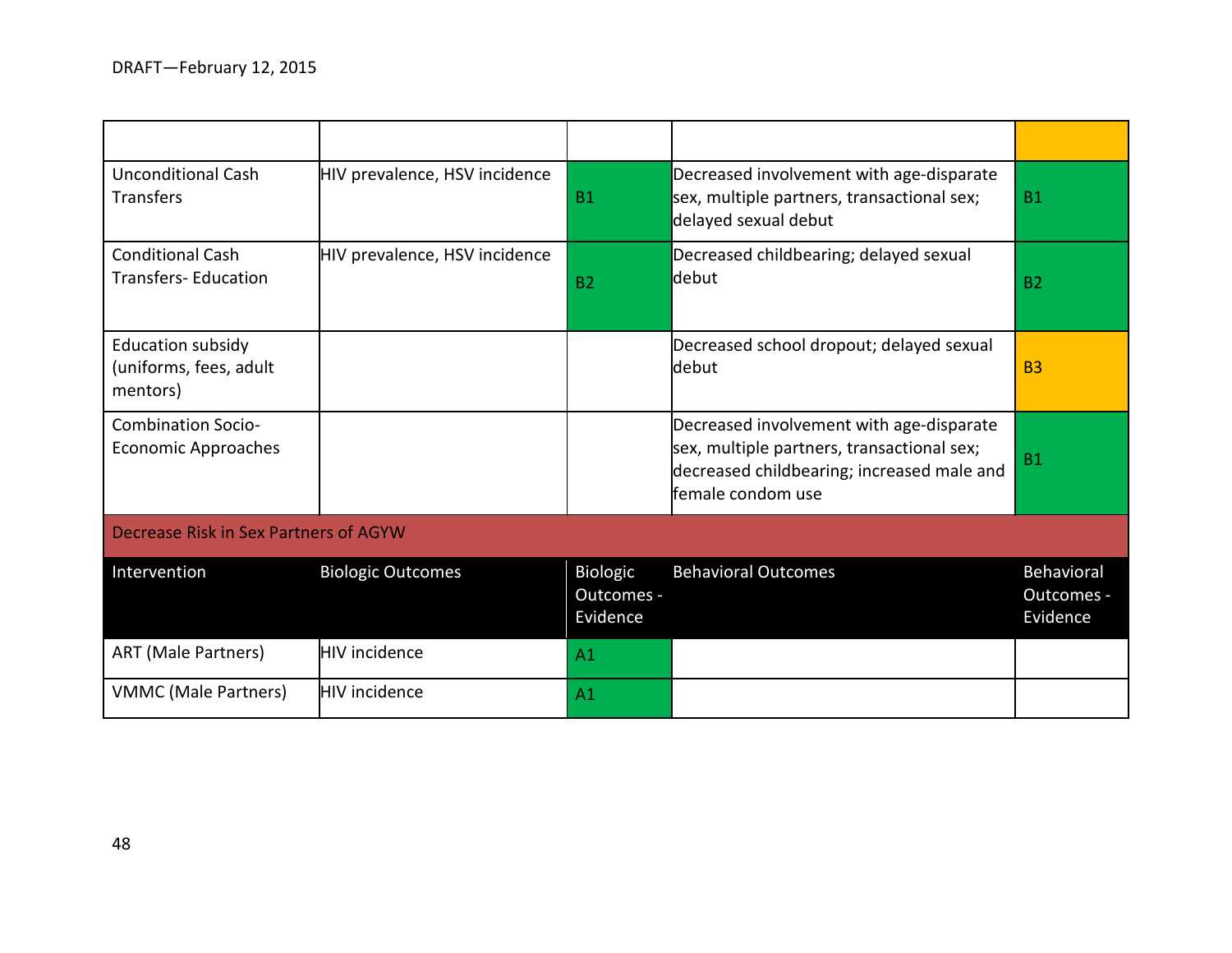<span id="page-48-0"></span>

| Intervention                                                                                        | Justification                                                                                                                                                                                                                                                                                                                                                                                               |
|-----------------------------------------------------------------------------------------------------|-------------------------------------------------------------------------------------------------------------------------------------------------------------------------------------------------------------------------------------------------------------------------------------------------------------------------------------------------------------------------------------------------------------|
|                                                                                                     | Important Interventions excluded due to the specific mandate of this initiative                                                                                                                                                                                                                                                                                                                             |
| ARVs for PMTCT for young mothers                                                                    | DREAMS funds should be used to encourage the most vulnerable<br>pregnant females 15-24 to attend ANC and be tested for HIV.<br>However, treatment or prophylaxis for those girls or young women<br>found positive should be funded through existing PMTCT programs<br>and not the DREAMS initiative.                                                                                                        |
| HIV Care and Treatment for girls and young<br>women                                                 | DREAMS funds should be used to test vulnerable girls and young<br>women for HIV. Those identified in HTC programs as HIV positive<br>should be actively linked to care and support. However, DREAMS<br>funds should not be used to fund ART for these patients; those funds<br>should come from existing PEPFAR programs or other sources.                                                                  |
| HIV Care and Treatment for male sexual<br>partners of girls and young women.                        | DREAMS funds may be used to identify and test the partners of<br>vulnerable girls and young women for HIV. Those identified in HTC<br>programs as HIV positive should be actively linked to care and<br>support. However, DREAMS funds should not be used to fund ART for<br>these patients; those funds should come from existing PEPFAR<br>programs or other sources.                                     |
| Voluntary medical male circumcision (VMMC)<br>for male sexual partners of girls and young<br>women. | DREAMS funds may be used to identify and test the partners of<br>vulnerable girls and young women for HIV. Those identified in HTC<br>programs as HIV negative should be actively linked to HIV prevention<br>programs, including VMMC. However, DREAMS funds should not be<br>used to fund VMMC service delivery for these men; those funds<br>should come from existing PEPFAR programs or other sources. |

## **Table 5. Interventions that should NOT be included in DREAMS proposals**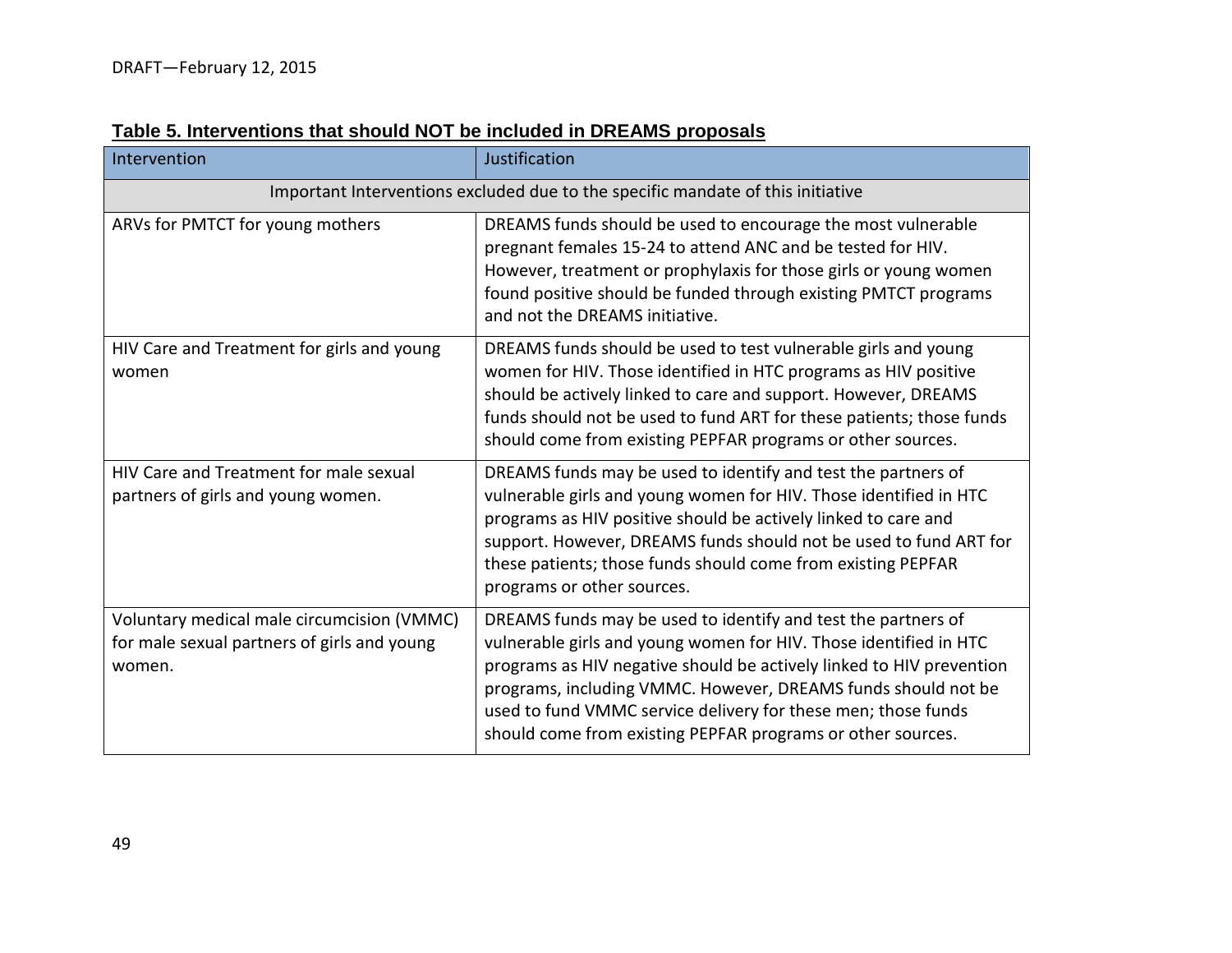<span id="page-49-0"></span>

| Interventions that should NOT be done because of lack of evidence or negative impacts                                       |                                                                                                                                                                                                                                             |  |  |  |
|-----------------------------------------------------------------------------------------------------------------------------|---------------------------------------------------------------------------------------------------------------------------------------------------------------------------------------------------------------------------------------------|--|--|--|
| Treatment for Schistosomiasis                                                                                               | There is no evidence at this point that treatment for Schistosomiasis<br>prevents HIV infection.                                                                                                                                            |  |  |  |
| Abstinence-only or peer led sexual education                                                                                | Both of these types of sex education interventions have little to no<br>evidence of efficacy and have been shown (in some cases) to have<br>negative effects on young people's risky sexual behaviors.                                      |  |  |  |
| Packages limited to HTC; behavior change<br>counseling; and condom promotion and<br>provision                               | Several high-quality studies (CAPRISA 008, VOICE, FEMPREP) offered<br>counseling, HTC and condoms as their standard of care in the control<br>arm and still saw high incidence rates in this population.                                    |  |  |  |
| Conditional cash transfers for STI reduction,<br>knowledge of HIV status and safe sex practices                             | High-quality studies demonstrate inconsistent outcomes (75) (76) and<br>instances of adverse effects such as an increase in sexual activity and<br>risky sexual behavior when providing cash transfers to men to practice<br>safe sex (77). |  |  |  |
| Credit-based approaches to economic<br>strengthening (standalone, not in combination<br>with social empowerment approaches) | Lower-quality studies demonstrate inconsistent outcomes, including<br>instances of adverse effects.                                                                                                                                         |  |  |  |
| Income-based approaches to economic<br>strengthening (standalone, not in combination<br>with social empowerment approaches) | Lower-quality studies demonstrate inconsistent outcomes, including<br>instances of adverse effects.                                                                                                                                         |  |  |  |
| Stand-alone youth centers                                                                                                   | Numerous studies have shown that youth centers do not decrease HIV<br>risk                                                                                                                                                                  |  |  |  |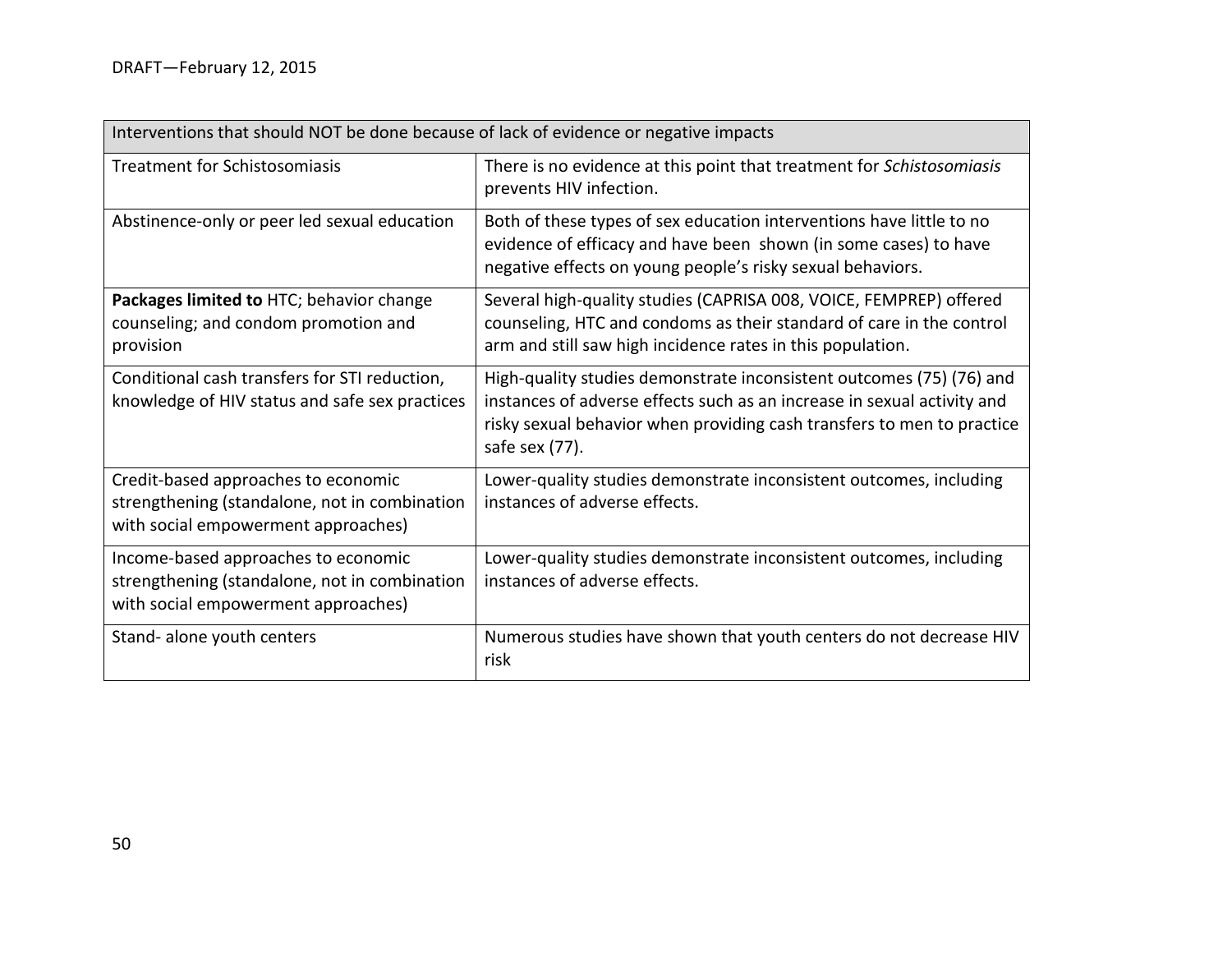|--|

<span id="page-50-0"></span>

| <b>Empower Girls &amp; Young Women and Reduce their Risk</b> |                                                             |                                                        |                                                                                                                                                                                                                                                                                                                                                                                                                                                                                                                     |
|--------------------------------------------------------------|-------------------------------------------------------------|--------------------------------------------------------|---------------------------------------------------------------------------------------------------------------------------------------------------------------------------------------------------------------------------------------------------------------------------------------------------------------------------------------------------------------------------------------------------------------------------------------------------------------------------------------------------------------------|
| Core Package<br>Category                                     | <b>Required</b><br><b>Intervention</b><br><b>Components</b> | <b>Flexibility in</b><br>specific<br>program<br>model? | <b>Intervention Resources</b>                                                                                                                                                                                                                                                                                                                                                                                                                                                                                       |
| Condom<br>promotion<br>and provision<br>(female and<br>male) | -Follow standard<br>PEPFAR guidance                         |                                                        | Programmatic Considerations for Condoms as a Structural<br>1.<br>Level Intervention-<br>http://www.cdc.gov/hiv/prevention/programs/condoms/<br>2. AIDSTAR-One: Behavioral Interventions: Comprehensive<br>Condom Use Programs-http://www.aidstar-<br>one.com/focus areas/prevention/pkb/behavioral intervent<br>ions/condom use<br>3. UNFPA: Condom Programming for HIV Prevention: an<br><b>Operations Manual for Programme Managers-</b><br>http://www.unfpa.org/sites/default/files/pub-<br>pdf/condom prog2.pdf |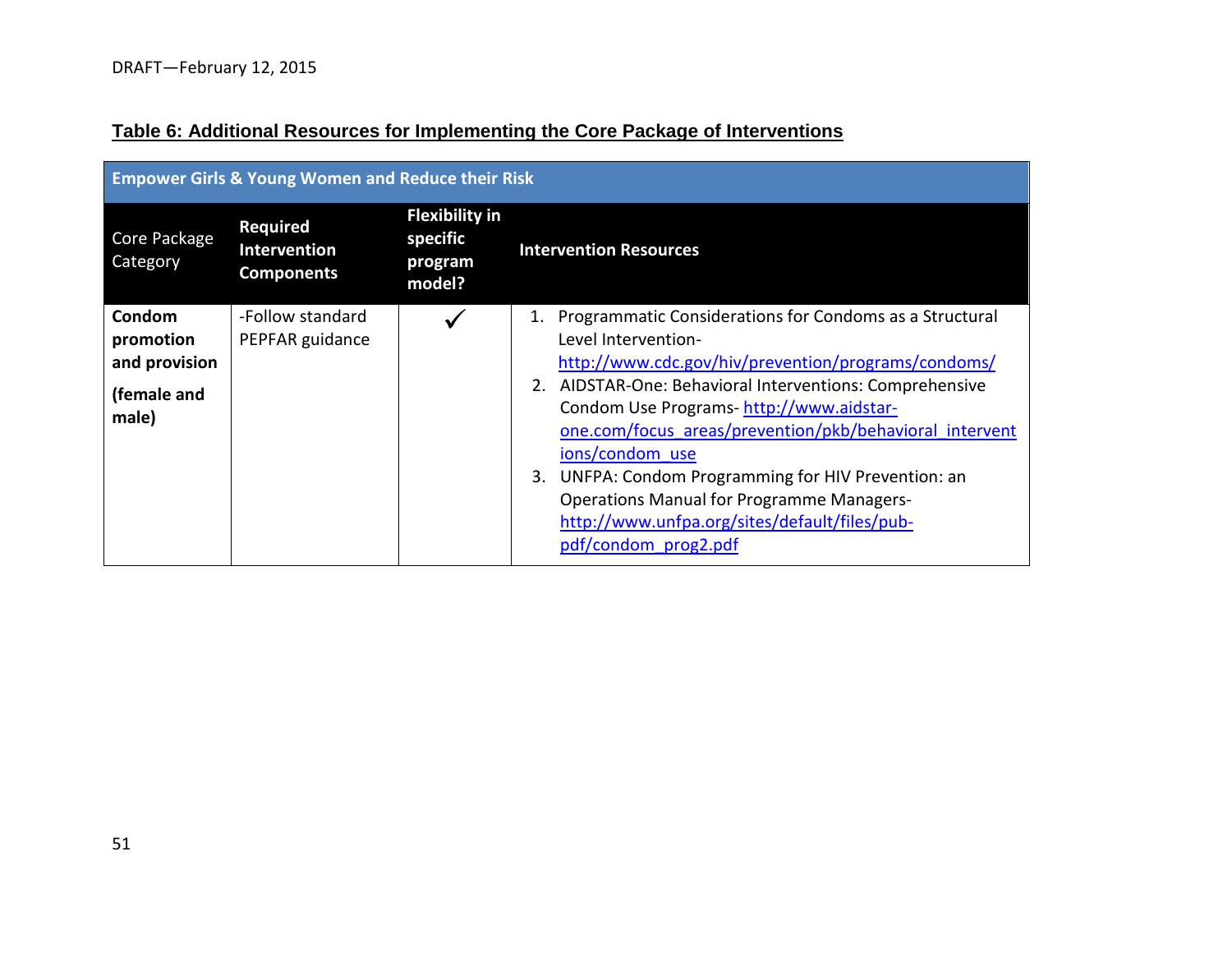| <b>HIV Testing</b><br>and<br><b>Counseling</b>                                             | -Follow standard<br>PEPFAR guidance<br>for quality and<br>ensure 5 C's<br>(consent,<br>confidentiality,<br>counselling, correct<br>test results,<br>connection/linkage<br>to prevention, care<br>and treatment)  |                      | 1. WHO HTC Consolidated Guidelines-<br>http://www.who.int/hiv/pub/guidelines/arv2013/clinical/te<br>stingintro/en/<br>Adolescent-specific guidelines (section 5.1.4.4)-<br>http://www.who.int/hiv/pub/guidelines/arv2013/clinical/en<br>2. AIDSTAR-One: HIV Testing and Counseling<br>http://www.aidstar-<br>one.com/focus areas/hiv testing and counseling |
|--------------------------------------------------------------------------------------------|------------------------------------------------------------------------------------------------------------------------------------------------------------------------------------------------------------------|----------------------|-------------------------------------------------------------------------------------------------------------------------------------------------------------------------------------------------------------------------------------------------------------------------------------------------------------------------------------------------------------|
| PrEP (only in<br>countries<br>where there<br>is<br>government<br>buy-in and<br>leadership) | -Daily, oral, fixed-<br>dose combination<br>of Tenovofir<br>disoproxil fumarate<br>(TDF) and<br>Emtricitabine (FTC)<br>(TDF alone can be<br>considered an<br>alternative regimen<br>if resources are<br>limited) |                      | 1. PrEP best practices, research and clinical guidelines<br>CDC-<br>http://www.cdc.gov/hiv/prevention/research/prep/<br>AIDS Vaccine Advocacy Coalition (AVAC)-<br>http://www.prepwatch.org/home                                                                                                                                                            |
| Provide<br>services for<br>survivors of<br>Gender-Based<br><b>Violence</b><br>(GBV)        | -Minimum package<br>of post-GBV care as<br>outlined by PEPFAR<br>MER indicator (see<br>#1 in Intervention<br>Resources)                                                                                          | $\mathbf{1}$ .<br>3. | PEPFAR MER Indicator for GBV-<br>https://www.pepfarii.net/Project-Pages/collab-<br>22/SitePages/Home.aspx<br>2. Trauma focused counseling-<br>http://www.nctsnet.org/nctsn_assets/pdfs/promising_practi<br>ces/TFCBT General.pdf<br>Advocacy (Case Management) for survivors of violence-<br>http://psychology.msu.edu/cap/Documents/Two%20year%2           |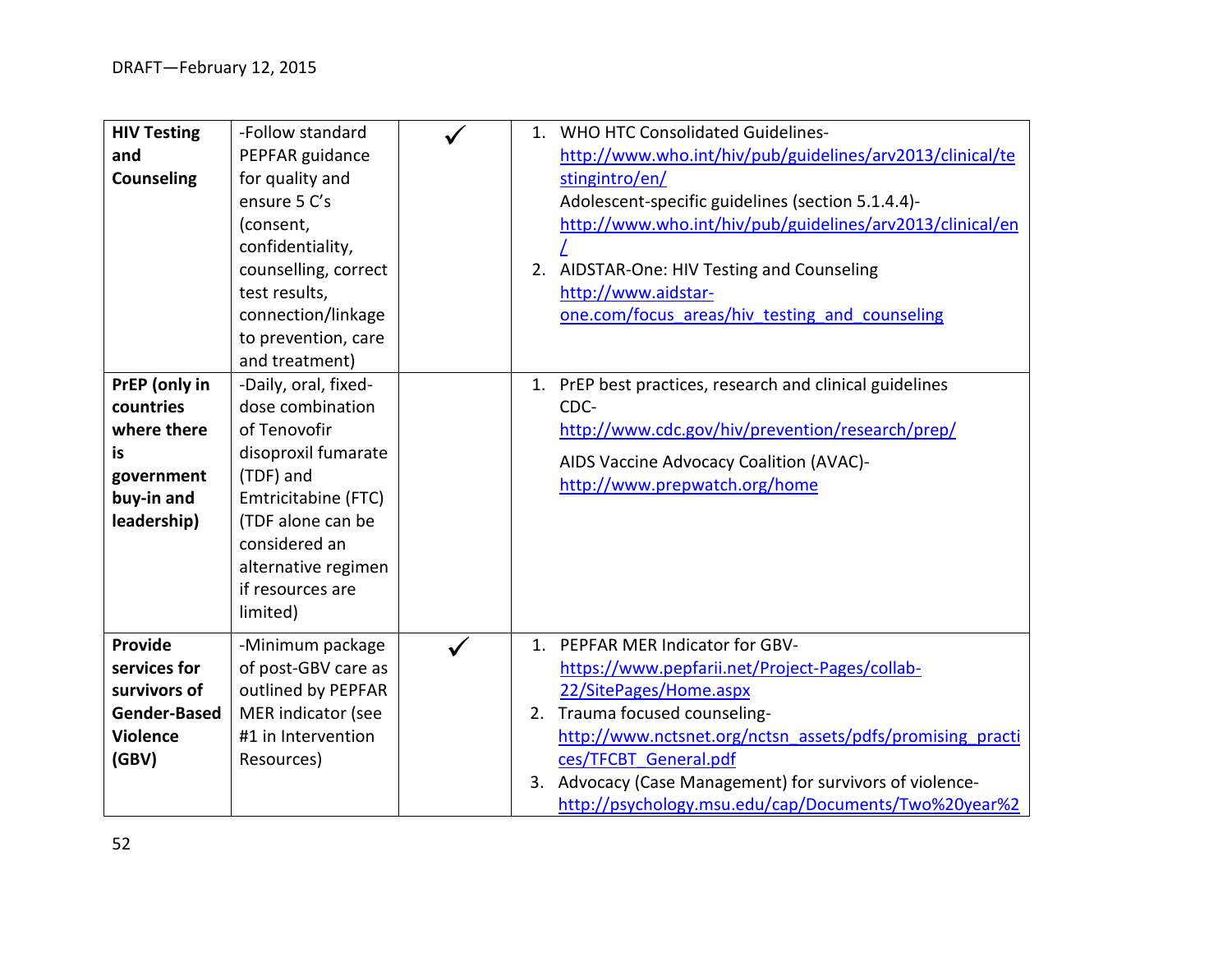|                                                                 |                                                                                                                                                                                                                                   | 0followup%20CAP%20JCCP.pdf<br>4. The Clinical Management of Children and Adolescents Who<br>Have Experienced Sexual Violence: Technical Considerations<br>for PEPFAR Programs-http://www.aidstar-<br>one.com/sites/default/files/AIDSTAR-<br>One Report PEPFAR PRC TechConsiderations.pdf<br>5. Responding to Intimate Partner Violence and Sexual<br>Violence Against Women: WHO Clinical and Policy<br>Guidelines-<br>http://www.who.int/reproductivehealth/publications/violen<br>ce/9789241548595/en/ |
|-----------------------------------------------------------------|-----------------------------------------------------------------------------------------------------------------------------------------------------------------------------------------------------------------------------------|-----------------------------------------------------------------------------------------------------------------------------------------------------------------------------------------------------------------------------------------------------------------------------------------------------------------------------------------------------------------------------------------------------------------------------------------------------------------------------------------------------------|
| <b>Expand and</b><br>improve the<br>contraceptive<br>method mix | -Access to a wide<br>range of effective<br>methods including<br>short-acting pills<br>and injectables and<br>longer acting<br>methods (LARCs)<br>-Counseling and<br>instruction on<br>condom use and<br>dual method<br>protection | USAID Family Planning Investment Strategy for Women and<br>1.<br>Girls-<br>http://www.usaid.gov/sites/default/files/documents/1864/f<br>pmp tech brief.pdf                                                                                                                                                                                                                                                                                                                                                |
| Social asset<br>building                                        |                                                                                                                                                                                                                                   | From Research, To Program Design, To Implementation Programming<br>For Rural Girls In Ethiopia: A Toolkit For Practitioners, Population<br>Council 2011. Available online at<br>http://www.girleffect.org/media?id=2997<br>Girl-Centered Program Design: A Toolkit to Develop, Strengthen &<br>Expand Adolescent Girls Programs; Population Council 2011. Available<br>online at http://www.girleffect.org/media?id=2995                                                                                  |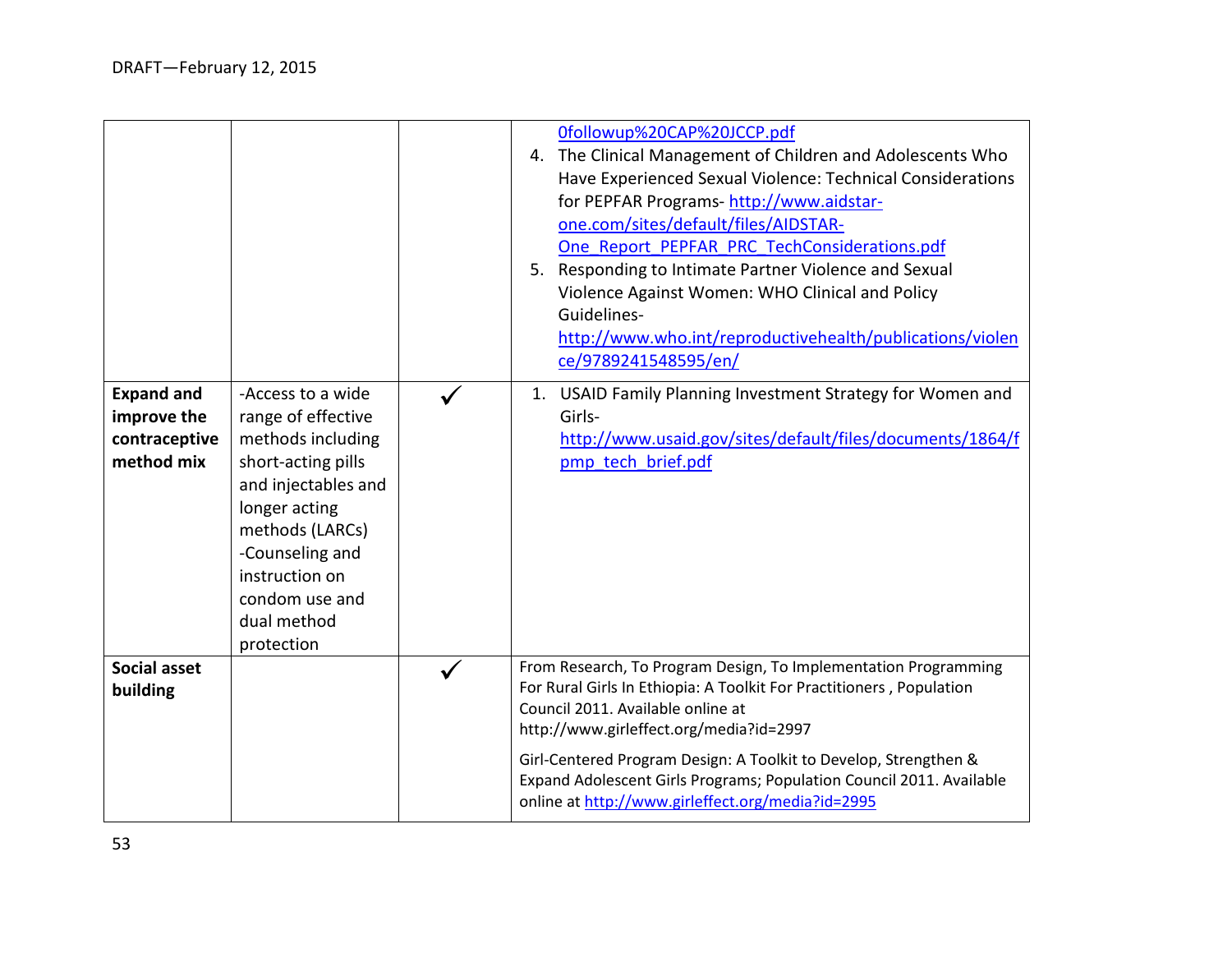|                                                                 | <b>Mobilize the Community for change</b>                  |                                                 |                                                                                                                                                                                                                                                                                                                                                                                                                                                                                                                                                                                                |
|-----------------------------------------------------------------|-----------------------------------------------------------|-------------------------------------------------|------------------------------------------------------------------------------------------------------------------------------------------------------------------------------------------------------------------------------------------------------------------------------------------------------------------------------------------------------------------------------------------------------------------------------------------------------------------------------------------------------------------------------------------------------------------------------------------------|
| Core Package<br>Category                                        | Required<br>Intervention<br>Components                    | Flexibility in<br>specific<br>program<br>model? | <b>Intervention Resources</b>                                                                                                                                                                                                                                                                                                                                                                                                                                                                                                                                                                  |
| <b>School-Based</b><br><b>HIV</b> and<br>violence<br>Prevention | -Adult-led<br>-Comprehensive<br>(not abstinence-<br>only) |                                                 | School-based HIV prevention<br>1.<br>UNESCO, International Technical Guidance on Sexuality<br>Education: An Evidence-Informed Approach for Schools,<br>Teachers and Health Educators, 2009-<br>http://unesdoc.unesco.org/images/0018/001832/183281e.<br>pdf<br>2. Community-based HIV prevention<br>Stepping Stones-http://www.steppingstonesintl.org/<br>3. School-based violence prevention<br><b>IM Power-</b><br>http://pediatrics.aappublications.org/content/133/5/e1226.f<br>ull.pdf+html<br><b>Positive Action-</b><br>https://www.positiveaction.net/applications/violence-prevention |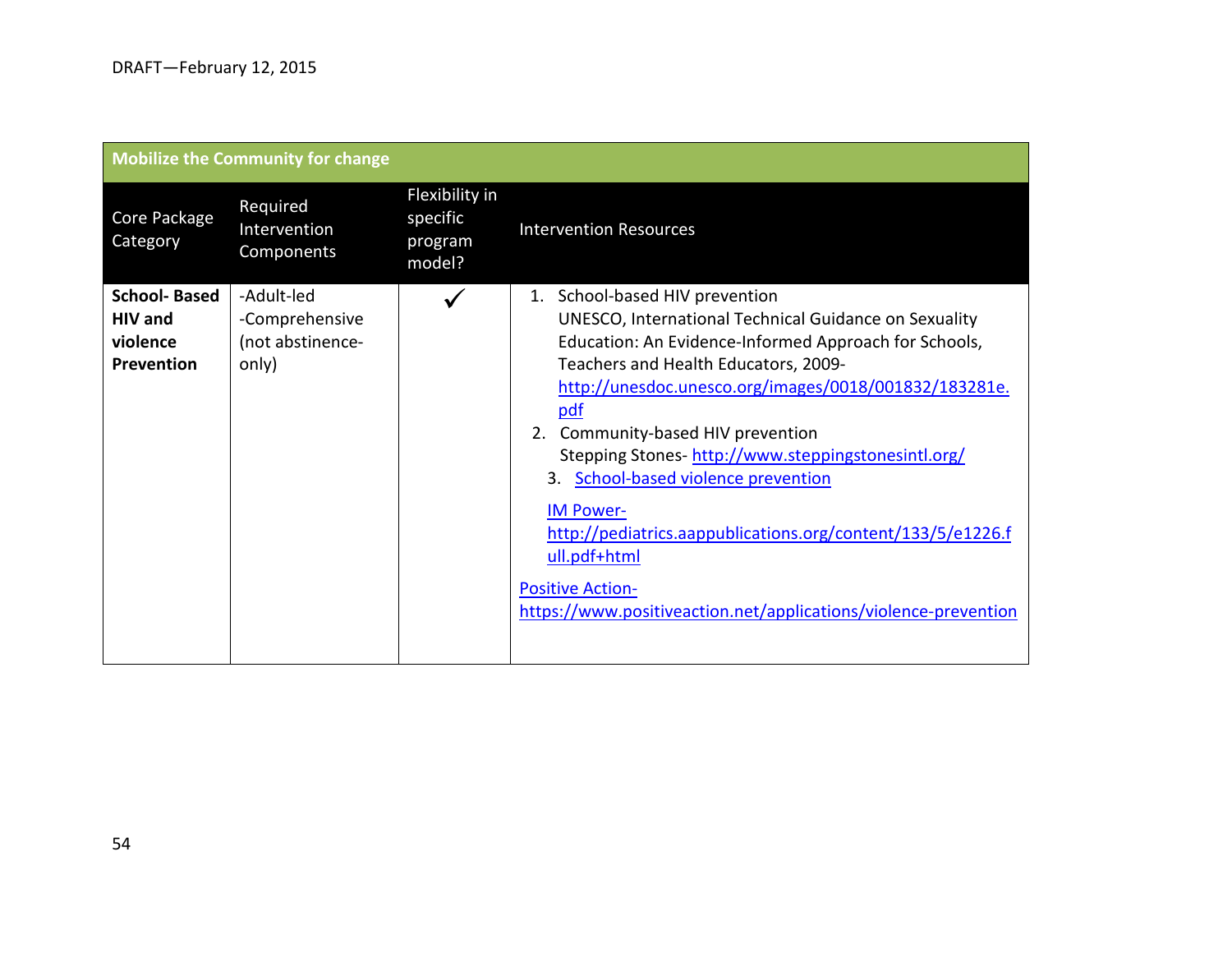| <b>Community</b><br>mobilization<br>and norms<br>change for<br><b>HIV</b> and<br>violence<br>prevention | none                                    |                                                 | 1. Community mobilization<br>SASA! http://raisingvoices.org/sasa/<br>2. Community-based norms change<br>Coaching Boys Into Men-<br>http://www.futureswithoutviolence.org/engaging-<br>men/coaching-boys-into-men/<br>Yaari Dosti: Young Men Redefine Masculinity-<br>http://www.popcouncil.org/uploads/pdfs/horizons/yaaridos<br>tieng.pdf                                                                                                                                                                                                                                                                                                                                                                                                                                                                    |
|---------------------------------------------------------------------------------------------------------|-----------------------------------------|-------------------------------------------------|---------------------------------------------------------------------------------------------------------------------------------------------------------------------------------------------------------------------------------------------------------------------------------------------------------------------------------------------------------------------------------------------------------------------------------------------------------------------------------------------------------------------------------------------------------------------------------------------------------------------------------------------------------------------------------------------------------------------------------------------------------------------------------------------------------------|
| <b>Strengthen the Families</b>                                                                          |                                         |                                                 |                                                                                                                                                                                                                                                                                                                                                                                                                                                                                                                                                                                                                                                                                                                                                                                                               |
| Core Package<br>Category                                                                                | Required<br>Intervention<br>Components  | Flexibility in<br>specific<br>program<br>model? | <b>Intervention Resources</b>                                                                                                                                                                                                                                                                                                                                                                                                                                                                                                                                                                                                                                                                                                                                                                                 |
| Parenting/<br>Caregiver<br><b>Programs</b>                                                              | Include skills<br>building<br>component |                                                 | 1. Dilorio, C., et al., Keepin' it R.E.A.L.!: results of a mother-<br>adolescent HIV prevention program. Nurs Res, 2006. 55(1):<br>p. 43-51-http://thenationalcampaign.org/effective-<br>programs/keepin-it-real<br>Dilorio C, McCarty F, Resnicow K, et al. REAL Men: A group-<br>2.<br>randomized trial of an HIV prevention intervention for<br>adolescent boys. Am J Public Health 2007;97:1084-9.-<br>http://www.ncbi.nlm.nih.gov/pmc/articles/PMC1874204/pd<br>f/0971084.pdf<br>3. Dancy B, Crittenden K, Talashek M. Mothers' effectiveness<br>as HIV risk reduction educators for their daughters. J Health<br>Poor Underserved 2006; 17:218-39. http://mtw160-<br>198.ippl.jhu.edu/journals/journal of health care for the<br>poor and underserved/v017/17.1dancy.pdf<br>4. Families for Safe Dates- |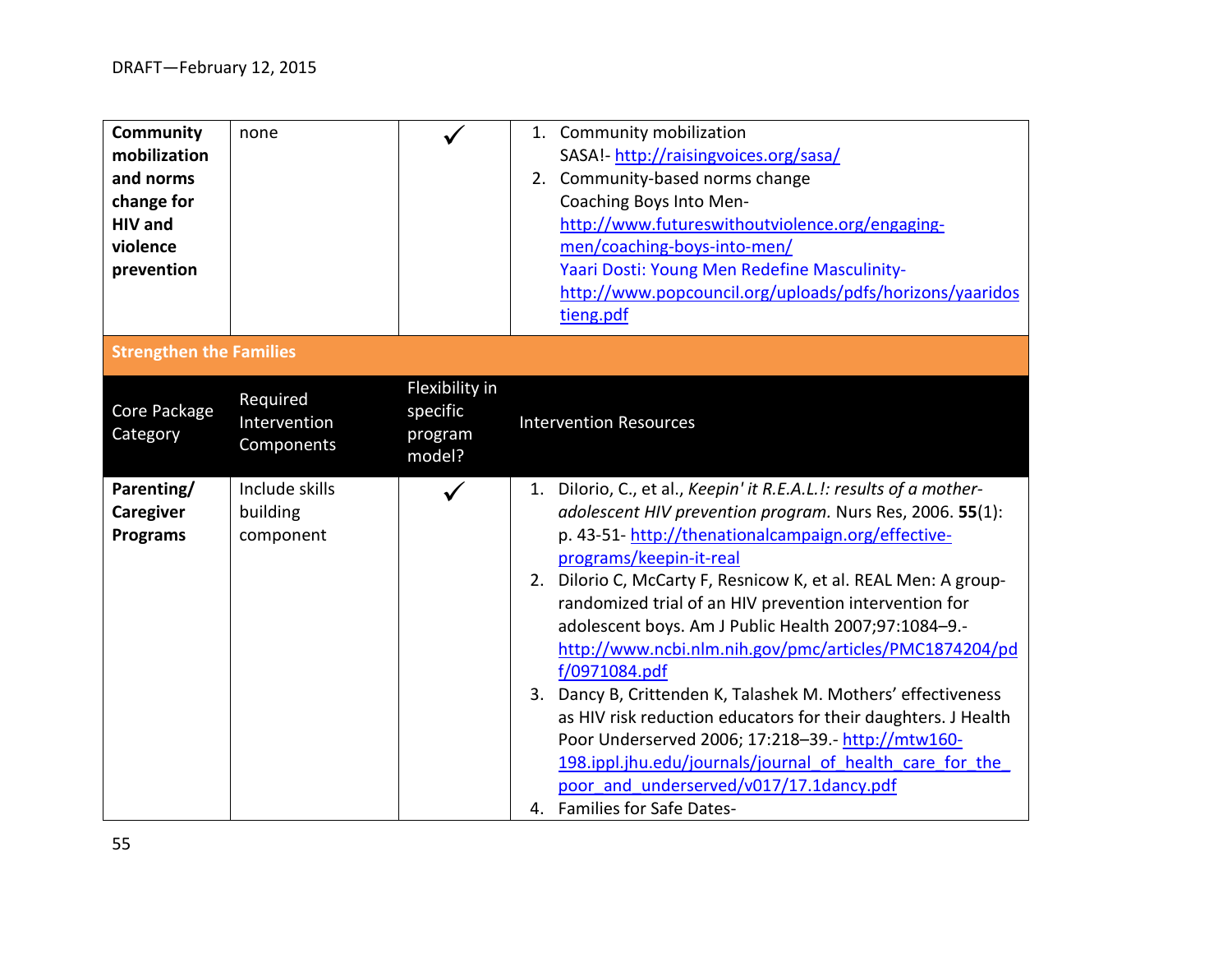|                                                                                                                                                               |  | 5.<br>6.    | http://www.sciencedirect.com/science/article/pii/S1054139<br>X1100718X<br>PCIT-http://pcit.phhp.ufl.edu/<br>Triple P-http://www.triplep.net/glo-en/home/<br>Safe Care-http://safecare.publichealth.gsu.edu/                                                                                         |
|---------------------------------------------------------------------------------------------------------------------------------------------------------------|--|-------------|-----------------------------------------------------------------------------------------------------------------------------------------------------------------------------------------------------------------------------------------------------------------------------------------------------|
| <b>Social</b><br><b>Protection</b><br>(Cash<br>Transfers,<br><b>Educational</b><br>Subsidy,<br><b>Combination</b><br>Socio-<br><b>Economic</b><br>Approaches) |  | $1_{\cdot}$ | <b>Cash Transfers</b><br>Malawi Cash Transfer Program-<br>http://irps.ucsd.edu/assets/001/503923.pdf<br>2. Combination Socio-Economic Approaches<br>SHARE-http://vaw.sagepub.com/content/18/12/1390<br>IMAGE-<br>http://www.who.int/social determinants/resources/articles<br>lancet pronyk kim.pdf |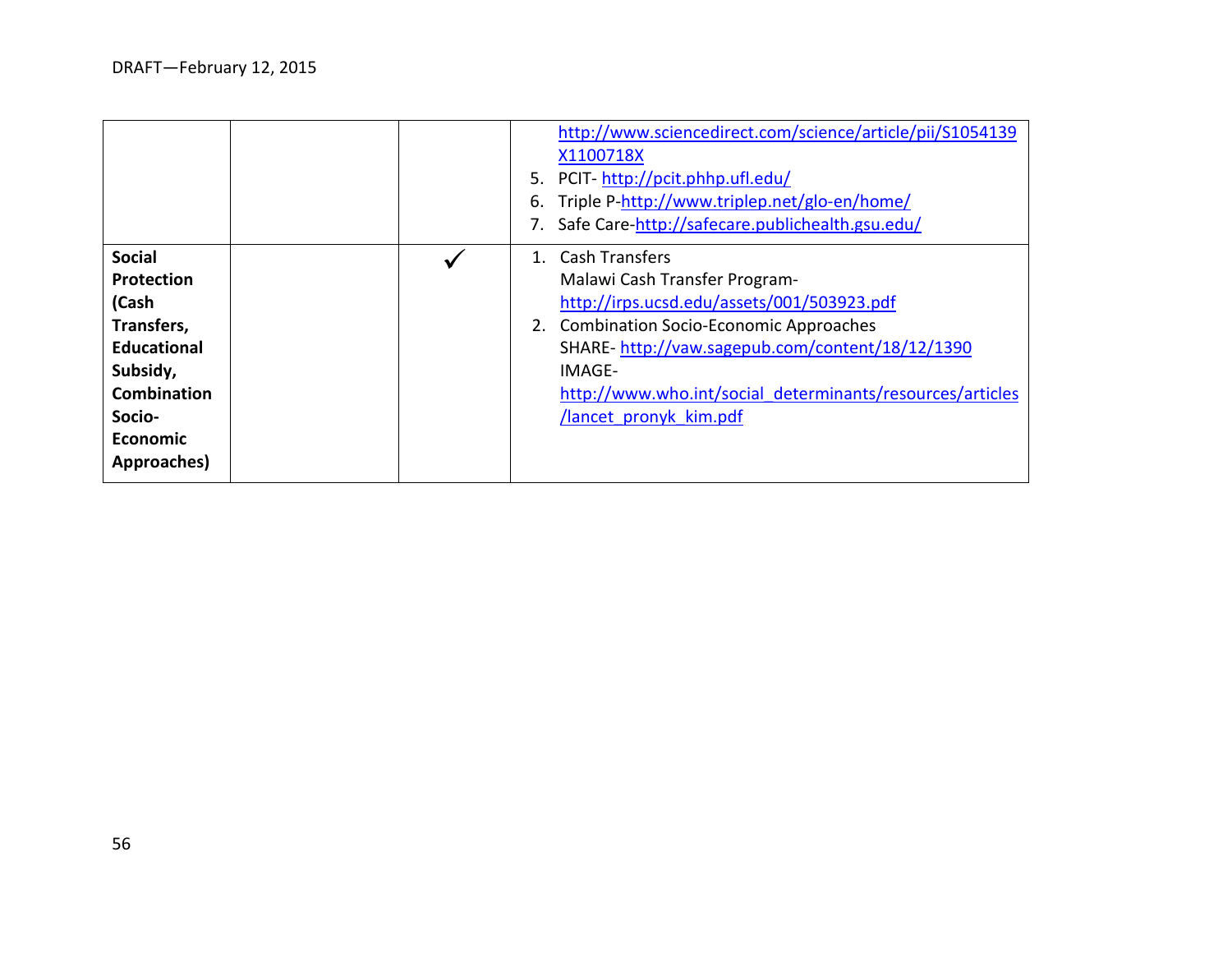| Core Package Component                           | Specific element for which PEPFAR DREAMS funding<br>cannot be used                                                                                                                                                                                                                           |
|--------------------------------------------------|----------------------------------------------------------------------------------------------------------------------------------------------------------------------------------------------------------------------------------------------------------------------------------------------|
| PrEP                                             | DREAMS funds should not be used to purchase ARVs<br>used for PrEP programs. Country teams, DREAMS<br>partners and PEPFAR HQ will work together to identify<br>alternate sources of funding to cover this cost.                                                                               |
|                                                  | DREAMS funding can be used for all other aspects of<br>PreP demonstration projects (i.e., training, demand<br>creation, lab tests, outreach, adherence support, etc.)                                                                                                                        |
| Post Violence Care                               | DREAMS funds should not be used to purchase<br>emergency contraception (EC), in the case of sexual<br>violence. EC as part of post violence care should be<br>funded through an alternate source. Current programs<br>are funded by USAID (non-PEPFAR funds), UNFPA, or<br>other bilaterals. |
|                                                  | DREAMS funding can be used for all other aspects of<br>post violence care (i.e., lab testing, STI treatment,<br>counseling, referrals, case management, etc.)                                                                                                                                |
| Expand & improve the contraceptive<br>method mix | DREAMS funds should not be used to purchase<br>contraceptive commodities (with the exception of male<br>and female condoms). Contraceptive commodities are<br>often funded by USAID (non-PEPFAR funds), UNFPA, or<br>other bilaterals.                                                       |
|                                                  | DREAMS funding can be used for all other aspects of<br>expanding the contraceptive method mix (i.e., outreach,<br>training service providers, etc.)                                                                                                                                          |

#### <span id="page-56-0"></span>**Table 7: Elements of the core package that cannot be paid for with DREAMS PEPFAR funding**